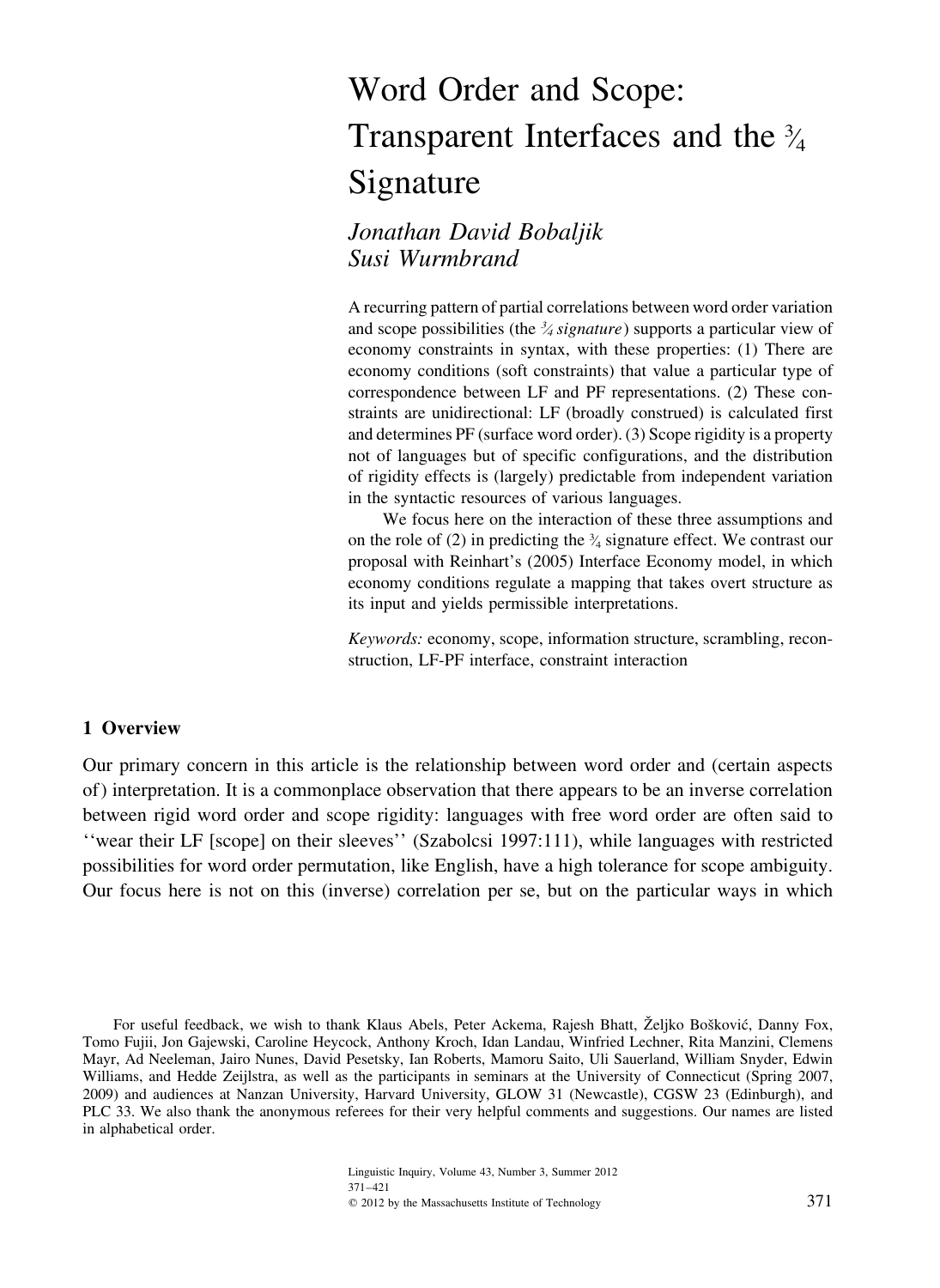deviations from an inverse correlation are and are not licensed across languages. Specifically, we argue that a quite general pattern exists, in which, for a given combination of LF and PF properties, the acceptable correlations are neither fully rigid nor fully free. For example, given a binary choice at LF (A takes scope over B, or B takes scope over A) and a corresponding binary choice at PF (A precedes B, or B precedes A), rigidity would predict only two of the four combinations to be acceptable; but often, instead, three of the four logical pairings are acceptable and only one is unacceptable. We call this the  $\frac{3}{4}$  *effect*, and we argue that it arises as the characteristic signature of the interaction of soft constraints. In addition, we argue that careful attention to which three pairings are allowed, and which one is excluded, implicates the view that the input to the relevant constraints is a representation of meaning (LF, broadly construed) and that the constraints in question determine the ''best'' PF for a previously given LF. These facts thus support a model in which (in Government-Binding (GB)/Minimalist Program terms) LF (or something like it) is the input to Spell-Out (cf., e.g., Bobaljik 1995, 2002, Brody 1995, Erteschik-Shir 1997), a view that is also held in various Optimality Theory approaches to syntax (see especially Grimshaw 1997, Legendre, Smolensky, and Wilson 1998, Pesetsky 1998, Broekhuis 2008). This point is more subtle than it may appear, as the evidence in the literature, when taken at face value, appears to be contradictory on this score. In the course of the article, we will address one apparent counterexample to the view we advocate here (from reconstruction effects), and we will engage in some detail a prominent and directly opposing theoretical view—that of Reinhart (2005), whose Interface Economy model explicitly holds that word order is determined first, and that economy conditions regulate the interpretations available for a given word order.

The article is organized as follows. We begin (section 2) by making explicit a perspective on rigidity that is widely, if informally, held. We then set out the basic proposal, and we examine some cases that illustrate the workings of the machinery, reanalyzing a variety of data from the literature from the perspective presented here (section 3). The availability of scope reconstruction, even in languages often characterized as ''scope-rigid,'' presents a prima facie problem, which we address in section 4. In section 5, we contrast our proposal with a related framework (Reinhart's (2005) Interface Economy) that explicitly rejects one of our crucial assumptions. We show that the view presented here provides a more parsimonious account of the same range of data, using a proper subset of the assumptions needed in the alternative. Finally, we look forward at work that remains to be done to get this research program off the ground.

## **2 Scope Transparency**

## *2.1 Rigidity and Economy*

Many authors have suggested a universal, but violable, constraint that favors a correspondence between word order and scope interpretation. In languages in which left-to-right order typically reflects c-command (among major constituents), this generally amounts to a condition that relates precedence to scope: if A takes scope over B (at LF), then A should precede B (at PF), all else being equal. Explicit proposals for an economy condition along these lines include Bobaljik's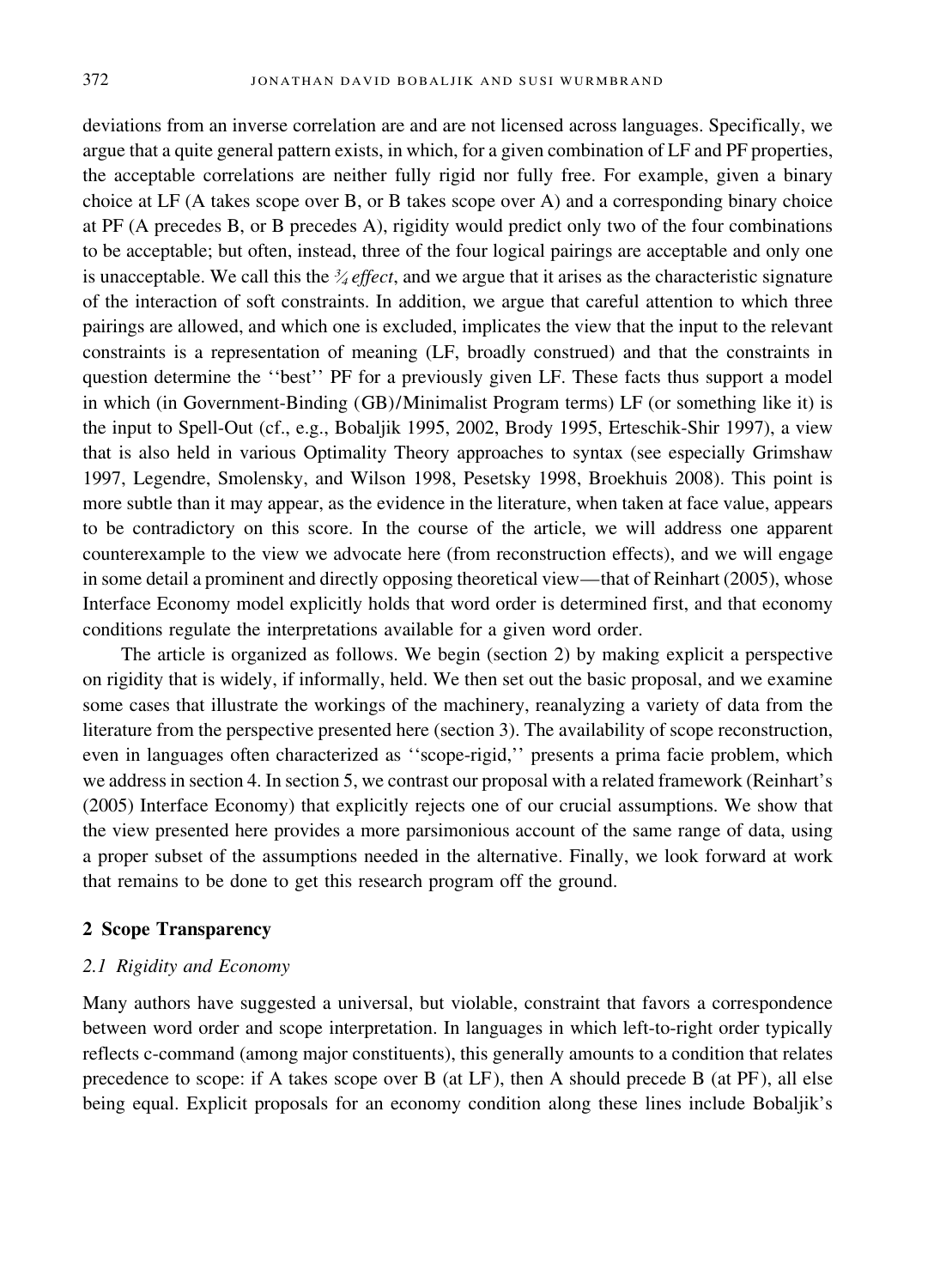(1995, 2002) Minimize (PF:LF) Mismatch and Diesing's (1997) Scope Principle.<sup>1</sup> Analogous proposals in frameworks that are more heavily or exclusively constraint-oriented include Müller's (2000, 2002) Shape Conservation and proposals made by Williams (2003), Reinhart (2005), and Broekhuis (2008). We give one version of such a condition here:

(1) *Scope Transparency (ScoT)*

If the order of two elements at LF is A»B, the order at PF is A»B.

We use the symbol » to represent the canonical manifestation of hierarchical order at the relevant level: roughly, scope at LF (we will expand this below to encompass information-structural notions) and linear precedence at PF.<sup>2</sup> As a soft constraint, ScoT is not expected to be universally surface-true; rather, it should be respected to the extent that a language's resources allow for it, and violated only as a last resort. Thus, a constraint like ScoT provides a means for making explicit the common assumption that the freedom of word order provided by scrambling concomitantly restricts the possibilities for nonsurface scope readings.<sup>3</sup> Note that this view assumes no rigidity/Quantifier Raising (QR) parameter, and that languages do not ''lack QR'' as such. Rather, scope options will be (at least in part) a factor of available word-order-changing operations in a given context, within a given language. As we will build on these ideas in our study of deviations from rigidity, we take a moment to dwell on this point here.

A paradigm example of the crosslinguistic contrast in scope flexibility/rigidity is given in (2): inverse scope among the quantified DPs is possible in English, but not in Japanese (or analogously, German). One way of thinking about this contrast is to relate it to the independent difference that Japanese ''freely'' allows scrambling, which reverses the order of the DPs on the surface—and the scrambled sentence allows the object to take scope over the subject  $(2c)$ .<sup>4</sup> In other words, inverse scope in (2b) is blocked by the availability of (2c), which is a more transparent reflection of the scope. QR is possible in this context in English, precisely because English lacks scrambling.

<sup>&</sup>lt;sup>1</sup> Pesetsky's (1989) Earliness Principle, one of the earliest proposals within the Economy framework, would have something like Diesing's Scope Principle as a consequence under some assumptions.

 $\frac{1}{2}$  For all of the examples we will consider, it will suffice to consider » at PF to indicate linear precedence, though we assume that the relationship mapping syntactic c-command to linear order is more complex.

<sup>&</sup>lt;sup>3</sup> For explicit claims to this effect regarding German, see for example Lenerz 1977, Uszkoreit 1987, and Beck 1996; and for more nuanced but related suggestions, see Diesing 1992.

<sup>&</sup>lt;sup>4</sup> We do not discuss ''long'' (i.e., interclausal) scrambling here. Long scrambling in Japanese has different properties than short (clause-internal) scrambling. Long scrambling is often described as semantically vacuous—for example, unable to reverse the order among quantifiers in different clauses (this is sometimes referred to as radical reconstruction). This is known to be an oversimplification; the more accurate generalization appears to be that a long-scrambled DP cannot be interpreted in the highest clause, but it may reconstruct only partway down, being interpreted in any of the intermediate positions it moves through. See, for example, Saito 2003 and Otaki 2007 and references therein.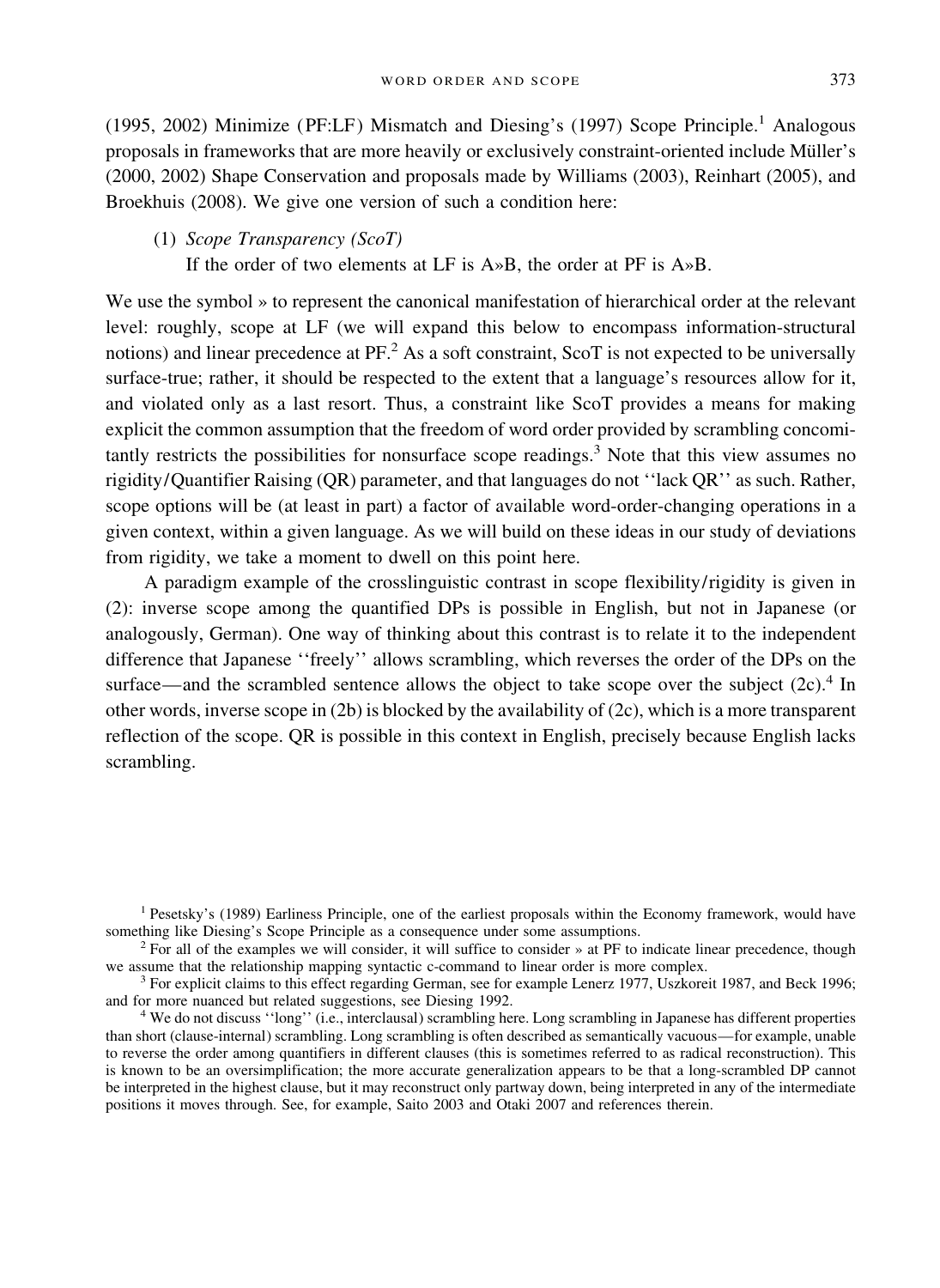| (2) a. Some toddler read every book.   | $\exists^{\gg}A: A^{\gg} \exists$           |
|----------------------------------------|---------------------------------------------|
| b. Dareka-ga subete-no hon-o<br>vonda. |                                             |
| someone-NOM all-GEN book-ACC read      |                                             |
| 'Someone read all the books.'          | $\exists^{\gg}A$ : $\ast A^{\gg}$ $\exists$ |
| (Kuroda 1970)                          |                                             |
| c. Subete-no hon-o dareka-ga<br>vonda. |                                             |
| all-GEN book-ACC someone-NOM read      |                                             |
| 'Someone read all the books.'          | $\forall \rightarrow \exists$ possible      |

The view that relates the difference in scope possibilities to the (un)availability of scrambling stands in contrast to the prevailing view (at least in some circles) that scope is projected from surface structure (i.e., without QR) in languages such as German and Japanese (see, e.g., Huang 1982, Hoji 1985, Frey 1989, 1993, Aoun and Li 1993, Lechner 1996, 1998a,b, Krifka 1998). To the extent that English permits QR, such a view at least implicitly posits a parametric difference in the availability of the movement operation QR, rather than deriving scope differences from a prior syntactic difference.<sup>5</sup> We provide further evidence below that QR and (overt) scrambling are indeed (negatively) correlated, even within a single language, and thus against the idea of a QR or rigidity parameter.

The tables below show explicitly how the scope contrasts can be related to scrambling. We will discuss these in some detail to provide a feel for the logic that will run throughout the rest of the article, and also to illustrate notational conventions we will use in more complex examples below.6 Table (3) represents the basic rigidity contexts in German or Japanese, while table (4) represents the corresponding contexts in English, a language with no scrambling, but with QR. The core point of tables  $(3)$ – $(4)$  is simply this: ScoT is respected when the LF and PF "match" and violated otherwise; however, the violation is tolerated (as in English) when it is not otherwise possible for word order to faithfully reflect a particular scope relation. Throughout the tables, we use the convention that A and B indicate the base (e.g., prescrambling) order of the items in question. Thus, with respect to (2), A is the subject and B is the object.

<sup>5</sup> Alternatively, to avoid this kind of QR parameter, it has been proposed that scope is always determined at surface structure, even in languages like English, and that scope ambiguity in subject-object contexts arises from the presence of a subject trace below the object (see, e.g., Hornstein 1995, Kitahara 1996). However, this approach, while avoiding a QR parameter, is still faced with the basic question of how German-type languages differ from English-type languages; that is, one would need to find motivation for the claim that German lacks traces in places where English has them (see

 $6$  Although we use tables as a convenient means of representing constraint interactions, we do not intend to imply a commitment to Optimality Theory (OT). We aim here to remain agnostic among the many frameworks that have in common the use of soft constraints, including OT and the Economy framework, as well as hybrid models such as those of Pesetsky (1998) and Broekhuis (2008). In what follows, we make no crucial use of the mechanisms that differentiate OT from the Economy framework, such as constraint ranking and reranking as a theory of variation, or the absence of universally inviolable constraints.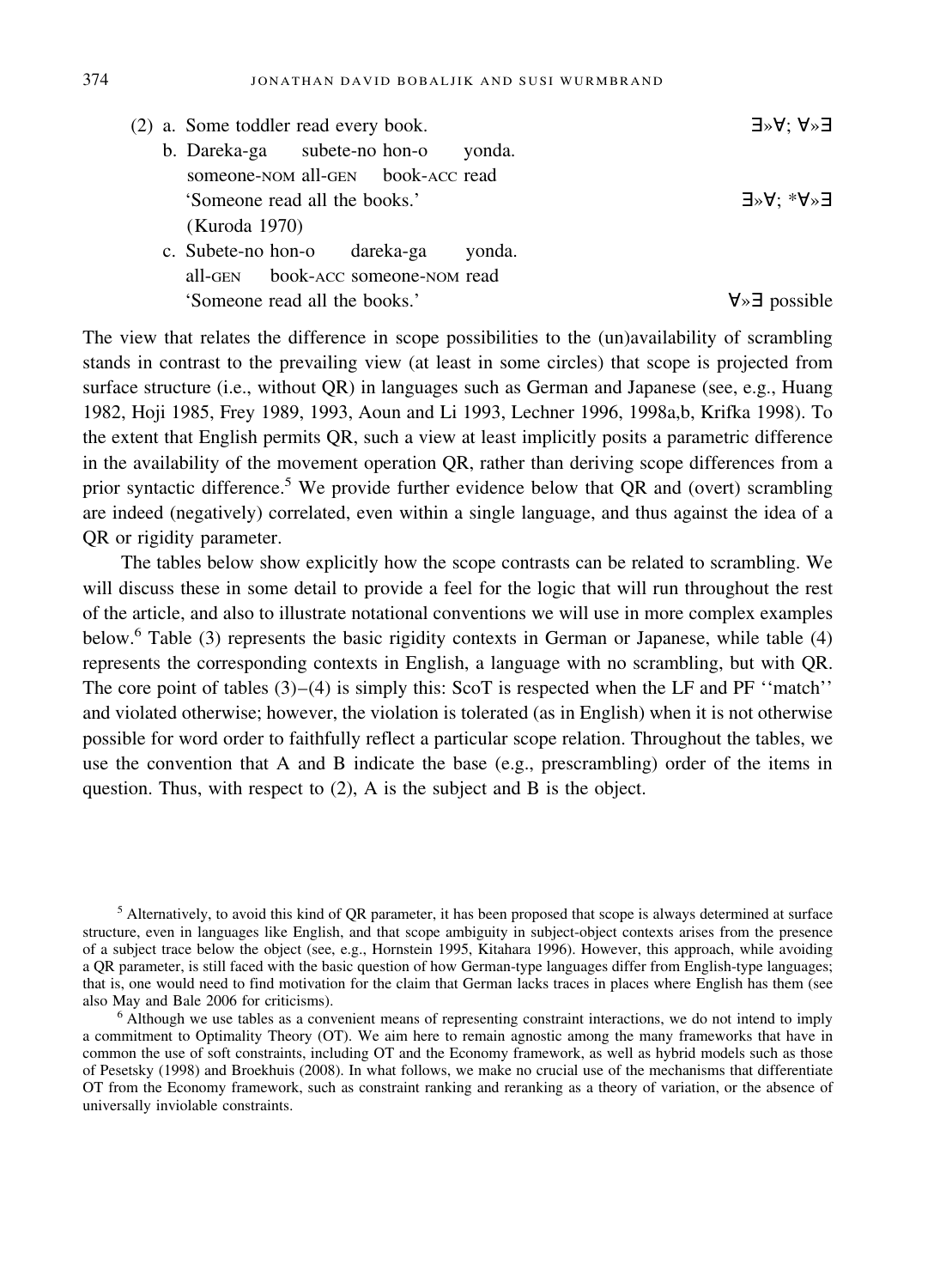|                           | LF                                | РF                | ScoT |
|---------------------------|-----------------------------------|-------------------|------|
| $a. \sqrt{ }$             | $B \rightarrow A \rightarrow t_B$ | $B \gg A \gg t_R$ |      |
| $*(QR)$                   | $B \rightarrow A \rightarrow t_B$ | $A \rightarrow B$ | *    |
| $\mathbf{b}$ . $\sqrt{ }$ | $A \times B$                      | $A \times B$      |      |
| * (Reconstruction)        | $A \rightarrow B$                 | $B \gg A \gg t_R$ | *    |

|  | (3) German, Japanese scrambling |
|--|---------------------------------|
|  |                                 |

| $(4)$ English |
|---------------|
|               |

|                           |               | LF                | PF                                  | ScoT   |
|---------------------------|---------------|-------------------|-------------------------------------|--------|
| a.                        | * Scrambling  | $B \gg A \gg t_R$ | * $B \rightarrow A \rightarrow t_B$ |        |
|                           | $\sqrt{(QR)}$ | $B \gg A \gg t_R$ | $A \gg B$                           | *      |
| $\mathbf{b}$ . $\sqrt{ }$ |               | $A \times B$      | $A \times B$                        |        |
|                           | * Scrambling  | $A \rightarrow B$ | * $B \rightarrow A \rightarrow t_B$ | $\ast$ |

Consider first (3a). This is a situation in German or Japanese in which the object takes scope over the subject (thus,  $LF = B \times A$ ). Since these are scrambling languages, there are two candidate PFs to consider: the "moved" order ( $PF = B \gg A$ ) and the unmoved order ( $PF = A \gg B$ ). Of these, only the moved order faithfully reflects the scope order, satisfying ScoT. The combination of unmoved surface order with inverse scope is thus excluded. The German/Japanese situation should be contrasted with English. For the corresponding LF (scope of object over subject), the ScoTrespecting PF is unavailable, as English lacks scrambling (we have shaded the corresponding lines in (4)). In this case, then, there is only one candidate PF to consider, namely,  $PF = A \gg B$ . Even though this pairing of LF and PF violates ScoT, there is no better pairing (in English), and hence it is permitted. The effect, then, is that inverse scope is permitted in English, but not in German or Japanese, in this context.

Consider now the (b) portions of (3) and (4). These represent cases in which the scope corresponds to the base order, with the subject taking scope over the object. In both tables, the basic (unscrambled) PF order matches the scope order and thus satisfies ScoT. In English, there is nothing more to say, but for German/Japanese, we must consider the alternative candidate, involving scrambling. The expectation is that scrambling should be disallowed when the scope is A»B, since this would constitute an unforced ScoT violation. In fact, however, this seems to be at odds with well-known observations. In Japanese and German, short scrambling does appear to reconstruct for scope purposes, and hence the apparent pairing of an overtly moved order with A»B scope is permitted, and normally described as scope reconstruction. In section 4, we will argue that true syntactic (LF) reconstruction is in fact excluded even in Japanese and German, and that the effect of scope reconstruction in these contexts is achieved by different (semantic)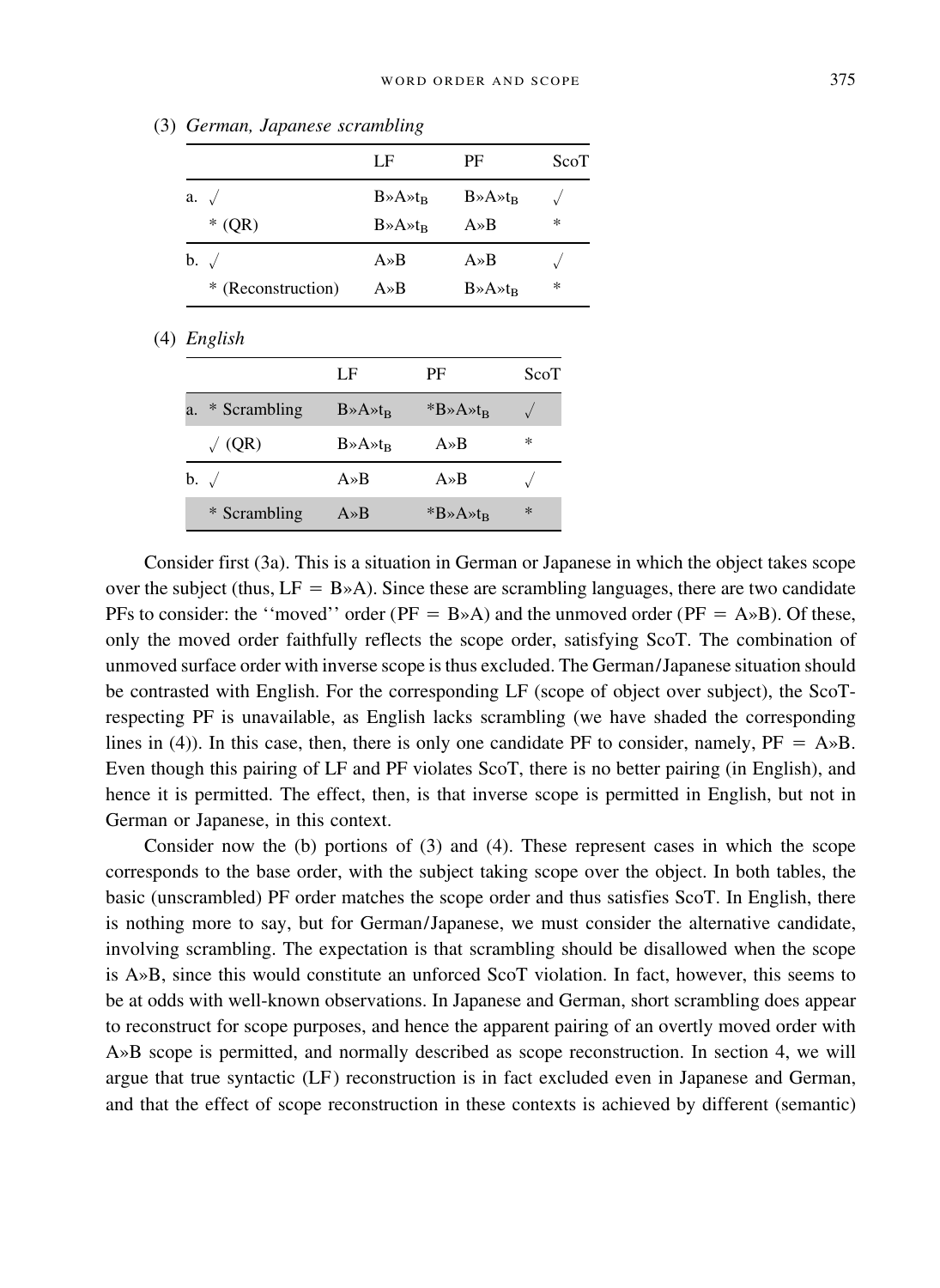means. Anticipating that discussion, we will thus treat (3) as an accurate characterization of (the syntax of) scope rigidity in languages like Japanese and German.

Before going further, we pause to introduce one further general consideration. The tables above have been presented as if the competing candidates in, say, (3a) involve distinct derivations, one in which the syntactic operation of scrambling has applied and one in which it has not. Viewed from this perspective, ScoT would be a transderivational constraint, comparing competing derivations globally. This is an artifact of the presentation. The interpretation of the constraints that we favor is that the syntactic operation of scrambling happens in all (relevant) cases, but the competing word orders (PFs) represent a choice between pronouncing the moved element in the higher position and pronouncing it in the lower position (between the higher and lower copy, to use a common metaphor). Covert movement is thus technically recast as regular syntactic movement, but with the lower copy being pronounced (see Bobaljik 1995, 2002, Brody 1995, and many others). The (a) lines of tables (3) and (4) should hence be seen as shorthand for the derivations in (5) (German/Japanese) and (6) (English).<sup>7</sup>

| $(5)$ a. | Syntax:       | [someone]-NOM [every book]-ACC read                           |                     |
|----------|---------------|---------------------------------------------------------------|---------------------|
|          | "Overt" QR:   | [every book] [someone] [every book] read                      |                     |
|          | b. LF output: | [every book] [someone] [every book] read                      |                     |
|          | c. $PF1$ :    | [every book] [someone] [every book] read                      | $\sqrt{5}$ coT (2c) |
|          | $*PF2:$       | [every book] [someone] [every book] read                      | $*ScoT(2b)$         |
| $(6)$ a. | Syntax:       | Some toddler read every book                                  |                     |
|          | "Overt" QR:   | [every book] [some toddler] read [every book]                 |                     |
|          | $b.$ LF:      | [every book] [some toddler] read [every book]                 |                     |
|          | c. $*PF1$ :   | [every book] [some toddler] read [every book]                 | *Scrambling*        |
|          | PF2:          | [every book] [some toddler] read [every book] *ScoT tolerated |                     |

Notice that in the above discussion, it is crucial that the input to evaluation by ScoT consists of various PFs competing to represent a given LF. If competition evaluated all LF-PF pairings together, or if economy conditions took a PF string as the input and computed more and less economical LFs (as in Reinhart's (2005) model, discussed below), the wrong results would be obtained for English. In either case, the winning QR candidate in (4a) would have to compete with the first candidate in (4b), and it would lose. QR would thus be incorrectly excluded in English. (We return in section 5 to a discussion of how Reinhart's model proposes to avoid this.)

<sup>7</sup> In this article, we follow a single-output model as proposed in Bobaljik 1995, 2002 and Brody 1995. However, the analysis could easily be implemented in a cyclic spell-out model. In the derivations in (5) and (6), for instance, the first cycle (phase) is the vP, and QR of the object targets a vP-adjoined position. When the vP phase is complete, the structure is transferred, and copy choice, which is restricted by ScoT, is determined as part of transfer (see Wurmbrand 2011 for a specific phase-based model for QR in English, which, similarly to the model in Cecchetto 2004, derives the locality conditions on QR as an effect of cyclic spell-out).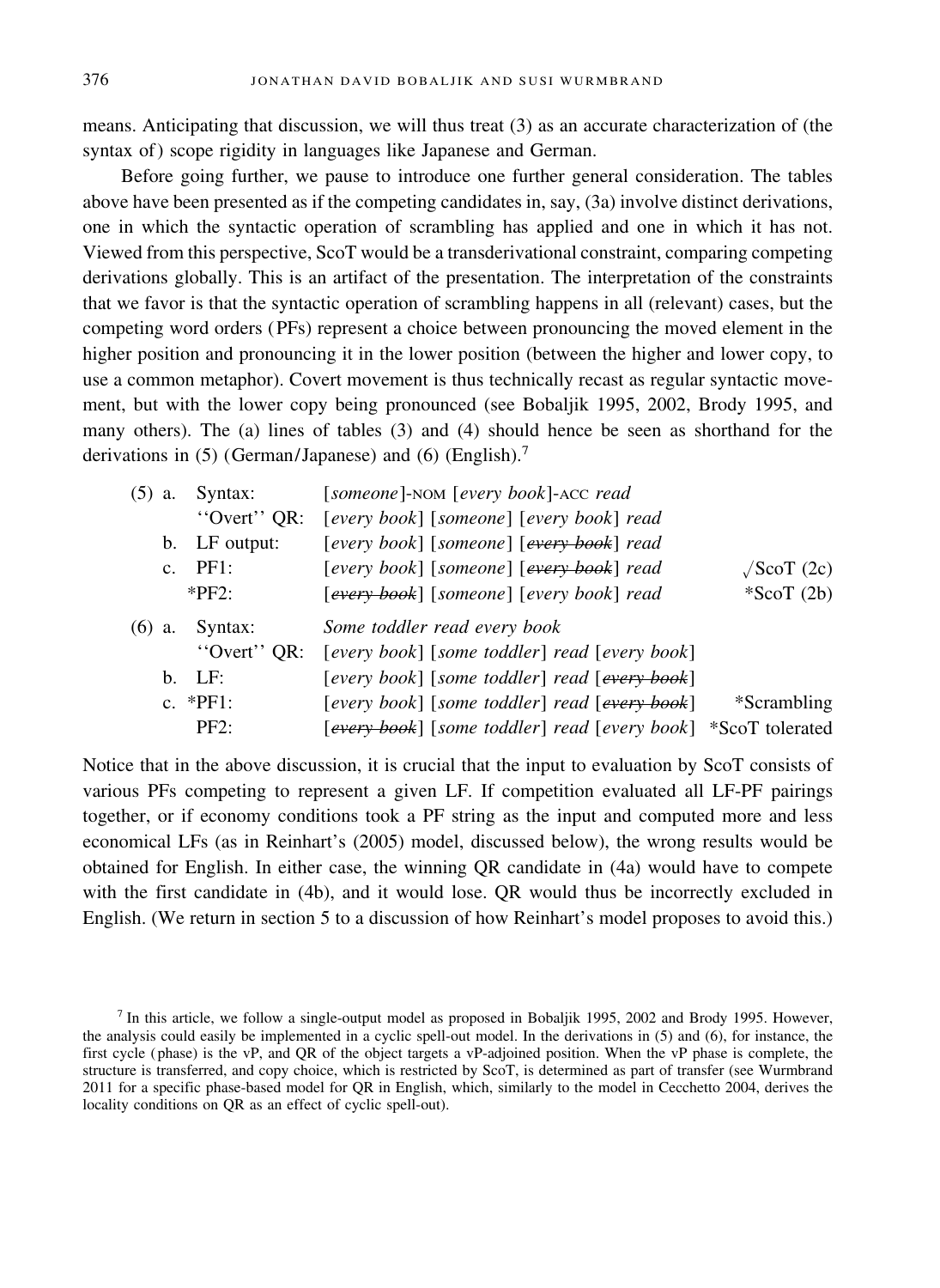To avoid clutter, all further tables will be written as in  $(3)-(4)$ , but are to be understood in terms of movement plus (non)pronunciation of copies. As in  $(3)-(4)$ , not all silent copies will be explicitly indicated in the PF representations. For languages like German and Japanese, this makes little substantive difference. For English, it means that we are effectively assuming (e.g., with Johnson and Tomioka 1998, Johnson 2000) that QR is (syntactically) equivalent to scrambling, and that to say that English ''lacks scrambling'' is to say that the movement in question is not pronounced in the higher position (for evidence of ''overt but unpronounced'' QR in English, see Fox and Nissenbaum 1999).

## *2.2 The Scope of ScoT*

At this point, we should address three frequently asked questions. We will make a few brief qualifying remarks, but we postpone extended discussion until sections 3, 4, and 5.

First, we have already noted that ScoT (like a hypothetical rigidity parameter) does not distinguish between QR and reconstruction. Specifically, where word order is free, scope should be rigid, and both QR and reconstruction should be disallowed (see (3)). As noted, this is at odds with the observations reported in the literature, whereby languages like German and Japanese are held to lack QR but to admit reconstruction. Here, following in particular Lechner (1996, 1998a,b), we take the position that the reconstruction involved is so-called semantic reconstruction—interpretation of the trace as a higher-order type—rather than syntactic reconstruction. The key evidence is that semantic reconstruction is not expected to obey what Lebeaux (1995, 2009) terms LF coherence, and in the cases at hand, it does not. The discussion is relatively complex, and we thus postpone the arguments to section 4, but take the results as shown for the remainder of the article.

Second, ScoT is not intended to replace the various other conditions restricting QR (and other scope-shifting operations). We assume that QR is still subject to a variety of syntactic (hard) constraints (island constraints, clause/phase-boundedness, additional constraints on specific quantifiers, etc.). For example, just because overt movement of some element B across some other element A is impossible does not (under our reasoning) entail that inverse scope will be possible. In (7a), inverse scope is impossible among the quantified DPs, even though the lower QP cannot undergo overt movement. The impossibility of inverse scope is unrelated to ScoT in this case; instead, it is due to the fact that the universal quantifier is embedded in an island out of which QR is impossible (cf. (7b)). QR (and covert movement generally) is treated here as syntactic movement, with the lower copy pronounced. Where the underlying movement (whether covert or overt) is syntactically ruled out, ScoT does not come into play.

(7) a. A doctor will examine the suggestion that we sedate every new patient.  $*\forall x \exists$ b. \*Which patients will a doctor examine the suggestion that we sedate  $t_{wh}$ ?

Put differently, ScoT is an economy condition regulating choices among convergent derivations. ScoT rules out OR in certain constructions (i.e., when there is a more economical alternative)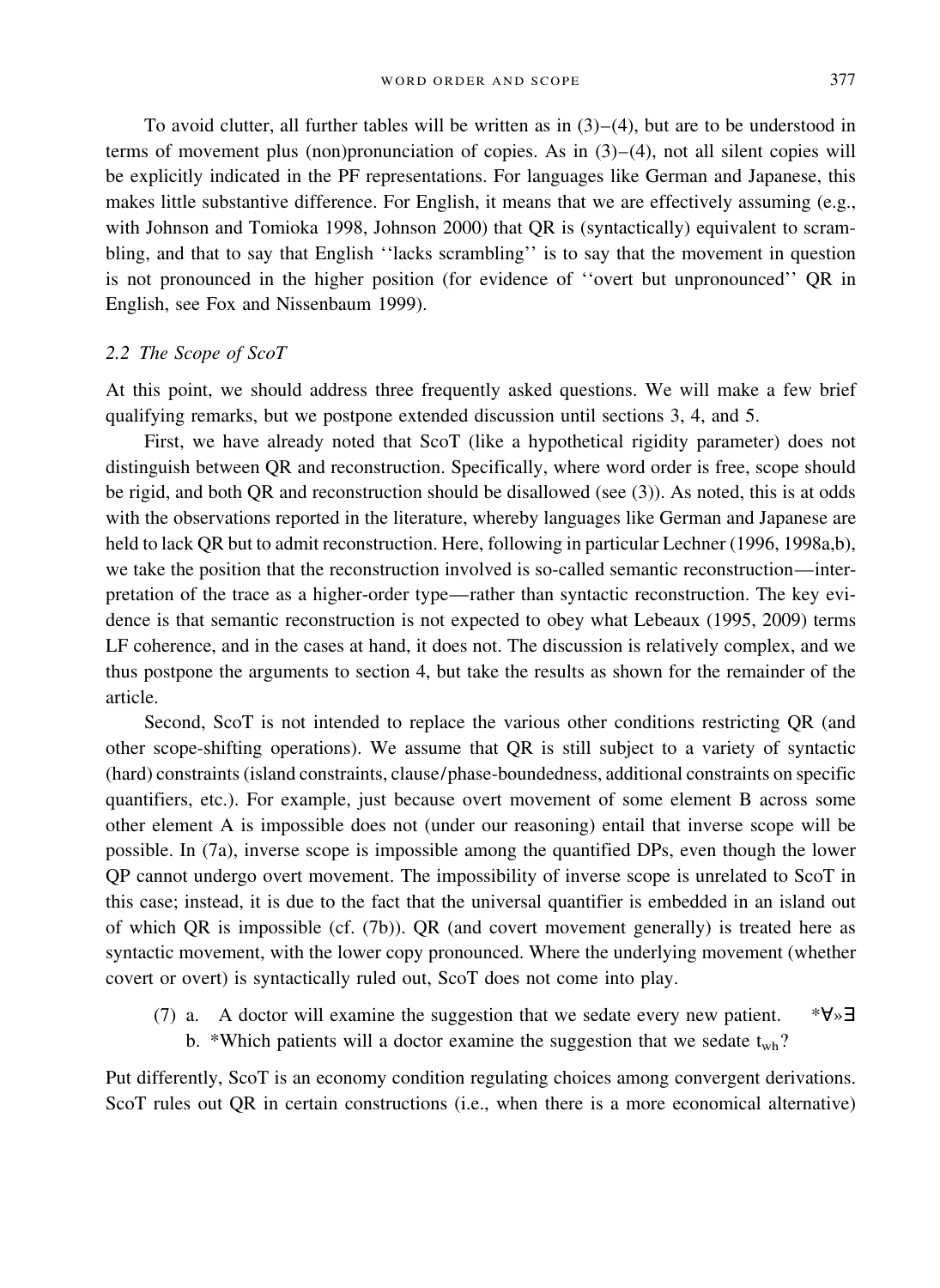but does not ''rule in'' otherwise illicit derivations (such as those violating locality restrictions on QR). Relatedly, ScoT determines whether in a particular configuration, a certain scope relation is possible *in principle*. ScoT does not regulate aspects of quantifier scope, such as languagespecific restrictions on whether a particular (type of) quantifier can undergo QR or reconstruction (see, e.g., Lechner 1998b and Pafel 2005 for additional restrictions in German, and Szabolcsi 2010 for a more general survey).

Third, we call the reader's attention to the importance of various qualifications about alternative word orders' being ''freely'' available. Our paradigm rigidity contrast was derived from the impossibility of scrambling in English, but of course, there are other means by which the (underlying, thematic) object may come to precede the (thematic) subject—for example, by topicalization (8b) or passive (8c).

|  | (8) a. Every detective interviewed exactly two suspects.     | ∃»A: A»∃              |
|--|--------------------------------------------------------------|-----------------------|
|  | b. Exactly two suspects, every detective interviewed.        | $PF: B \rightarrow A$ |
|  | c. Exactly two suspects were interviewed by every detective. | $PF: B \rightarrow A$ |

Our account of the availability of QR in English in examples like (8a) relies crucially on the lack of a PF order that is faithful to the inverted LF B»A. For this to work, there must be some principled reason whereby (8b–c) do not qualify as competing alternatives in the way that scrambling does (in German and Japanese). At this point, we do not have a definitive answer, but we believe that, in particular for passive, what is relevant is the role of a numeration (or something similar) in restricting the appropriate reference/comparison set. In line with much work in the Economy approach, we assume that economy conditions only evaluate competing derivations from the same numeration (input), and thus that corresponding active and passive sentences will simply not compete with one another. For passive, this is fairly straightforward as the morphology relatively clearly supports the idea that the two derivations start from different numerations. For topicalization in English, we will need the assumption (which we make use of throughout the article) that information structure (topic, focus) is part of LF in the relevant sense and thus that topicalization structures have a different LF than counterparts without topicalization. This will ensure that (8a) and (8b) do not compete. For now, we beg the reader's indulgence in granting that scrambling is ''free'' in a way that topicalization is not (this intuitive difference is routinely asserted in the relevant literature); we will return briefly to the question of how topic and focus structure interacts with scope in section 3.4.

## *2.3 Against a ''Rigidity'' Parameter*

The way we have set up the system, ScoT regulates the choice among distinct PFs competing to express a given LF. In particular, the more flexibility there is in word order, relative to a given LF, the more transparent the PF should be. Rigidity is thus not formally a characteristic of languages (i.e., not a parameter); rather, it should characterize particular syntactic configurations. We provide two pieces of evidence for configuration-dependent variation in rigidity here: the scope of nominative objects in Japanese and inverse linking in German.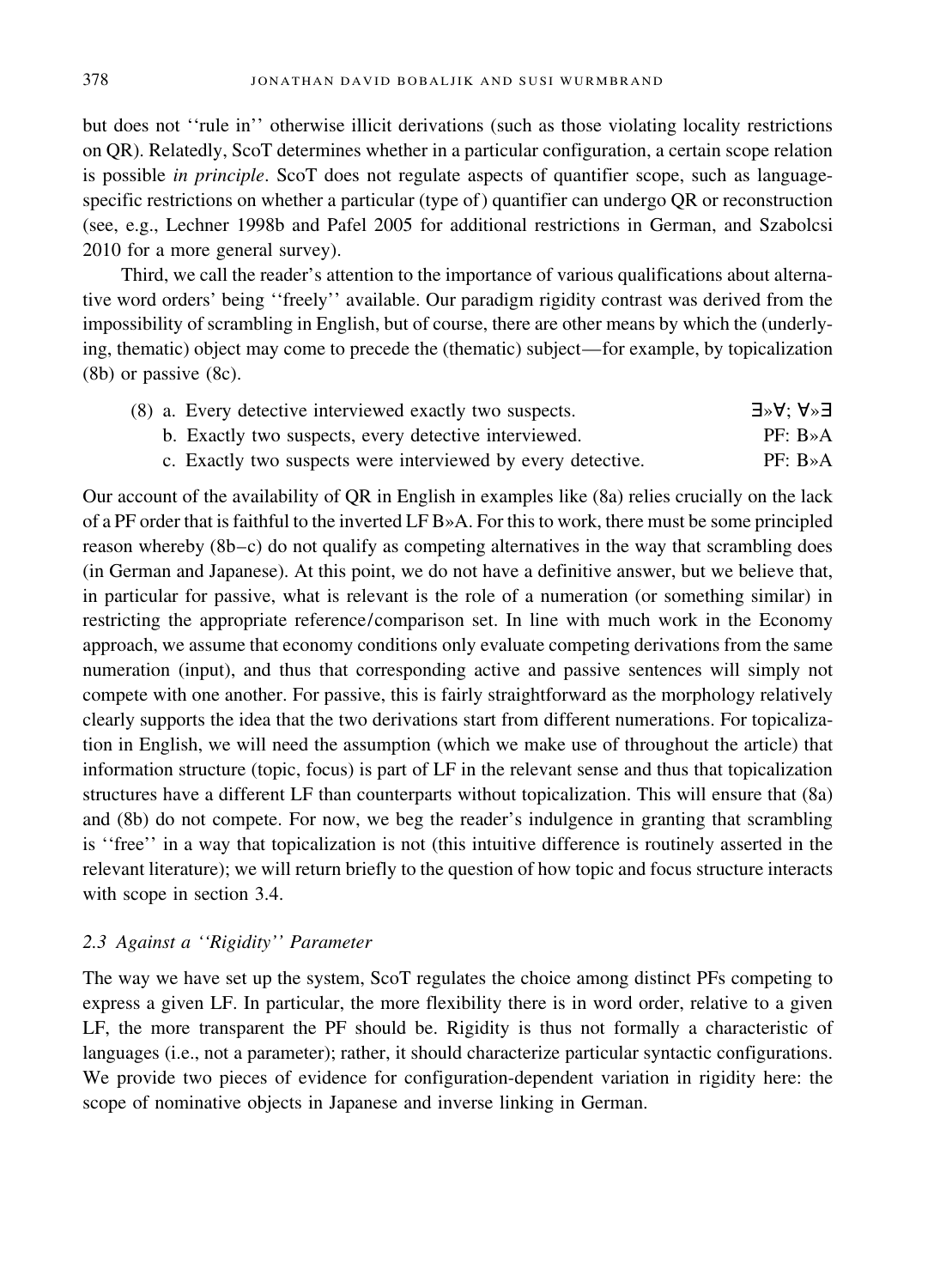A well-known property of Japanese potential constructions involving a nominative object is that the object can take scope over the potential verb (see  $(9a)$ ).<sup>8</sup> Following earlier work (see Wurmbrand 2001, Bobaljik and Wurmbrand 2005, 2007), we assume that nominative objects are base-generated in a VP complement of the potential verb and move to a position above the potential verb. However, despite being able to take matrix scope, nominative objects still cannot take scope over matrix subjects (see (9b); and see, e.g., Yatsushiro 1999, Takahashi 2010).

(9) a. John-ga migi-me-dake-ga tumu-re-ru. John-NOM right-eye-only-NOM close-can-PRES 'John can only close his right eye.' 'It is only his right eye that John can close.' *only* » *can* (Tada 1992:94) b. Dono-gakusei-mo koyubi-dake-ga mage-rare-ru. which-student-every pinkie-only-NOM crook-can-PRES 'Every student can crook only his pinkie.' \**only* » *every*; OK*only* » *can* \*'It is only his pinkie that every student can crook.' 'For every student, it is only his pinkie that he can crook.' 'Every student can crook his pinkie and no other fingers.' (Takahashi 2010:345)

Following Wurmbrand (2008), Takahashi (2010) proposes that this limitation follows from ScoT. Japanese is a strictly head-final language; hence, the order of 'only' and the potential verb is fixed at PF—ordering the potential verb before 'only' is not an option. Hence, ScoT can be violated with respect to the ordering of the object and the matrix verb (as in PF2 in (10c)), and the object can take scope over the potential verb (see the full derivation in (10), where English words are used for convenience).

|  | $(10)$ a. Syntax: | John-NOM $[right-eye-only-NON close] can]$                     |
|--|-------------------|----------------------------------------------------------------|
|  | OR:               | John-NOM [right-eye-only-NOM] [[right-eye-only-NOM close] can] |
|  | $b. \quad LF:$    | John-NOM [right-eye-only-NOM] [[right-eye-only-NOM close] can] |
|  | c. *PF1:          | *John-NOM can [right-eye-only-NOM] [right-eye-only-NOM close]  |
|  | PF2:              | John-NOM [right-eye-only-NOM] [[right-eye-only-NOM close] can] |

On the other hand, the overt ordering of the nominative object and the matrix subject in (9b) is flexible, as shown in (11a). The derivation in (11b–d) (we ignore the lowest copy of the object in the lower VP in this structure) shows that if the wide scope interpretation of the object over the subject is intended, only the scrambled order (i.e.,  $PF1$  in (11a)) is licensed by ScoT—the nonscrambled order in  $(9b)$  (= PF2) violates ScoT, hence is excluded.

<sup>&</sup>lt;sup>8</sup> We set aside here the still-debated question of whether the nominative object must take scope over the potential verb or can also take low scope (see, e.g., Sano 1985, Tada 1992, Koizumi 1995, Matsumoto 1996, Saito and Hoshi 1998, Saito 2000, Wurmbrand 2001, Nomura 2003, 2005, Takano 2003, Bobaljik and Wurmbrand 2005, 2007, Takahashi 2010).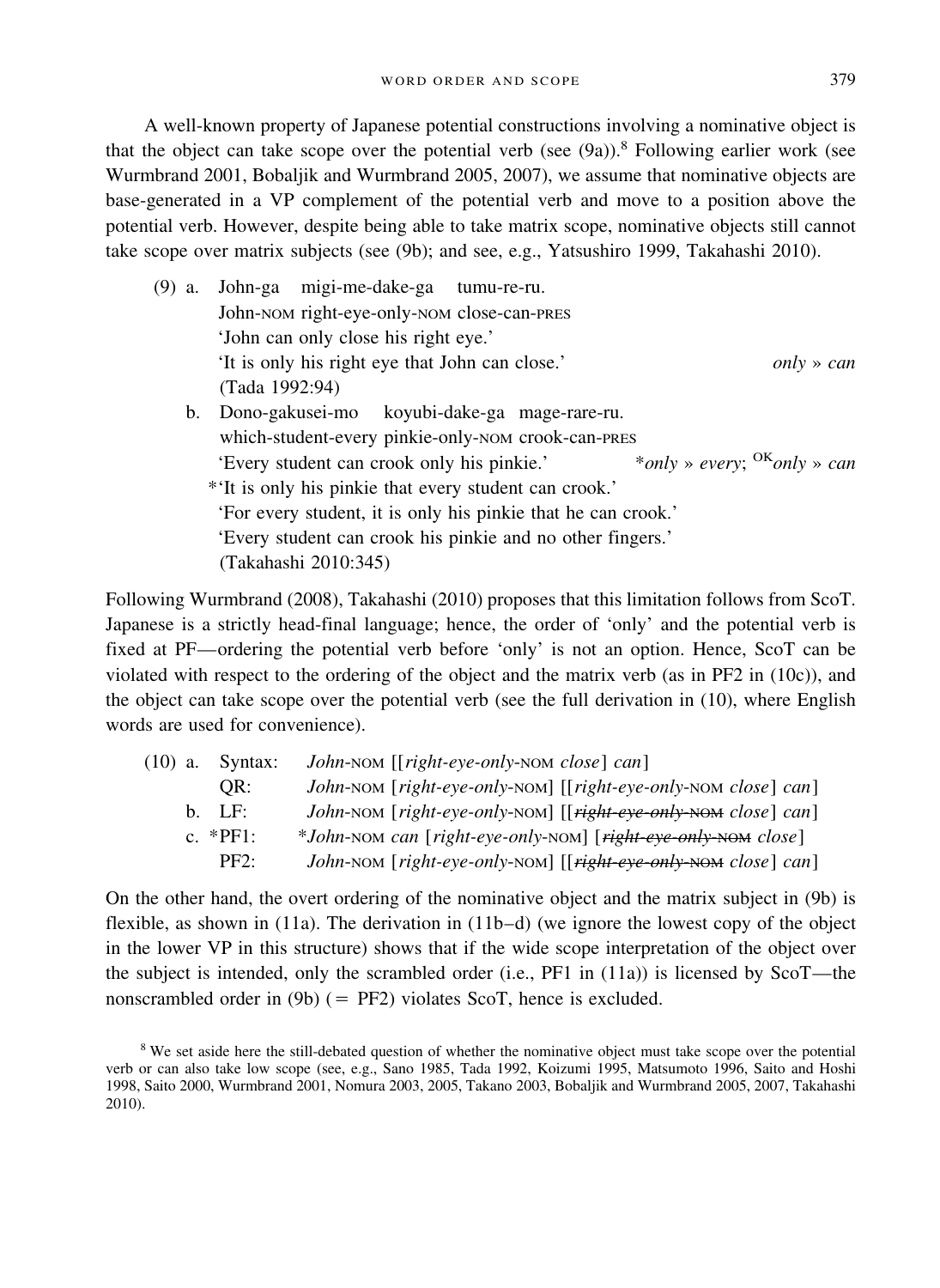| $(11)$ a. |            | Koyubi-dake-ga dono-gakusei-mo<br>mage-rare-ru.                                        |
|-----------|------------|----------------------------------------------------------------------------------------|
|           |            | pinkie-only-NOM which-student-every crook-can-PRES                                     |
|           |            | $^{OK}$ only » every; $^{OK}$ only » can<br>'Every student can crook only his pinkie.' |
|           |            | (Takahashi 2010:346)                                                                   |
|           | b. Syntax: | every student-NOM [pinkie-only-NOM] [crook can]                                        |
|           | OR:        | [pinkie-only-NOM] every student-NOM [pinkie-only-NOM] [crook can]                      |
|           | c. $LF:$   | [pinkie-only-NOM] every student-NOM [pinkie-only-NOM] [crook can]                      |
|           | $d.$ PF1:  | [pinkie-only-NOM] every student-NOM [pinkie-only-NOM] [crook can]                      |
|           |            | $\sqrt{ScoT}$                                                                          |
|           | $*PF2:$    | [pinkie-only-NOM] every student-NOM [pinkie-only-NOM] [crook can]                      |
|           |            | $*ScoT$                                                                                |

Thus, Japanese is not a scope-rigid language. Wide scope achieved via ''covert'' movement is available in this language, as long as that scope relation cannot be achieved by overt movement.9

A similar case for configuration-dependent variation in rigidity can also be made with regard to German. Responding to claims that German lacks QR, Sauerland (2001) and Sauerland and Bott (2002) examine a variety of contexts other than the interaction between clausal coarguments such as subject and object DPs. Specifically, these authors examine coordinate constructions and inverse linking contexts, and demonstrate that QR is available in (some of) these contexts in German. We illustrate the argument for QR using inverse linking constructions—that is, constructions in which a quantifier takes scope over a quantified noun phrase it is contained in.<sup>10</sup> As

<sup>9</sup> Goro (2007:85–87) briefly considers a view like ours that ties the availability of inverse scope to the blocking effects of a competing derivation (Goro suggests a pragmatic version). Goro rejects the approach for two reasons. The first is the apparent availability of scope reconstruction in putatively scope-rigid languages. For German and Japanese, this objection is addressed, and mooted, in Wurmbrand 2008, 2010 (see also section 4). The second reason is that inverse scope (QR) is apparently available in Japanese, even in some contexts where scrambling is also available. Crucially, in our view, Goro does not consider anything beyond (the equivalent of) ScoT. Most of the current article is devoted to showing how this constraint interacts with other considerations to yield more subtle predictions. In particular, we consider examples in which scrambling is prima facie available, but covert scope shifting is also available, due to some additional factor (such as topic-focus order) favoring an unmoved order (see (36b) for a case in point from German, and additional discussion in Wurmbrand 2008, 2010). Note that all examples that Goro provides showing inverse scope between two quantifiers in Japanese also involve a verb that is (arguably) scope-bearing and whose contribution to the derivation is not taken into account.

At this point, more work is needed to determine whether Goro's specific examples constitute a problem for our approach or whether they can be accounted for along the lines of (9a). What is clear from Goro's work, and consistent with the main thrust of our argument here, is that scope in Japanese, like German, is indeed not rigid, and that a variety of factors come into play in determining whether and when inverse scope is available.

Another interesting range of Japanese data we have not explored involves interactions between the universal *zenin* 'all' and negation, as discussed by Miyagawa (2010). Miyagawa shows that scope possibilities do vary as a function of word order, but the word order variation does not concern the relative linear order of the quantifier and negation (the latter is always final). Miyagawa also argues that -*mo*-marked (focus) phrases obligatorily take scope over a clausemate negation; he takes this as evidence for movement to a dedicated focus position in Japanese and invokes  $[\pm$  focus] as syntactic features involved in probe-goal relations. Adequately engaging Miyagawa's proposals and arguments, and asking how his framework would fare with regard to the data presented here, is a project we must leave to future work.<br><sup>10</sup> See May and Bale 2006 for a review of the literature on inverse linking and the problems it poses in part

for syntactic proposals that claim to dispense with QR.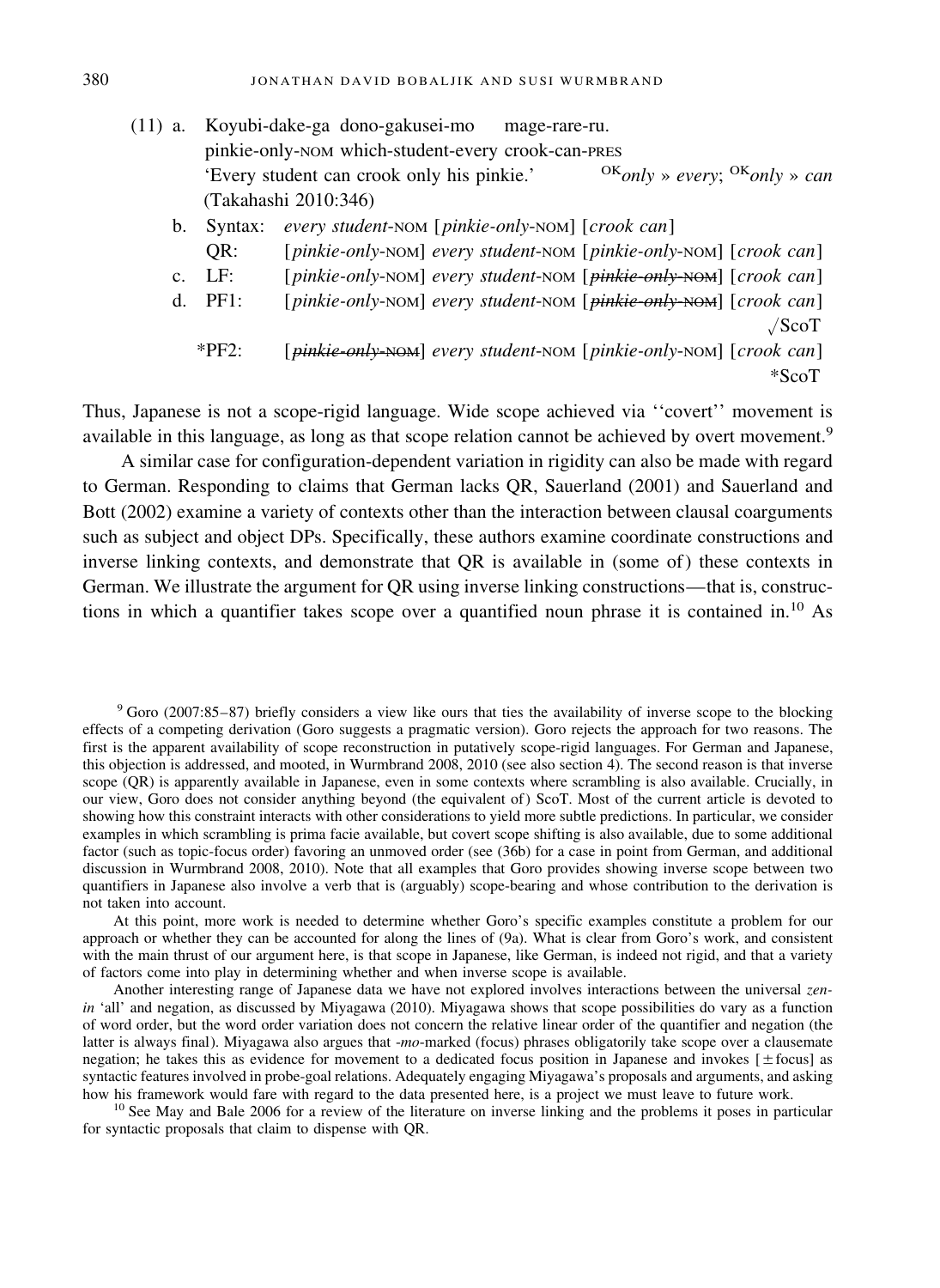shown in (12a), German allows inverse linking in certain contexts. Sentence (12a) allows (and with the given context favors) an interpretation whereby the universal quantifier ('every musician') takes scope over the existential 'a/one record' (as there is no single record made by all the musicians). This interpretation is easily available in German and, most importantly, does not require the special intonation necessary in other inverse scope constructions in the language (this claim is substantiated by the results of the elicited production experiments conducted by Sauerland and Bott  $(2002)$ ).<sup>11</sup>

- (12) *Context:* Two friends are talking about last night, when one of them visited Peter, who's crazy about jazz. On that occasion, Peter played a record by Miles Davis, a record by John Coltrane, and a record by Fred Frith.
	- a. Peter hat eine Platte jedes Musikers aufgelegt. Peter has a/one record (A) every.GEN musician (B) played 'Peter played a record by every musician.'  $\exists x A: A^*B$
	- b. \*Peter hat jedes Musikers eine Platte aufgelegt. Peter has every.GEN musician (B) a/one record (A) played

Given the assumptions we have made, we expect that since QR is possible in this configuration, it must be the case that (overt) scrambling of the genitive phrase is prohibited. This is indeed correct, as (12b) shows. Crucially, the availability of inverse linking shows that movement of genitives is possible in principle, as long as this movement is covert (see below for the scope properties of cases that are clearly excluded by locality constraints). The difference between (12a) and (12b) is thus essentially a PF difference: given the unavailability of the matching PF in (12b), (12a) is allowed despite the ScoT violation arising in this case.

More striking evidence that the (un)availability of QR is indeed a question of the word order possibilities for a given numeration comes from the pair in (13a) (i.e., a construction where the complement of the noun is realized as a prepositional phrase). As Sauerland and Bott (2002) note, (13a) differs from the genitive construction in (12a) in that inverse scope is possible only when special intonational marking is used. This difference, although rather unexpected in traditional QR accounts, follows straightforwardly from the system developed here, once we take into account the overt movement potential of these constructions. The prepositional construction differs sharply from the genitive construction in whether the nominal complement can undergo overt movement: while overt movement of a genitive complement is excluded (see (12b)), overt movement of a PP complement is perfectly acceptable (see (13b)).

(13) a. Peter hat eine Platte von jedem Musiker aufgelegt. Peter has a/one record (A) of every musician (B) played 'Peter played a record by every musician.'  $*\forall x \exists$  (without special intonation)

 $11$  The interaction of intonation and scope in German with respect to the current framework is addressed in section 4, and in more detail in Wurmbrand 2008.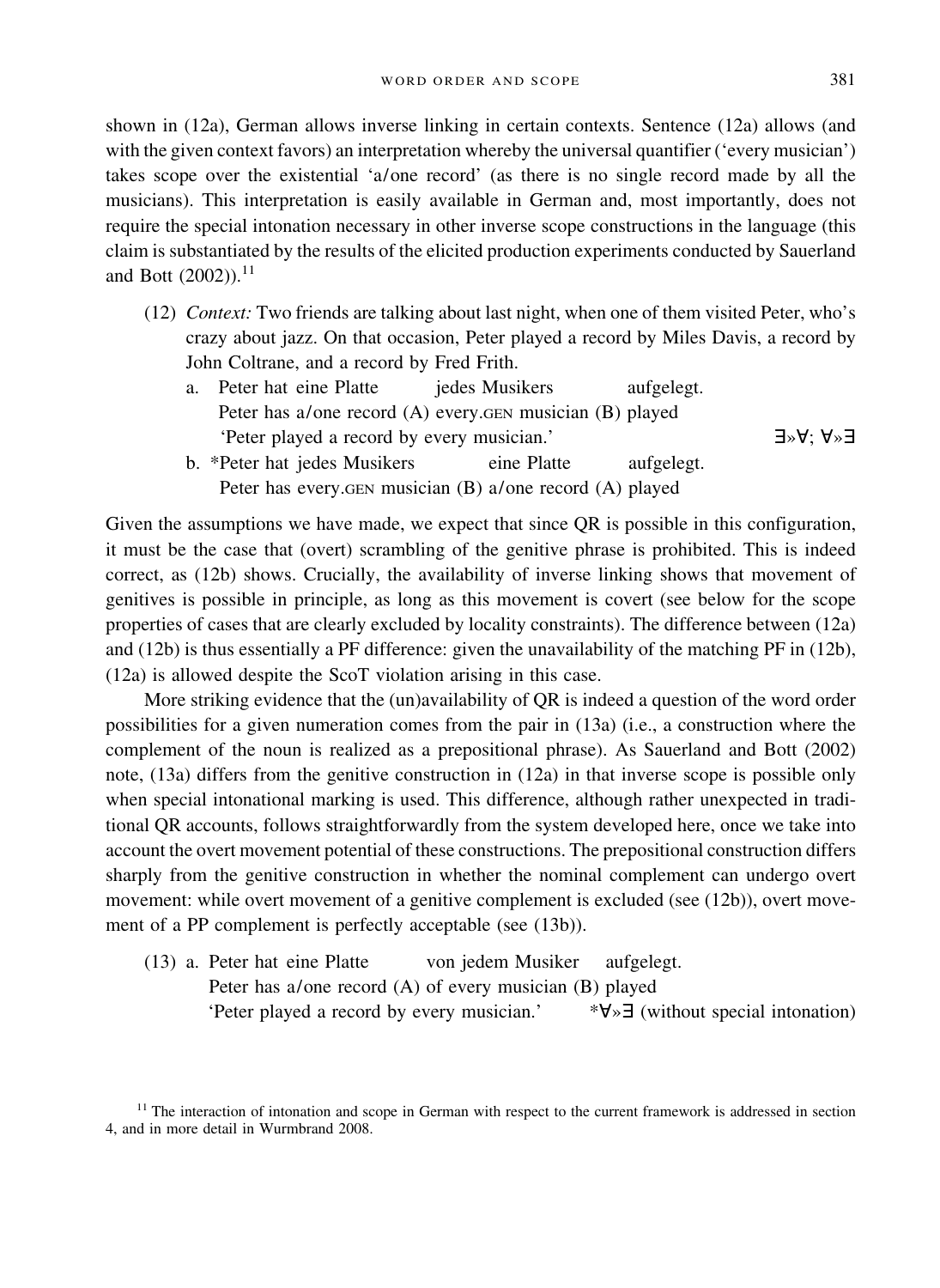b. Peter hat von jedem Musiker eine Platte aufgelegt. Peter has of every musician (B) a/one record (A) played 'Peter played a record by every musician.'

Tables (14) and (15) represent the structures we propose for NP-internal PP and genitive arguments. The availability of overt scrambling of the PP in  $(14)$  ( =  $(13)$ ) forces rigidity, whereas the inflexibility of the word order with the genitive argument allows a ScoT violation in (15)  $( = (12))$ . Thus, the ScoT model correctly predicts the scope difference attested between  $(12b)$ and (13b) in Sauerland and Bott's (2002) experiments.

|--|--|--|--|

|                | LF                | РF                                | ScoT   |
|----------------|-------------------|-----------------------------------|--------|
|                | $B \rightarrow A$ | $B \rightarrow A \rightarrow t_B$ |        |
| $\ast$<br>(QR) | $B \times A$      | $A \gg B$                         | ∗      |
| $(15)$ Gen     |                   |                                   |        |
|                | LF                | PF                                | ScoT   |
| N/A            | $B \times A$      | $B \rightarrow A \rightarrow t_R$ |        |
|                | $B \times A$      | $A \gg B$                         | $\ast$ |
|                |                   |                                   |        |

Before we accept this conclusion, however, a few comments about the structures we propose are necessary. The first issue to address is whether German *von*-PPs are indeed moved from within the noun phrase (as suggested above) or are base-generated in the VP (see, e.g., Cinque 1990 for the latter view). We follow Fortmann (1996) in assuming that *von*-PPs undergo movement from a DP-internal position. Fortmann provides two major arguments for movement instead of base generation (or reanalysis). First, dislocation of a *von*-PP is only possible when the noun phrase does not include a genitive specifier ((16) is from Fortmann 1996:28, (87); our translations).

- (16) a. Von welchem Motor hat die Reparatur t viel Zeit gekostet? of which motor has the repair t much time cost 'Which motor's repair took a long time?'
	- b. Müllers Reparatur von diesem Motor hat viel Zeit gekostet. Müller's repair of this motor has much time cost 'Müller's repair of this motor took a long time.'
	- c. \*Von welchem Motor hat Müllers Reparatur t viel Zeit gekostet? of which motor has Müller's repair t much time cost

The same holds for examples such as (13b): movement across a specifier is impossible (see (17a)), and the nonscrambled version in (17b) has only the interpretation according to which Maria has a record made by all musicians. The blocking effect of a DP-internal specifier follows straightforwardly if *von*-PPs that are in a thematic relationship with a noun are base-generated within the noun phrase and undergo movement. Assuming, for instance, that DPs are phases, Spec,DP needs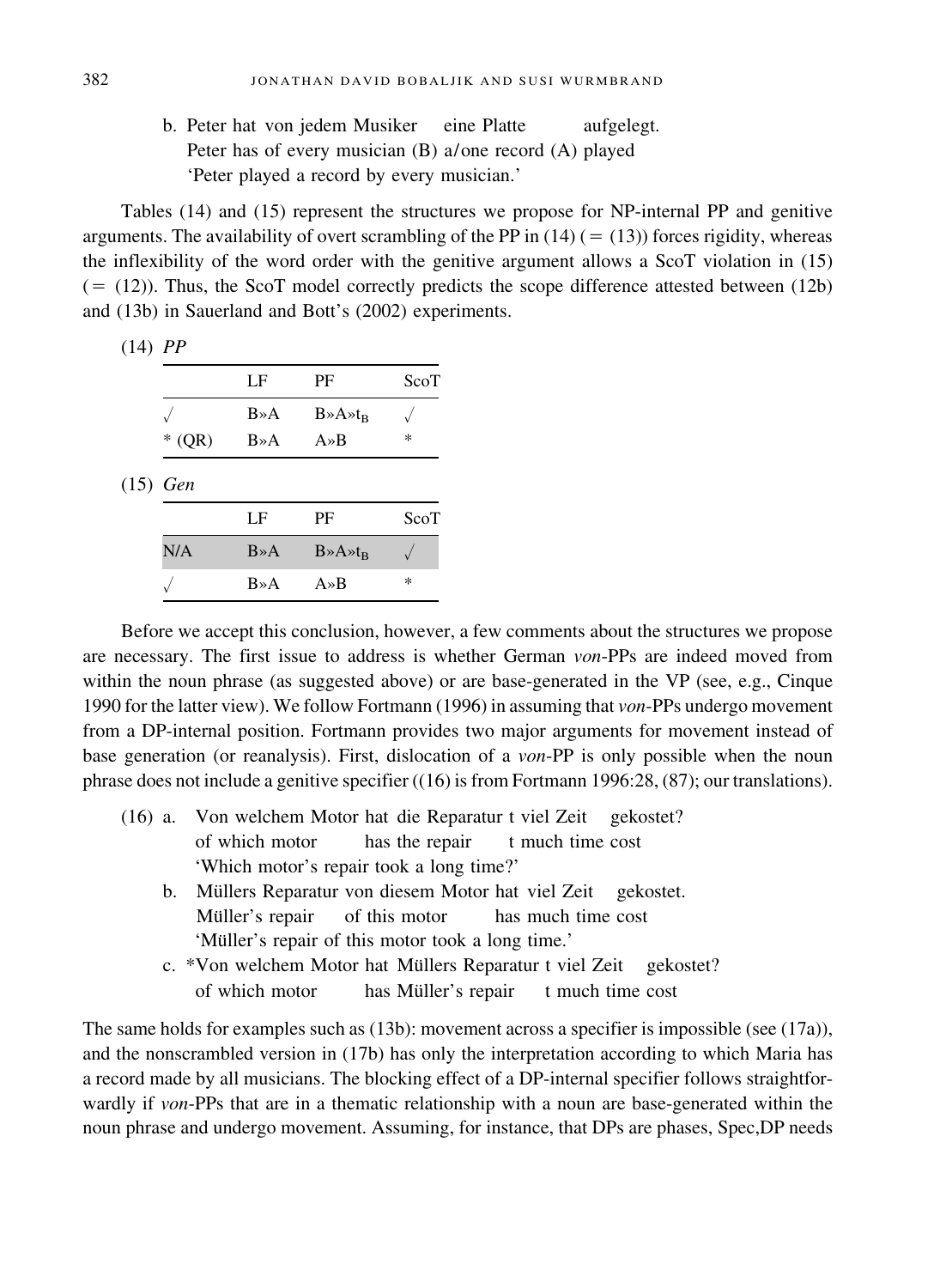to be available for a PP to move out of the DP phase to escape spell-out. If *von*-PPs were basegenerated as arguments or adjuncts in the VP, it would be hard to explain why the presence versus absence of a specifier of the object has an effect on the (im)possibility of the *von*-PP.

- (17) a. \*Peter hat von jedem Musiker Marias Platte aufgelegt. Peter has by every musician Maria's record played
	- b. Peter hat Marias Platte von jedem Musiker aufgelegt. Peter has Maria's record by every musician played 'Peter played Maria's record by every musician.'

Fortmann's second argument is that a *von*-PP is possible even when it cannot be interpreted as an argument or adjunct of the verb. Regarding examples such as (13b), the choice of matrix verb does not matter. However, DP-internal differences do matter: the *von*-PPs are impossible when the noun phrase is changed to a pronoun (as pronouns cannot be modified by PPs).

- (18) a. Peter hat von jedem Rocker die erste Platte zerstört/gesehen/zerkratzt. Peter has by every rocker the first record destroyed/seen/scratched 'Peter destroyed/saw/scratched the first record by every rocker.'
	- b. \*Maria hat {sie} von jedem Punker {sie} zerstört/gesehen/zerkratzt. Maria has {it} by every punker {it} destroyed/seen/scratched 'Lit. Maria destroyed/saw/scratched it by every punker.'

Finally, Fortmann (1996:107ff.) argues (see also Bošković 2010) that in contrast to *von*-PPs, which function as arguments, true adnominal adjuncts cannot be extracted from a noun phrase.

- $(19)$  a. der Bruder von Max aus Köln the brother of Max from Cologne 'Max's brother from Cologne'
	- b. Von wem hat [der Bruder t<sub>PP</sub> aus Köln] angerufen? by who has [the brother  $t_{PP}$  from Cologne] called 'Whose brother from Cologne called?'
	- c. \*Aus welcher Stadt hat [der Bruder t] angerufen? from which city has [the brother t] called \*'The brother from which city called?' (OK as 'Which city did the brother call from?')

We follow Fortmann (1996) and Bošković (2010) in assuming that movement of adjuncts out of a noun phrase is prohibited by syntactic locality conditions (the specific formulation of the locality conditions does not matter for our purpose; see Bošković 2010 for a recent phasebased account). Interestingly, as pointed out by an anonymous reviewer, examples such as the one in (20) do not allow inverse scope (unlike (12a) and (13a), these constructions have not been tested experimentally, but the second author agrees with the reviewer here). Under the assumption that movement of adjuncts is impossible (whether overt or covert), we correctly predict that inverse scope is also impossible (note again that ScoT does not overrule syntactic locality violations).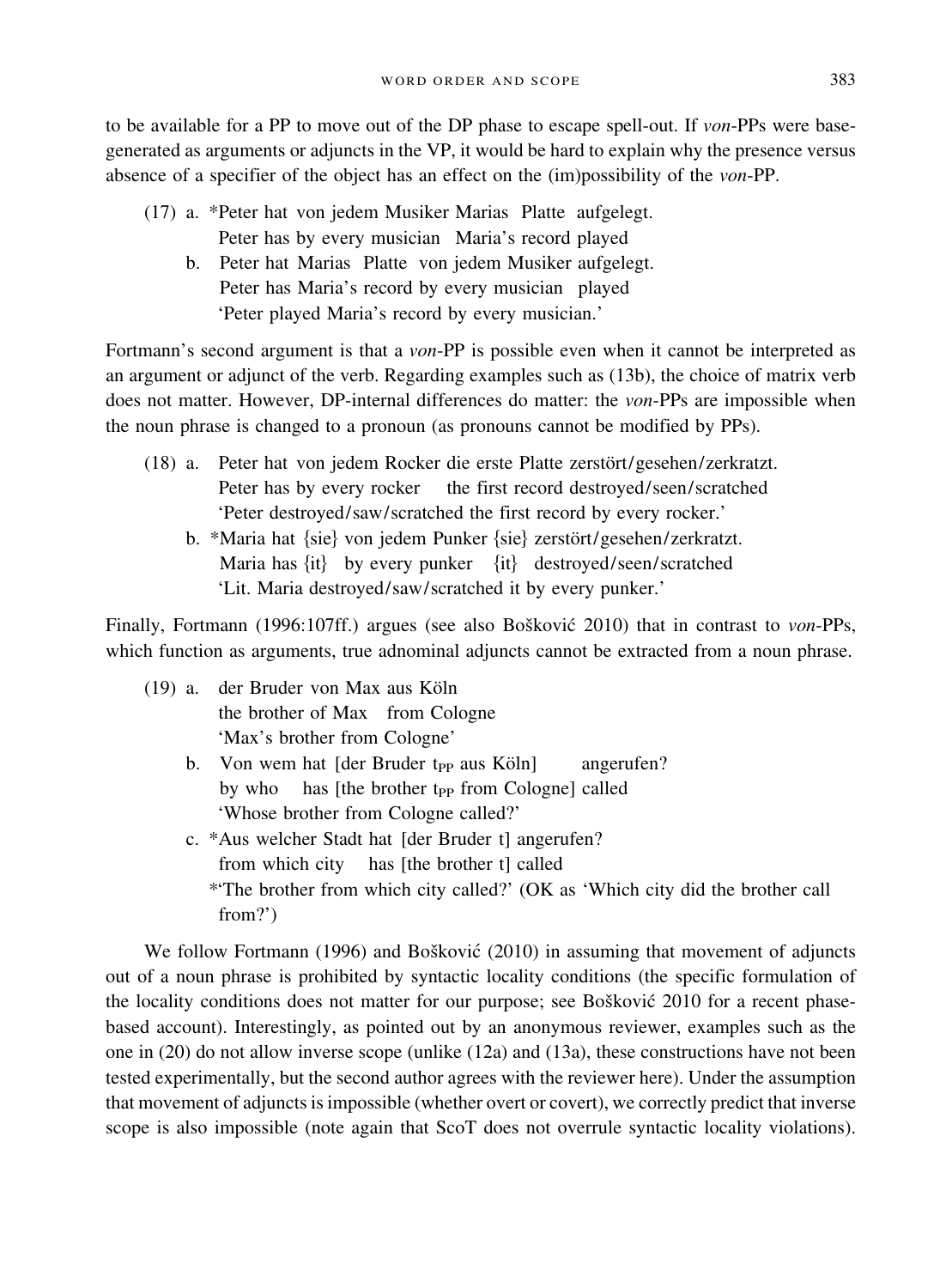(20) a. Peter hat eine Platte mit jedem Remix aufgelegt. Peter has a record with every remix played 'Peter played a record with every remix.'

 $*\forall x \in \mathcal{A}$  (any intonation)

b. \*Peter hat mit jedem Remix eine Platte aufgelegt. Peter has with every remix a record played

The above discussion has shown that there is a three-way contrast regarding scope options in nominal constructions: inverse scope is impossible under any intonation in (20a), inverse scope is only possible under special intonation in (13a), and inverse scope is possible under any intonation in (12a). The ScoT model correctly predicts this distribution, in conjunction with the proposed structure of noun phrases and the assumption that locality prohibits movement of adjuncts (Fortmann 1996, Bošković 2010) but allows movement of genitive arguments in principle (but with a restriction to lower-copy pronunciation).<sup>12</sup> Whenever syntactic locality blocks movement, inverse scope is impossible. Where syntactic movement is possible, wide scope for the NP that originates in the lower position is possible in principle, but is subject to ScoT, which regulates inverse scope on the basis of the (PF) copy choices available. Thus, inverse scope (relative to PF order) is possible only when syntactic movement is not blocked by locality, and in addition, only where the overt pronunciation in the higher position is blocked.

#### **3 ScoT at Work: The <sup>3</sup> <sup>4</sup> Signature ⁄**

With the understanding of ScoT (and qualifications) discussed above, we are now in a position to look at the interaction of our proposed economy condition with other economy conditions, and to present one of the major reasons for thinking that something like our proposal may indeed be on the right track. In this section, we will present three data paradigms which share the property that, given two LF choices and two PF choices, three of the four logical combinations are judged acceptable—a phenomenon we call the  $\frac{3}{4}$  signature. We argue that this is precisely what is ⁄ expected if ScoT is a soft constraint and interacts with other economy conditions. Specifically, given a particular LF representation and two competing PF representations, if ScoT and another condition align, respecting both is more economical than violating both, and a pairwise grammaticality contrast will result. On the other hand, if ScoT and another condition impose conflicting requirements such that no single PF can simultaneously satisfy both conditions, we expect (all else being equal) a tie: both PFs will be possible expressions of the LF in question. Note that the examples considered will provide key support for the claim that the LF-PF isomorphism condition (ScoT) is asymmetric and gives LF a privileged status. PF representations compete to find the

 $12$  We do not have an explanation for the fact that genitives must be pronounced within the noun phrase. (The same holds for *wh*-genitives, which cannot move independently but require pied-piping of the noun phrase; crucially, even genitives that appear at the edge of the noun phrase—a position from which extraction is generally allowed—cannot be extracted overtly.) However, the fact that inverse scope is possible indicates that a rigid syntactic ban on movement of genitives is incorrect.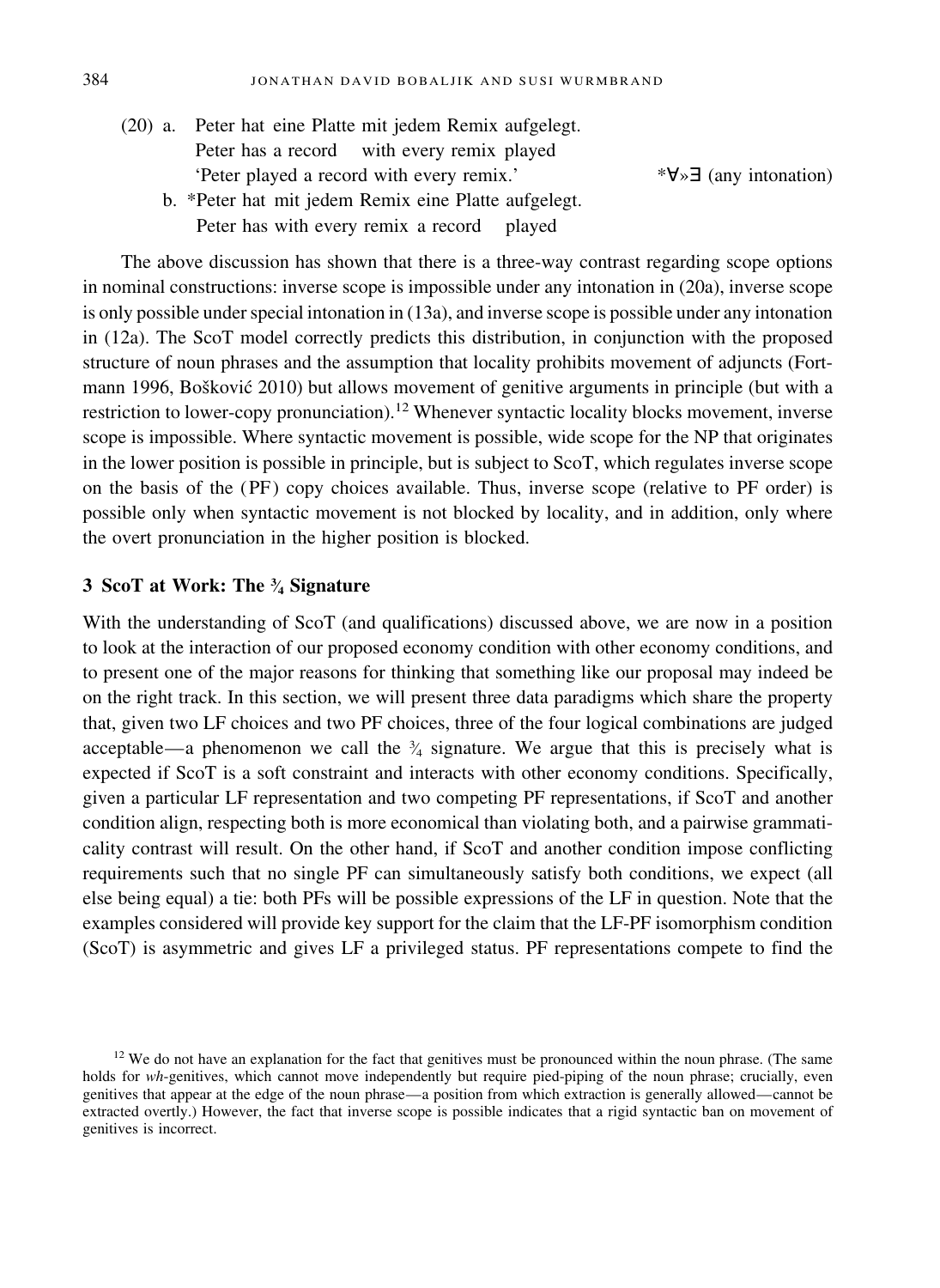best expression of a given LF, not the other way around (contrast, e.g., Bobaljik 1995, Reinhart 2005). As before, we start schematically and then proceed to increasingly more complex examples.

## *3.1 Evidence for ScoT:* <sup>3</sup> <sup>⁄</sup><sup>4</sup> *Signature Effects*

Table (21) illustrates schematically an example of the  $\frac{3}{4}$  signature effect. As above, the first ⁄ column represents the actual (reported) judgments, and A and B stand for two relevant elements, where the base order is A»B. There are two ways of looking at such a paradigm. If we take the PFs first, we can describe this paradigm by saying that one PF  $(A \triangleright B)$  is ambiguous  $((a), (d))$ while the other  $(B \triangleright A)$  is unambiguous  $((b)$  vs.  $(c)$ ). This is the manner in which such paradigms are standardly described (see below). What we wish to emphasize here is an alternative perspective: looking at two possible LFs first. Within the relevant paradigm, one LF (B»A) can be expressed by either of two PFs, but the other LF  $(A \triangleright B)$  can find phonological expression in only one way. Note, of course, that either way of looking at things provides a prima facie challenge to ScoT: if the syntax allows for overt movement (of the relevant kind) of B across A, then ScoT appears to predict that only two LF-PF pairings are possible—those that are faithful to one another. So why is one mismatched representation allowed, but not the other?

## (21) *The* <sup>3</sup> <sup>⁄</sup><sup>4</sup> *signature*

|    |        | LF           | РF           | ScoT |
|----|--------|--------------|--------------|------|
| a. |        | $A \gg B$    | $A \gg B$    |      |
| b. | $\ast$ | $A \gg B$    | $B \times A$ | ∗    |
| c. |        | $B \times A$ | $B \times A$ |      |
| d. |        | $B \times A$ | $A \times B$ | ∗    |

Our answer is that in such cases ScoT interacts with some other economy constraint (we will specify what this is in each case below). In the schematic example here, we could consider the effects of an additional constraint that privileges the A»B order at PF, independently of scope considerations. As a temporary stand-in for constraints to be introduced below, we label this for now simply C1. The constraint interaction is schematized in (22) and (23). Recall that we crucially do not adopt any ranking among these economy conditions.<sup>13</sup>

<sup>&</sup>lt;sup>13</sup> Our approach here is thus similar to the mechanisms of tied rankings or constraint conjunction in OT, on which there is a large literature. One pertinent question that emerges from the general discussion of tied constraints is whether such situations can actually arise in a full-blown analysis, when any other constraints/conditions that may be active in the language (or universal) are also taken into consideration. For the case in table (23), we must ask whether there might be some other constraint that favors one candidate or another, and whether that would nullify the ''tie'' effect we crucially depend on. Various technical means exist for sidestepping this problem. For concreteness, at least as a working hypothesis, we adopt the interpretation of *free ranking* from Kager 1999 (cf. also Anttila 2007). In brief, if two constraints  $C_1$ ,  $C_2$ are freely ranked with respect to one another, then the grammar generates (admits as grammatical) the winner in a competition calculated with the ranking  $C_1 \times C_2$  and the winner of  $C_2 \times C_1$ . On this interpretation of "tied" constraints, lower-ranked constraints will play no role as tiebreakers and may be ignored. We thank an anonymous reviewer for pushing for explicitness on this point.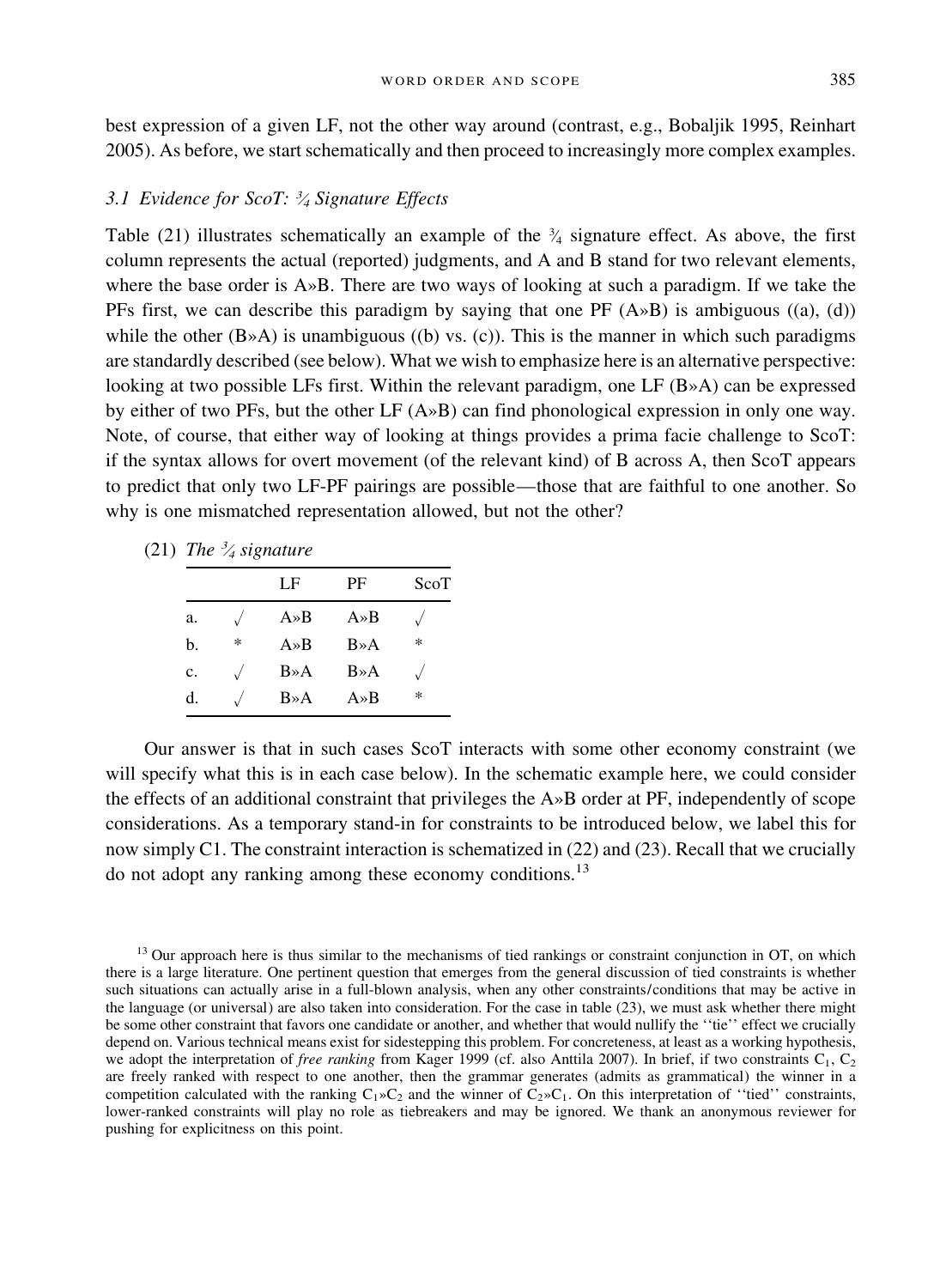|  |  |  | $(22)$ LF: $A \rightarrow B$ |
|--|--|--|------------------------------|
|--|--|--|------------------------------|

|                           |   | LF                | PF                | ScoT | C <sub>1</sub> |
|---------------------------|---|-------------------|-------------------|------|----------------|
| a.                        |   | $A \rightarrow B$ | $A \rightarrow B$ |      |                |
| b.                        | ∗ | $A \rightarrow B$ | $B \rightarrow A$ | ∗    | *              |
| $(23)$ LF: $B\mathscr{A}$ |   |                   |                   |      |                |
|                           |   | LF                | РF                | ScoT |                |

|    | LΕ  | РF                | ScoT | CI |
|----|-----|-------------------|------|----|
| a. | B»A | $A \rightarrow B$ | ∗    |    |
| b. | B»A | $B \rightarrow A$ |      | ∗  |

It is essential to this account that there are two independent, pairwise competitions, anchored to a given LF representation. That is, each LF representation constitutes the input, and the ''best'' PF representation is chosen to realize it (cf. Pesetsky 1998, Broekhuis 2008).<sup>14</sup> In the competition to express the scope relation A»B, two PF representations are considered in (22): A»B and B»A. In this case, ScoT and C1 both favor the same representation, and there is a clear winner and a clear loser. However, in the competition to express the scope B»A, schematized in (23), neither PF simultaneously satisfies both conditions. ScoT can be satisfied at the expense of C1, or a C1 violation can be avoided at the expense of requiring QR. As we will show in the remainder of section 3, in exactly such configurations, both LF-PF pairings are acceptable.

The logic we have developed here thus predicts that in situations of (potential) constraint conflict, if ScoT privileges LF over PF, we will find paradigms in which exactly three of the logical possibilities are in fact grammatical, while one is excluded. And that is indeed what we find.<sup>15</sup> Note that the effect emerges only if, as we have suggested, ScoT regulates the choice of PF to express a previously given LF. If the competition were to take the PF as given and assign an appropriate LF (as in Reinhart's (2005) Interface Economy model, which we discuss further below), then only two of the four combinations would be predicted to be acceptable, not three (the reader can verify this by pairwise comparison of the (a) lines of the two tables ((22a) would win) and of the (b) lines ((23b) would win). Similarly, if ScoT simply valued matching and the reference set for the competition included all four pairings, then the expectation would be that only (22a) would be acceptable, as it is the only pairing that simultaneously satisfies both constraints.

At this point, we turn to examples of the  $\frac{3}{4}$  signature effect. ⁄

<sup>&</sup>lt;sup>14</sup> Our approach is therefore most compatible with theories in which PF spells out the LF representation (Bobaljik 1995, 2002, Brody 1995), as opposed to more traditional ''Y'' models in which PF and LF are each derived from a

 $^{15}$  Our reasoning here is in some ways parallel to the OT logic that "bans only the worst of the worst" (BOWOW; see Prince and Smolensky 2004, Smolensky and Legendre 2006). Detailed comparison with that approach would take us too far afield at this point.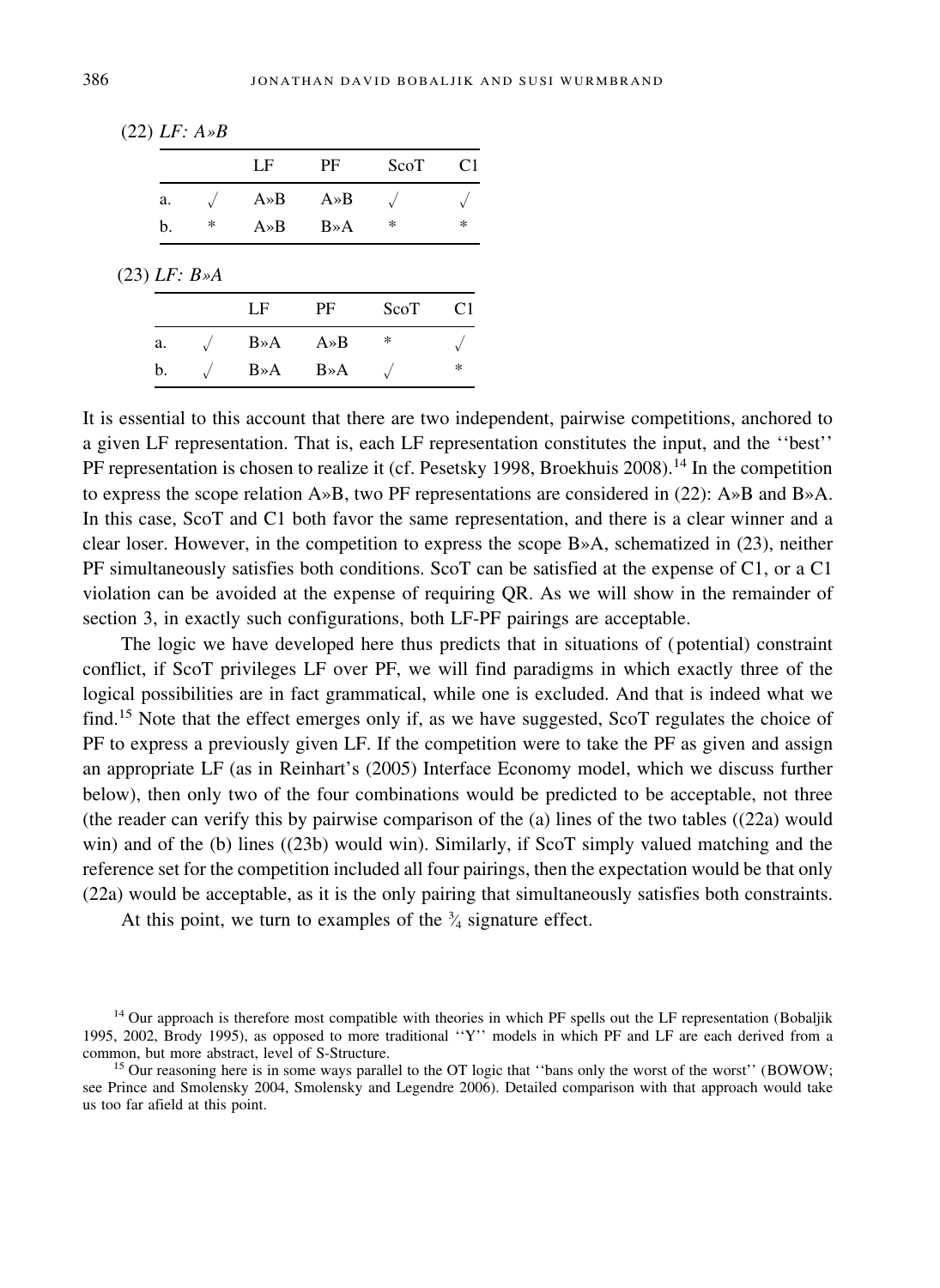## *3.2* There*-Insertion*

Our first example is taken from the discussion of *there*-insertion in English in Bobaljik 2002, a precursor to the line of analysis we are generalizing in this article.<sup>16</sup> As is well-known, an existentially quantified DP in a raising construction may take scope above a raising predicate such as *likely* (itself a scope-bearing element), or it may reconstruct beneath it.<sup>17</sup> The PF in  $(24a)$  is ambiguous. On the other hand, if raising fails to apply and expletive *there* occupies the matrix subject position (as in (24b)), the scope relations are unambiguous, and the existential quantifier can only be interpreted beneath the raising predicate (see Den Dikken 1995). This is particularly surprising in light of the facts that English normally allows QR and that if anything, existentials tend to be somewhat freer in having wide scope than other quantifiers. Why is wide scope disallowed in (24b)?

(24) a. (Exactly) one student is likely to be absent. 
$$
\exists y \text{ likely, likely } y \exists
$$

b. There's likely to be (exactly) one student absent. 
$$
* \exists \times likely; \, ^{\text{OK}} \, likely \times \exists
$$

c. \*Is likely to be (exactly) one student absent.

The account suggested in Bobaljik 2002 is predicated on the further observation that English respects the ''classic'' Extended Projection Principle (EPP). That is, it is a language-particular property of English that the finite subject position must be overtly filled.18 As the constraint refers to phonological overtness, this must be a condition on PF representation and not the ''narrow'' syntax. As (24c) demonstrates, the EPP is a hard constraint in English; violation leads to ungrammaticality. Now, English offers two possibilities for ''repairing'' or avoiding an EPP violation: one is overt movement, and the other is insertion of a dummy element, the expletive *there*. Crucially, we assume that *there* is not part of the (syntactic) numeration, but is inserted at PF, to satisfy the EPP (compare CP expletives in languages like German and Icelandic, which are inserted to satisfy another PF condition, the verb-second requirement). We make the familiar

<sup>16</sup> Bobaljik (1995, 2002) also discusses object shift in the Germanic languages in essentially these terms, drawing on ideas in Diesing 1997 (the latter reinterpreted from an OT perspective in Engels and Vikner 2006). These authors focus on the puzzle that in Icelandic, a postverbal (i.e., unshifted) object may only have a nonspecific or new-information reading when shift is otherwise possible. However, an object in the same position is not restricted in its semantic import when shift is independently excluded (e.g., by Holmberg's Generalization effects). Bobaljik (1995) and Diesing (1997) argue that this state of affairs implicates a soft constraint that values a correlation between word order and interpretation, but only to the extent that this is independently possible in a given context. We focus instead on the *there*-insertion context in this section, since, unlike the object shift cases, examples such as (24) involve the relative order of two scope-<br>bearing elements.

It is important to our account that reconstruction in this example is syntactic, not semantic (see section 4). That this is indeed the case is confirmed by the interdependence of scope and binding in such examples, in English, in contrast to the examples treated as cases of semantic reconstruction in section 4 (see, e.g., Fox 1999).

<sup>18</sup> See Wurmbrand 2006 for renewed arguments that this is indeed a point of crosslinguistic variation, even within Germanic, and that the EPP is not universal.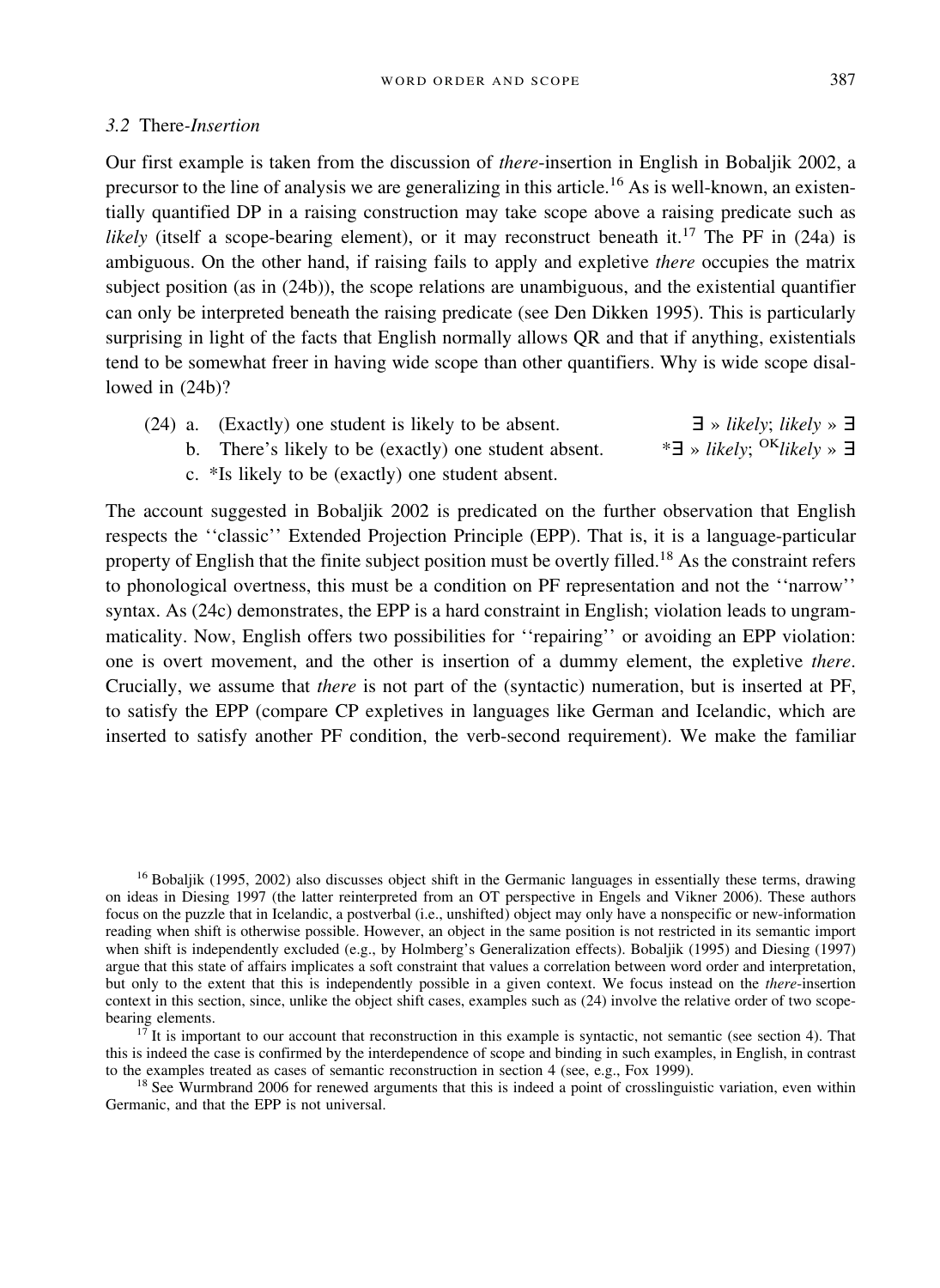assumption that insertion of an expletive is ''costly,'' a matter of ''last resort,'' and we express this by means of the economy condition in (25).

(25) *DEP*

Don't insert expletive pronoun.

With DEP now in our arsenal, we have two economy conditions to consider: DEP and ScoT. Table  $(26)$  schematizes their interaction. Again, as in tables  $(22)$ – $(23)$ , following our hypothesis that competition regulates the choice among PFs for a specified LF, there are two pairwise comparisons to make. Note of course that failure to insert *there* in (b) and (c) will cause a fatal EPP violation, and PFs with an empty subject position are thus not considered (recall that economy conditions only evaluate convergent derivations).

(26) *English raising* LF PF ScoT DEP a.  $\sqrt{ }$  3  $\exists$  » *likely*  » *likely* \* (QR)  $\qquad \qquad \exists \rightarrow likely$ *there likely*  $\rightarrow$   $\exists$  \* \* b. *likely* » *there likely*  $\rightarrow$   $\exists$ \* √ E  $\sqrt{(reconstruction)}$  *likely*  $\rightarrow \exists$  $\exists$  » *likely* \*  $\qquad \qquad \downarrow$ 

When the existential takes wide scope, there is only one possibility: the PF corresponding to overt movement (no expletive). This PF satisfies both ScoT and DEP. Narrow scope, however, yields a quandary. The syntactic resources of English permit the DP to remain in situ, satisfying ScoT, but this requires a costly expletive to occupy the subject position. On the other hand, overt movement in order to satisfy the EPP avoids the need for an expletive, but the cost is a ScoT violation: a PF that is nontransparent with respect to scope relations. The result is that both are possible (neither is more economical than the other). These are indeed the facts, as laid out in (24). Keep in mind, again, that our presentation of the data started with overt strings (PFs), but our analysis of the account starts from LFs. A given PF is ''ambiguous'' only in the sense that it happens to be the legitimate outcome for more than one LF.

There is undoubtedly far more to say about English raising and expletive constructions, and we would be surprised if the choice between the two alternatives in (26b) for the representation of narrow scope turned out to be completely ''free'' (see also footnote 13). We proceed on the assumption that adding other factors (topic-focus structure, etc.) to the picture presented here will pose no special challenge for our account, as opposed to competing accounts.

### *3.3 English Focus and Heavy NP Shift (Williams 2003)*

Consider now one aspect of the interaction between heavy NP shift (HNPS) and focus in English. Williams (2003:34) presents the paradigm in (27) (see also Hawkins 1994). What is of particular interest to us is that there are two variables to consider: in terms of overt order, the DP object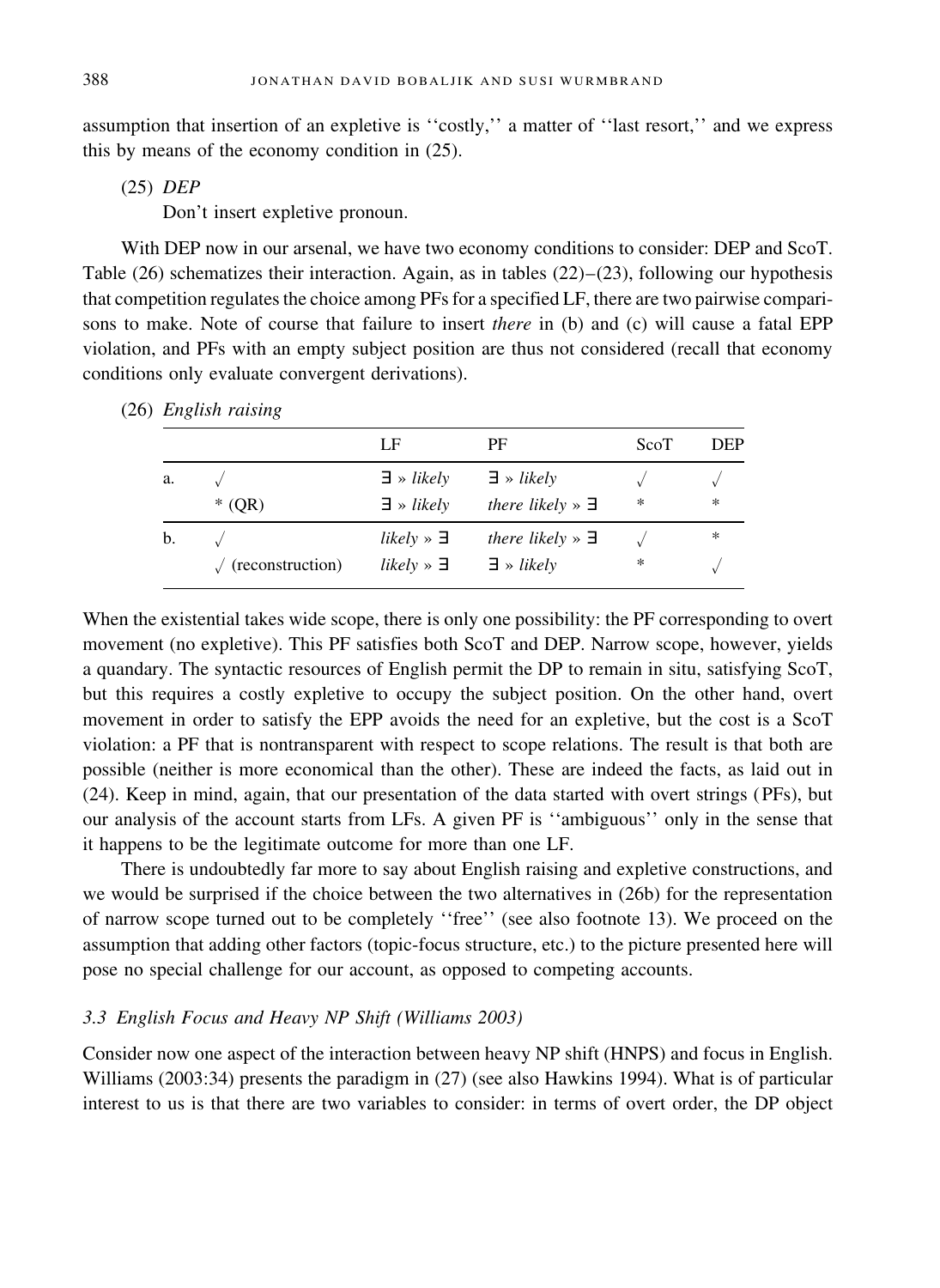may either precede or follow the PP; and in terms of information structure, either the DP or the PP may be (or include) the focus. Of the four possibilities, exactly three are acceptable.<sup>19</sup> Sound familiar?

|  | (27) a. John gave to Mary all of the money in the SATCHEL.                                                                                                                                                                                                                                                                         | <b>HNPS</b>    |
|--|------------------------------------------------------------------------------------------------------------------------------------------------------------------------------------------------------------------------------------------------------------------------------------------------------------------------------------|----------------|
|  | b. *John gave to MARY all of the money in the satchel.                                                                                                                                                                                                                                                                             | *HNPS          |
|  | c. John gave all of the money in the satchel to MARY.                                                                                                                                                                                                                                                                              | no HNPS        |
|  | $\mathbf{11}$ $\mathbf{0}$ $\mathbf{1}$ $\mathbf{1}$ $\mathbf{1}$ $\mathbf{1}$ $\mathbf{1}$ $\mathbf{1}$ $\mathbf{1}$ $\mathbf{1}$ $\mathbf{1}$ $\mathbf{1}$ $\mathbf{1}$ $\mathbf{1}$ $\mathbf{1}$ $\mathbf{1}$ $\mathbf{1}$ $\mathbf{1}$ $\mathbf{1}$ $\mathbf{1}$ $\mathbf{1}$ $\mathbf{1}$ $\mathbf{1}$ $\mathbf{1}$ $\mathbf$ | <b>TTI TRA</b> |

d. John gave all of the money in the SATCHEL to Mary. no HNPS

As Williams notes, one account that can be immediately set aside treats HNPS as an obligatory operation placing focus in final position. The pair (27a) versus (27d) shows that with focus held constant, HNPS is optional; the constituent containing the focus need not be final, and thus (27b) cannot be excluded simply because focus is nonfinal. Williams argues that there is indeed a desideratum in English that focus be final, but that this is not an absolute requirement. HNPS may apply, altering the canonical order (DP»PP), but only when application of HNPS yields a better focus representation. In Williams's theory, there are various levels of representation, among which are the overt (Surface) Structure (SS), a level of Focus Structure (FS), in which the focus should be at the right periphery (in English), and a level of Case Structure (CS), in which a DP argument should precede PPs within the VP. The comparison of (27a) and (27d) shows an inherent tension: when the DP argument contains the focus, it is impossible for surface structure to be faithful to both FS and CS simultaneously, and optionality emerges. On the other hand, (27b) is faithful to neither FS nor CS; and this order, with focus as indicated, is excluded.

Williams's account finds a straightforward translation into our terms, if we broaden our notion of LF to include a representation of (topic and) focus; we will designate the relevant representation *LFIS* (for *Information Structure*, taking no stand just yet on how the representations for scope and information structure are related to one another).<sup>20</sup> We contend, following Williams, that one aspect of (English)  $LF_{IS}$  is that the relation  $X \rightarrow Foc$  obtains, whatever " $\rightarrow$ "" means at this

<sup>&</sup>lt;sup>19</sup> With Williams (2003), we lay aside here the role of weight (complexity) in the distribution of HNPS. It is wellestablished that both weight/complexity (the relative size of NP versus PP) and information structure play a significant role in determining the distribution of HNPS in a corpus (see Hawkins 1994 and especially Arnold et al. 2000). In particular, where the direct object is comparable to—or even somewhat heavier (larger) than—the PP, the corpus results reported by Arnold et al. (2000:37) bear out the paradigm presented by Williams: direct objects representing given information essentially do not occur in shifted position, while direct objects representing new information (focus) shift in roughly half of the relevant examples. This is consistent with our contention that shift of a focused NP is freely available, but not obligatory. See also Hawkins 1994, where the author presents a paradigm in relevant respects identical to (27), drawing the conclusion that weight alone is insufficient and that focus on the direct object permits, but does not force, HNPS. We again take up the general point regarding weight at the end of this subsection.

The general point take up the general point  $\frac{1}{n}$  and  $\frac{1}{n}$  and  $\frac{1}{n}$  are  $\frac{1}{n}$  and  $\frac{1}{n}$  are  $\frac{1}{n}$  and  $\frac{1}{n}$  are  $\frac{1}{n}$  and  $\frac{1}{n}$  are represented in the same level of representation—for example, as in the annotated f(ocus)-structures proposed by Erteschik-Shir (1997). If these notions are indeed represented at the same level, only one of them (we presume scope) can be instantiated hierarchically, since it is possible for the topic-focus relations and scope relations to be at odds with one another (see section 3.5), at least under the definitions of topic and focus used here (but see Erteschik-Shir 1997 and Williams 2003 for contrasting views).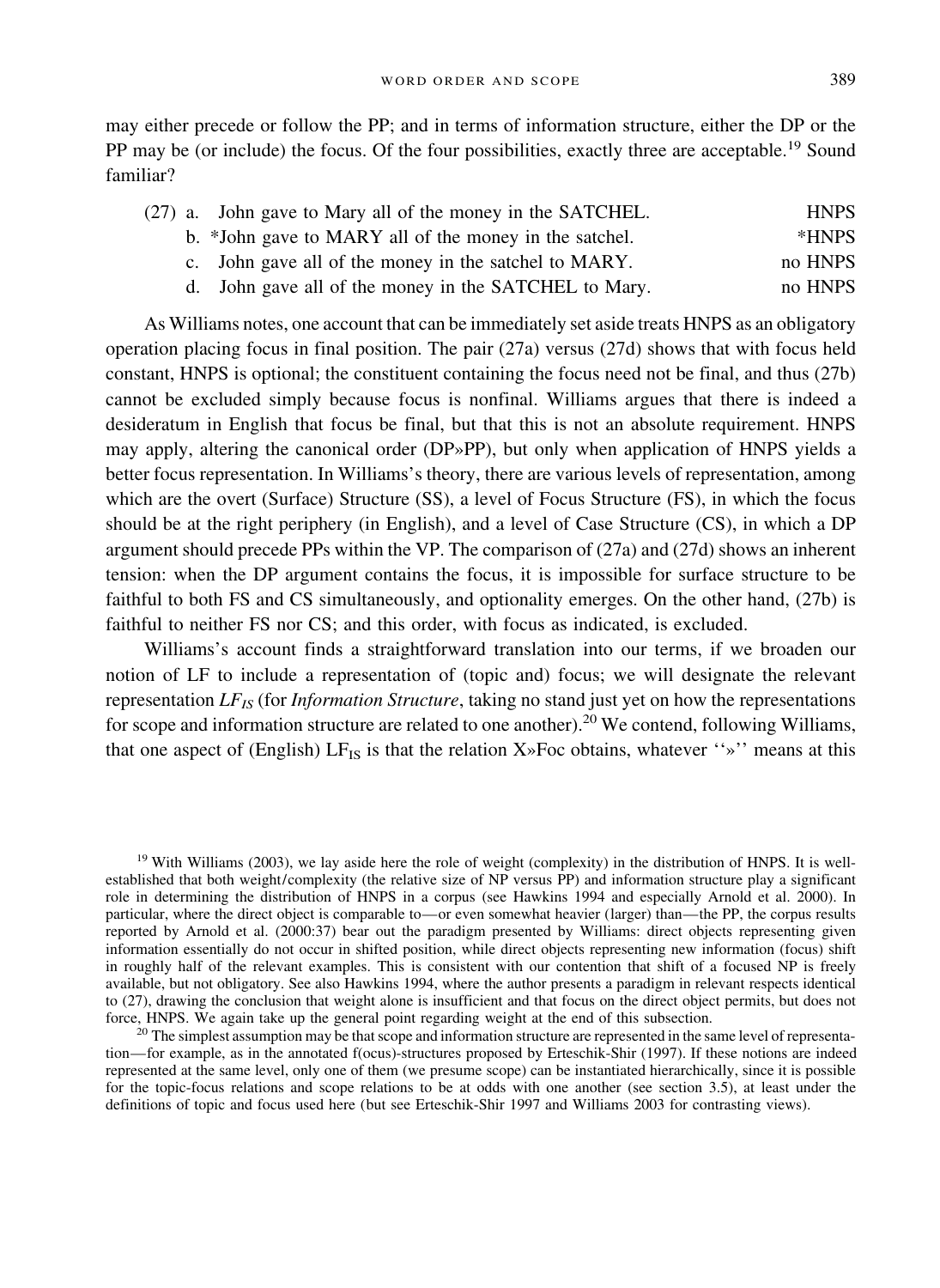level of representation.<sup>21</sup> With this assumption, ScoT then fulfills the role of an SS:FS faithfulness condition, in Williams's terms: the more optimal PF representations are those in which the focus constituent is final. What, then, of the SS:CS faithfulness condition? The substantive content of this condition is to favor the order NP»PP within the VP, work that was done by Case Adjacency in early GB models (compare languages like French, in which this condition is also readily observed). Pending deeper understanding, we simply stipulate the observation as a condition that ''canonical complement order'' (CCO) be respected. In our terms, HNPS is thus a ''free'' movement (like scrambling)—it is not feature-driven or required for convergence—but it is costly, as it violates this economy condition. Leaving the DP object in its base position is preferred, all else being equal.

Table (28) shows how Williams's intuition is now recast in our system. As in the previous discussions of  $\frac{3}{4}$  signatures, there are two pairwise competitions, taking a particular LF<sub>(IS)</sub> as ⁄ input and regulating the choice among competing PFs, relative to two economy conditions. Where the conditions align, there is a winner and a loser, but where the conditions conflict, optionality emerges.<sup>22</sup>

|       |                 | $LF_{IS}$         | PF                | ScoT | CCO |
|-------|-----------------|-------------------|-------------------|------|-----|
| (27c) |                 | $NP \gg PP$ [FOC] | $NP \gg PP$ [FOC] |      |     |
| (27b) | $*$ (HNPS)      | $NP \gg PP$ [FOC] | $PP$ [FOC] » NP   | ∗    | *   |
| (27a) | $\sqrt{(HNPS)}$ | $PP \gg NP$ [FOC] | $PP \gg NP$ [FOC] |      | ∗   |
| (27d) |                 | $PP \gg NP$ [FOC] | $NP$ [FOC] » PP   | ∗    |     |

|  | (28) English HNPS and focus |  |  |  |
|--|-----------------------------|--|--|--|
|--|-----------------------------|--|--|--|

<sup>21</sup> This is a lacuna in Williams's account, and thus in ours. It appears that Williams intends FS to have a linear order, so that one may speak of the focus constituent as being final at FS, even when it is not final in the surface string. Alternatively, we might take » to be a notion derivative of constituent structure (i.e., c-command), which would amount to claiming that a focus may be contained in a topic constituent, but not vice versa. This view will play an important role in our adaptation of the analysis in Neeleman and Van de Koot 2008 in section 3.4 and constitutes one reason why we invoke an isomorphism condition here (ScoT) rather than positing a more direct PF economy condition: focus-final (though that would certainly work for the cases at hand). Our approach raises nontrivial questions about the interaction of constituency and order in cases where IS and LF (scope and binding) conflict. We also do not discuss here the interaction of these constraints with focus projection and why, for example, HNPS in (27a) obligatorily pied-pipes the whole DP when only SATCHEL is in focus. See section 5.2 for some remarks on focus projection within the system outlined here.<br><sup>22</sup> Note that we do not take grammatical optionality to necessarily imply "free" variation in the sense

equal distribution of the two alternatives in a corpus. Specifically, where the grammar (competence) permits two options, as in (27a–d), performance factors, such as the processing concerns cited by Hawkins (1994), may determine actual distributions, plausibly in a probabilistic manner. However, in the context of PP focus, HNPS is generally excluded regardless of the weight of the NP (see (27b)). This characterization breaks down, it seems, where the direct object is substantially larger than the PP. Arnold et al. (2000) report that even given-information direct objects shift when there is a sizable difference in size/complexity (DPs an average of 11.4 words longer than PPs, in their corpus). Although we consider weight to be a performance factor, rather than a part of the grammar, in contrast to Focus Structure isomorphism, we could also build in a (soft) constraint favoring peripherality of extraheavy constituents. The main point of this section has been to argue in favor of a constraint interaction model that yields optionality (or variability): deviation from the canonical order requires a motivation (a better isomorphism to focus, and perhaps a better phonological phrasing), but such motivations do not force operations such as HNPS. The competing conditions yield multiple grammatical PFs, among which the canonical order is always one of the possibilities. Where there is no motivation for HNPS, the canonical order is the only possibility.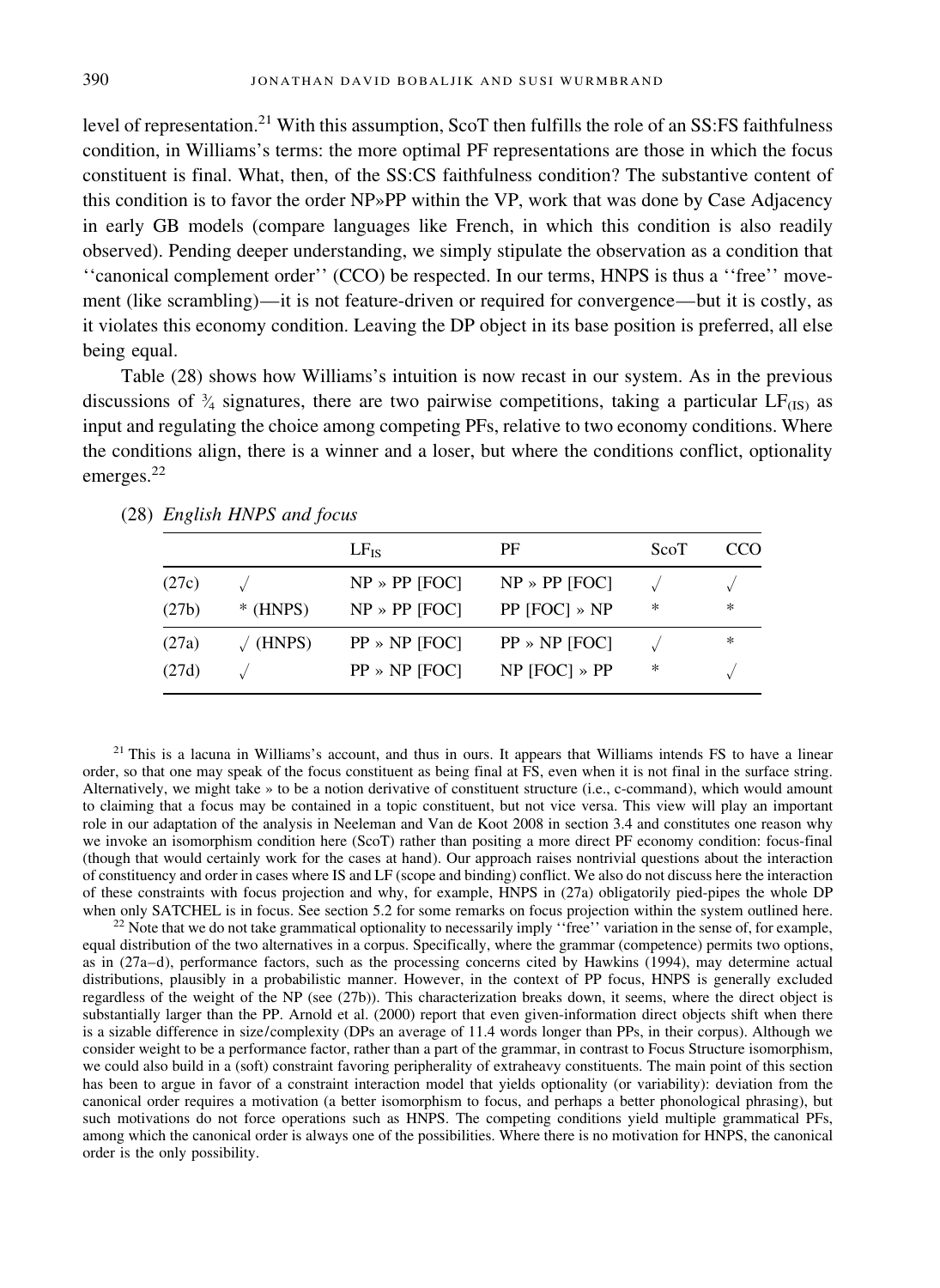## *3.4 Dutch A¯-Scrambling (Neeleman and Van de Koot 2008)*

In the preceding section, we were not particularly specific about the nature of focus, as a rather loose sense was sufficient to make our point. In extending the program further, it behooves us to be more careful with notions such as focus and topic. As it happens, in doing so, we find yet another range of data in the literature that can be rather straightforwardly recast in our terms and in which yet another  $\frac{3}{4}$  pattern emerges. The domain of interest is  $\bar{A}$ -scrambling in Dutch, as ⁄ presented by Neeleman and Van de Koot (2008; henceforth NVdK).

NVdK argue that a particular sense of topic and focus is important to understanding word order variation in Dutch.<sup>23</sup> For focus, it will suffice for present concerns to take the focus in a question-answer pair to be the constituent in the answer that corresponds to the *wh*-operator in the question. There may, but need not, be additional material that signals (certain subtypes) of focus, such as 'even' (for scalar focus) or 'only' (for contrastive focus).

The relevant notion of topic is narrower than often used in the literature; in particular, simple givenness (old information) does not suffice for a DP to count as a topic in the sense needed to understand scrambling patterns. Rather, what is needed is a shift in topic: a DP counts as a topic in this sense if it either narrows or otherwise changes the current discourse topic. One context that makes this usage clear is question-answer pairs where the responding party answers a different question than the one posed, shifting/changing the topic in the process (see Büring 1997a,b, 2003). Another useful diagnostic of topichood is that a topic DP cannot be replaced by a negative quantifier.<sup>24</sup> These notions are illustrated in the following mini-dialogues. The example in  $(29)$ sets up a baseline.

- (29) A: Hoe zit het met FRED? Wat heeft HIJ gegeten? 'What about Fred? What did he eat?'
	- B: Nou, dat weet ik niet, maar ... 'Well, I don't know, but . . .'
	- a. ik geloof dat  $[Wim]_T$  [van de BONEN]<sub>F</sub> gegeten heeft. I believe that Wim from the beans eaten has 'I believe that Wim has eaten (some) of the beans.'
	- b. #ik geloof dat [van de BONEN]<sub>F</sub> [Wim]<sub>T</sub> t<sub>F</sub> gegeten heeft. I believe that from the beans Wim  $t_F$  eaten has (NVdK 2008:278)

The focus is the constituent that answers the *wh*-word in the question—in this case, *de bonen* 'the beans'. Speaker A's lead-in to the question establishes *Fred* as the discourse topic and asks

<sup>&</sup>lt;sup>23</sup> One may clearly dispute the validity of NVdK's notions and/or use different terminology to describe them. Our goal here is to show that their data are amenable to an analysis within our general framework, preserving their key insights, and not to argue the pros and cons of the subtleties of competing diagnostics of topic and focus. See NVdK

 $24$  In addition, NVdK refer to intonational clues to focus structure. A contrastive focus is marked in Dutch (as in English) by a so-called A-accent (Jackendoff 1972) consisting of plain high tone (H\*), often followed by a default low tone (L) (see, e.g., Büring 2003). A topic bears a B-accent (Jackendoff 1972), maximally realized as  $L + H^*$  followed by a default low tone and a high boundary tone (L H%).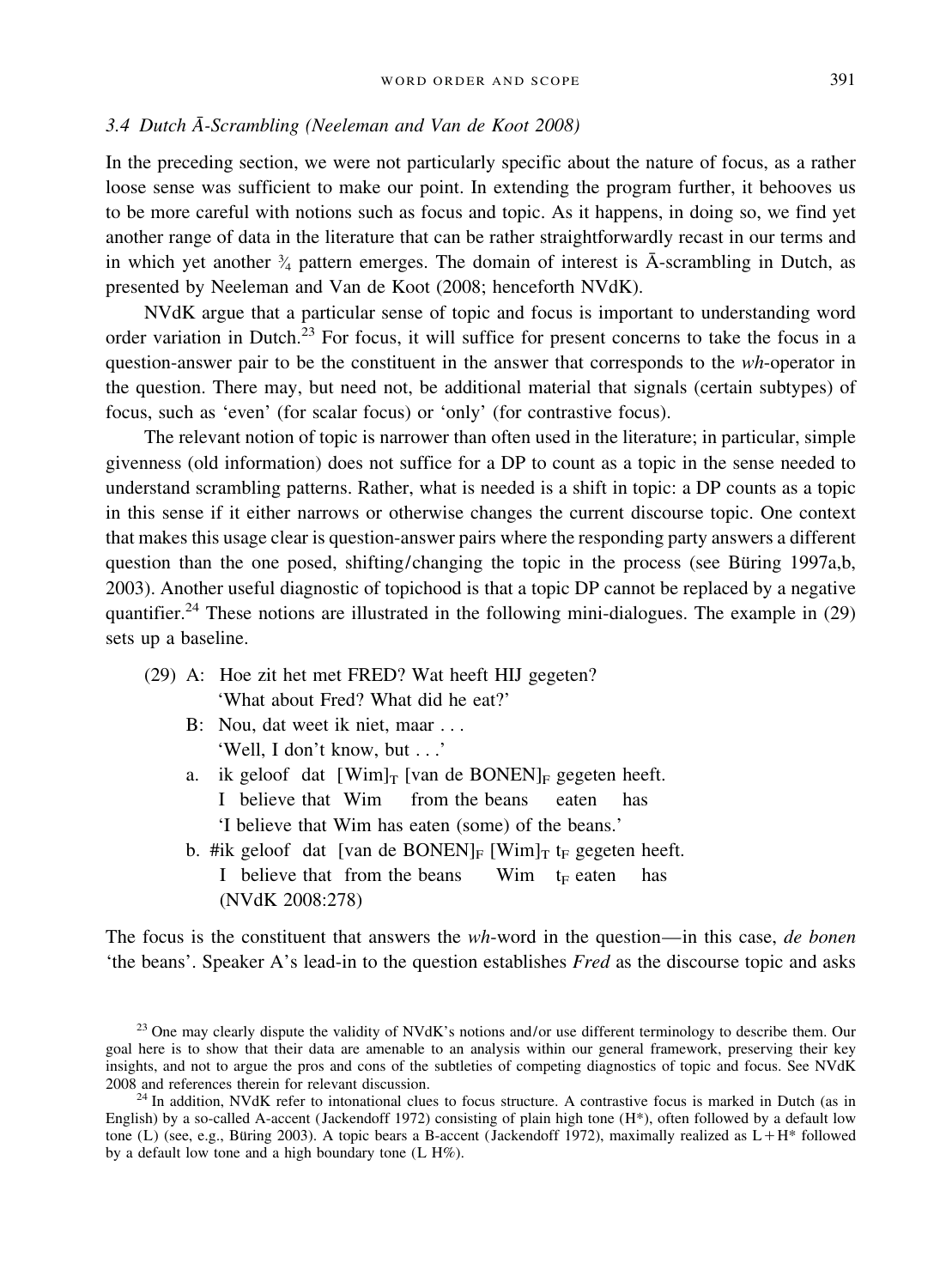what he ate. B's response changes the topic to *Wim* (and thus answers a different question, namely, 'What did Wim eat?'). In this context, NVdK report that scrambling of the object across the subject is infelicitous.<sup>25</sup>

The dialogue in (29) should be contrasted with the one in (30). As linear strings, the sentences in (30a–b) are the same as those in (29a–b), but the context has been changed, and the judgments are accordingly different. In this case, the subject in the response answers the *wh*-question, and it is the object that marks a change in topic. In contrast to (29b), scrambling in this context is acceptable—but notably, not obligatory. In sum, of the four possible pairings of word order to context in (29)–(30), exactly three are acceptable.

- (30) A: Hoe zit het met de SOEP? Wie heeft DIE gegeten? 'What about the soup? Who ate that?'
	- B: Nou, dat weet ik niet, maar... 'Well, I don't know, but . . .'
	- a. ik geloof dat  $[WM]_F$  [van de bonen]<sub>T</sub> gegeten heeft. I believe that Wim from the beans eaten has 'I believe that Wim has eaten (some) of the beans.'
	- b. ik geloof dat [van de bonen] $_T$  [WIM] $_F$  t<sub>T</sub> gegeten heeft. I believe that from the beans Wim  $t_T$  eaten has 'I believe that Wim has eaten (some) of the beans.'

NVdK argue that this paradigm is representative of  $\overline{A}$ -scrambling in Dutch generally, and they propose the following account. They assume that IS representations are hierarchical, with the complement/sister of a focus interpreted as a background (relative to that focus), and the complement of a topic interpreted as its comment. This is shown in (31a).<sup>26</sup> NVdK claim moreover that focus-background structures can be part of a comment, but that topic-comment structures cannot be embedded in a background; hence, the representation in (31b) is ill-formed.

- (31) *Information Structure*
	- a. topic  $\lbrack$  comment FOCUS  $\lbrack$  background  $\cdots$  ]]
	- b. \*FOCUS  $[$ <sub>background</sub> topic  $[$ <sub>comment</sub>  $\ldots]$ ]

 $NVdK$  next propose a pair of mapping rules, which interpret  $\bar{A}$ -movement structures. With reference to the structure in (32a), the two rules are given in (32b–c). Note that a crucial assumption

<sup>25</sup> Dutch has two operations that move DPs in the clause, both discussed under the rubric of *scrambling* in the literature. One shows A-properties and the other  $\bar{A}$ -properties. Only the latter,  $\bar{A}$ -movement, permits the reordering of DPs; thus, the movement of the object across the subject in  $(29b)$  must be an instance of  $\overline{A}$ -scrambling. Some authors reserve the term *scrambling* for the  $\bar{A}$ -operation, calling the A-movement *object shift*. For general discussion of Dutch in this regard, see Zwart 1993, Neeleman 1994, and Broekhuis 2008.<br><sup>26</sup> NVdK further assume that topics may iterate, but that the focus may not. This is not relevant to the examples

considered here and is ignored for reasons of simplicity. Note that material in the background in the NVdK structure is more deeply embedded than the focus, which makes a straightforward extension of their hierarchical structure to the English cases discussed above difficult, without reference to linear order. See footnote 21.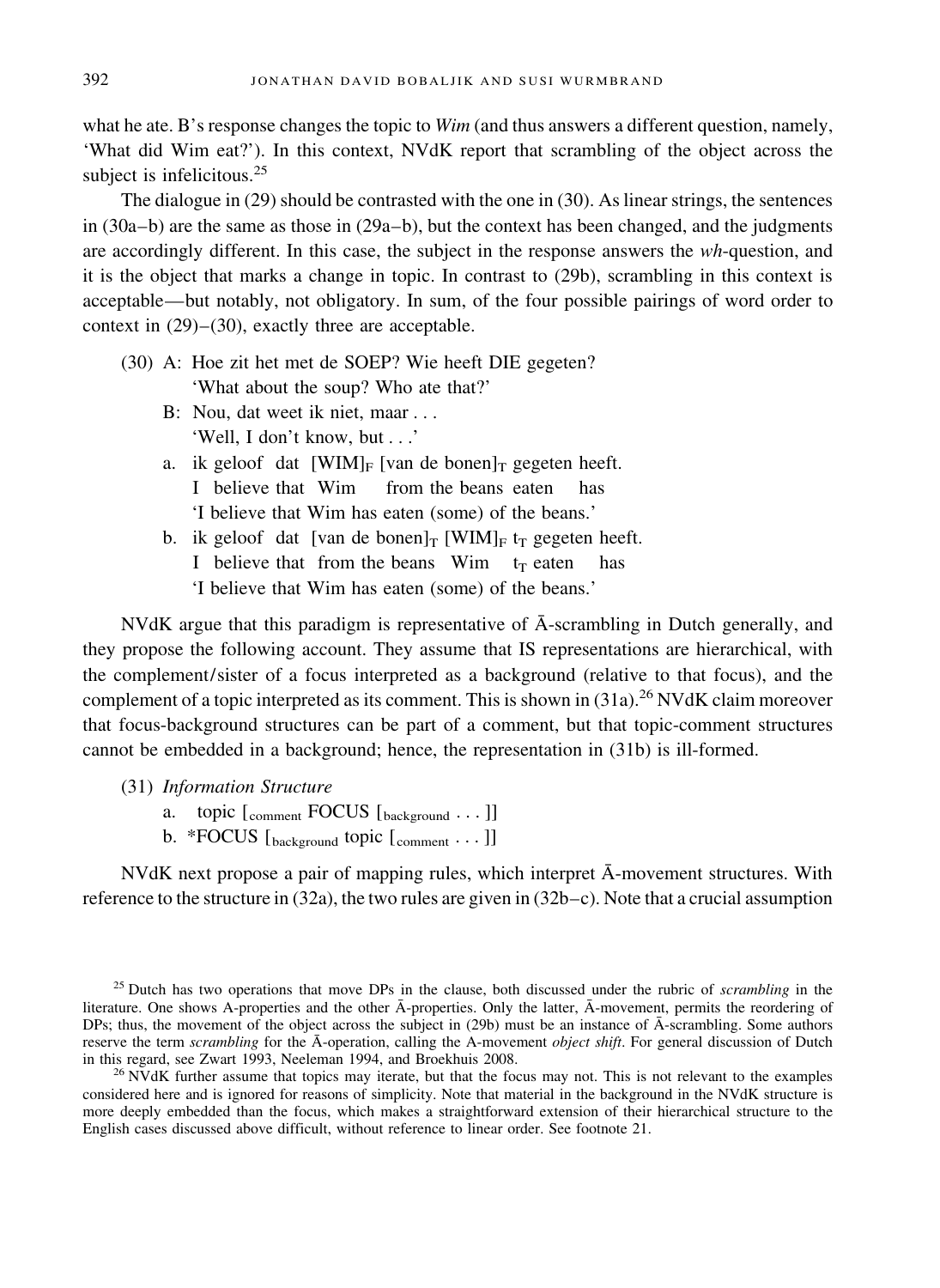in the NVdK account is that the mapping rules in (32) only apply to movement structures, that is, where  $XP$  in (32a) has undergone  $\bar{A}$ -movement. We will return to this below.



b. *Comment mapping rule* If XP in (a) is interpreted as topic, then interpret  $N_2$  as comment. *Backgound mapping rule*  c.

If XP in (a) is interpreted as focus, then interpret  $N_2$  as background.

The facts are then accounted for as follows. Take first the (b) examples, which involve scrambling. In (29b), the moved XP *van de BONEN* 'from the beans' is interpreted as a focus, and thus the mapping rule (32c) applies, mapping the remainder of the clause to its right to the background. However, this background contains a (contrastive) topic, and that is disallowed (31b). The resulting structure is therefore ill-formed, with the topic-focus interpretation as indicated. Compare this with the same word order in (30b). Here, the moved XP *van de bonen* 'from the beans' is interpreted as a (contrastive) topic, and thus the mapping rule (32b) applies: the comment constituent contains a focus, and this is allowed under (31); hence, in this context, the structure is well-formed. Why then is there no contrast in the (a) examples? By stipulation, the mapping rules only apply to the output of  $\bar{A}$ -movement. When the word order is the base order, mapping rules fail to apply and there is no (relevant) constraint on the relative order of topic and focus. There must be some other means of mapping overt structure to IS—in NVdK's account, mapping when there has been no movement is "free."

While we think that the account is on the right track, the specific implementation leaves open an important question: why should the mapping rules care whether a particular structure is generated by movement or not? That is, why should there be two different mapping mechanisms, one for movement structures, and another for structures without movement? Our perspective, like Williams's (2003) approach, provides an answer. The canonical (base) order among arguments is privileged in a particular sense. We assume that movement is ''costly'' and thus requires a motivation in order to offset those costs, an assumption we expressed above as CCO (cf. the idea of movement as a last resort in Chomsky's (1995) version of Minimalism). Movement is permitted when it provides a better reflection of some aspect of interpretation than the sentence would have without movement. In the cases at hand, just as with the *satchel* examples in (27), the topic-focus structure may or may not align with the canonical order. When the two are misaligned, movement provides a better reflection of the topic-focus relations, but the trade-off is a noncanonical, and thus costly, word order. Under our approach, such a trade-off generally results in the appearance of optionality. But in the case of (29b), there is no trade—movement is unmotivated, and hence disallowed.

Table (33) illustrates the NVdK paradigm from our perspective. The derivation is entirely parallel to the English HNPS discussion above: the relevant LF notion here is IS (where we adopt (31)—in our terms, written *TOP* » *FOC*); ScoT values faithfulness of PF to this structure; and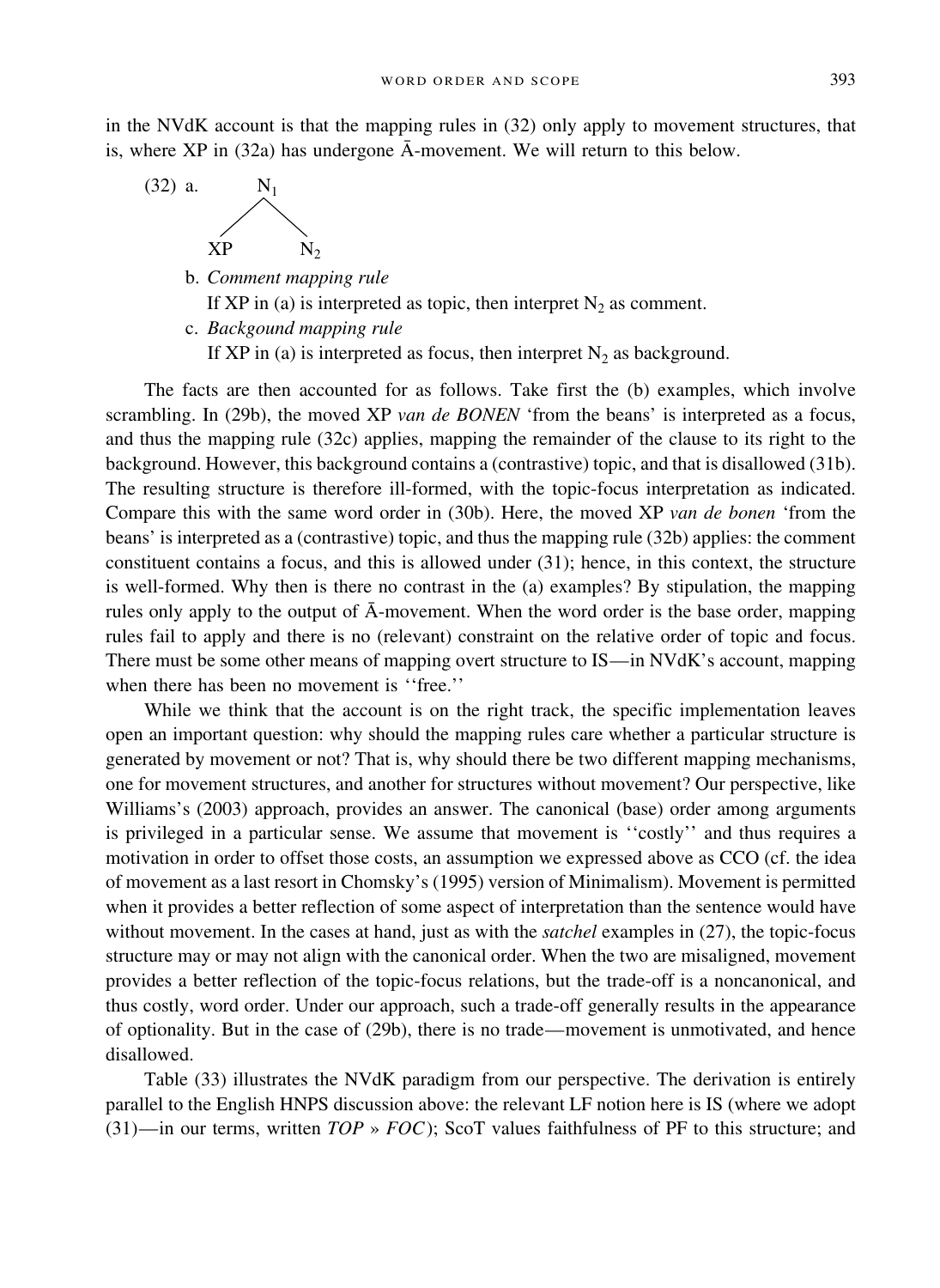A¯ -scrambling is ''free'' (not feature-driven or required for convergence), but costly (CCO). The now-familiar  $\frac{3}{4}$  paradigm emerges again.<sup>27</sup> ⁄

| (33) | <b>Dutch</b> |
|------|--------------|
|------|--------------|

|       |                                  | $LF_{IS}$                             | РF                                             | Scot CCO |   |
|-------|----------------------------------|---------------------------------------|------------------------------------------------|----------|---|
|       | a. $LF_{IS}$ = A [TOP] » B [FOC] |                                       |                                                |          |   |
| (29a) |                                  |                                       | A [TOP] » B [FOC] A [TOP] » B [FOC] $\sqrt{ }$ |          |   |
| (29b) | * (A-scrambling)                 | A [TOP] » B [FOC] B [FOC] » A [TOP]   |                                                | ∗        | * |
|       | b. $LF_{IS} = B$ [TOP] » A [FOC] |                                       |                                                |          |   |
| (30a) |                                  | $B$ [TOP] » A [FOC] A [FOC] » B [TOP] |                                                |          |   |
| (30b) | $\sqrt{(A\text{-scrambling})}$   |                                       | B [TOP] » A [FOC] B [TOP] » A [FOC] $\sqrt{ }$ |          | * |

### *3.5 Interim Summary*

At this point, we have considered three domains in which  $\frac{3}{4}$  patterns emerge as the result of the ⁄ interaction of ScoT with another economy condition. The examples and conditions invoked are summarized in table 1.

Although we have contended that ScoT is doing the work in each case, we have used ScoT in two different, but related ways. On the one hand, we have used it to value isomorphism between linear order and LF qua quantifier scope, and on the other hand, we have taken it to enforce transparency with respect to LF qua IS. The important question to ask, then, is whether there are really two isomorphism conditions (as in Williams 2003, where a variety of isomorphism conditions relate seven or so discrete levels of representation). Of obvious relevance is the interaction between quantifier scope and information structure, when both are at issue in the same sentences.

### **Table 1**

#### **Constraints**

| Construction                    | Hard constraints (not violable)    | Soft constraints (violable) |
|---------------------------------|------------------------------------|-----------------------------|
| German, Japanese scope rigidity | Locality of QR                     | ScoT                        |
| English subject movement        | EPP                                | ScoT (Q-scope), DEP         |
| English HNPS                    | $LF_{IS}: [\ldots] \times FOC$     | Scot (IS), CCO              |
| Dutch $\bar{A}$ -scrambling     | $LF_{IS}$ : TOP » FOC (universal?) | ScoT (IS), CCO              |

<sup>27</sup> Williams's (2003:45–50) analysis of scope in Hungarian and its interaction with word order and focus can also be seen as  $a \frac{3}{4}$  pattern and can be readily translated into our system. We note, though, that Williams's account does not ⁄ (so far as we can tell) cover all of the data points in Brody and Szabolcsi 2003, the source on which he draws. In light of this, we leave an exploration of Hungarian scope for future work.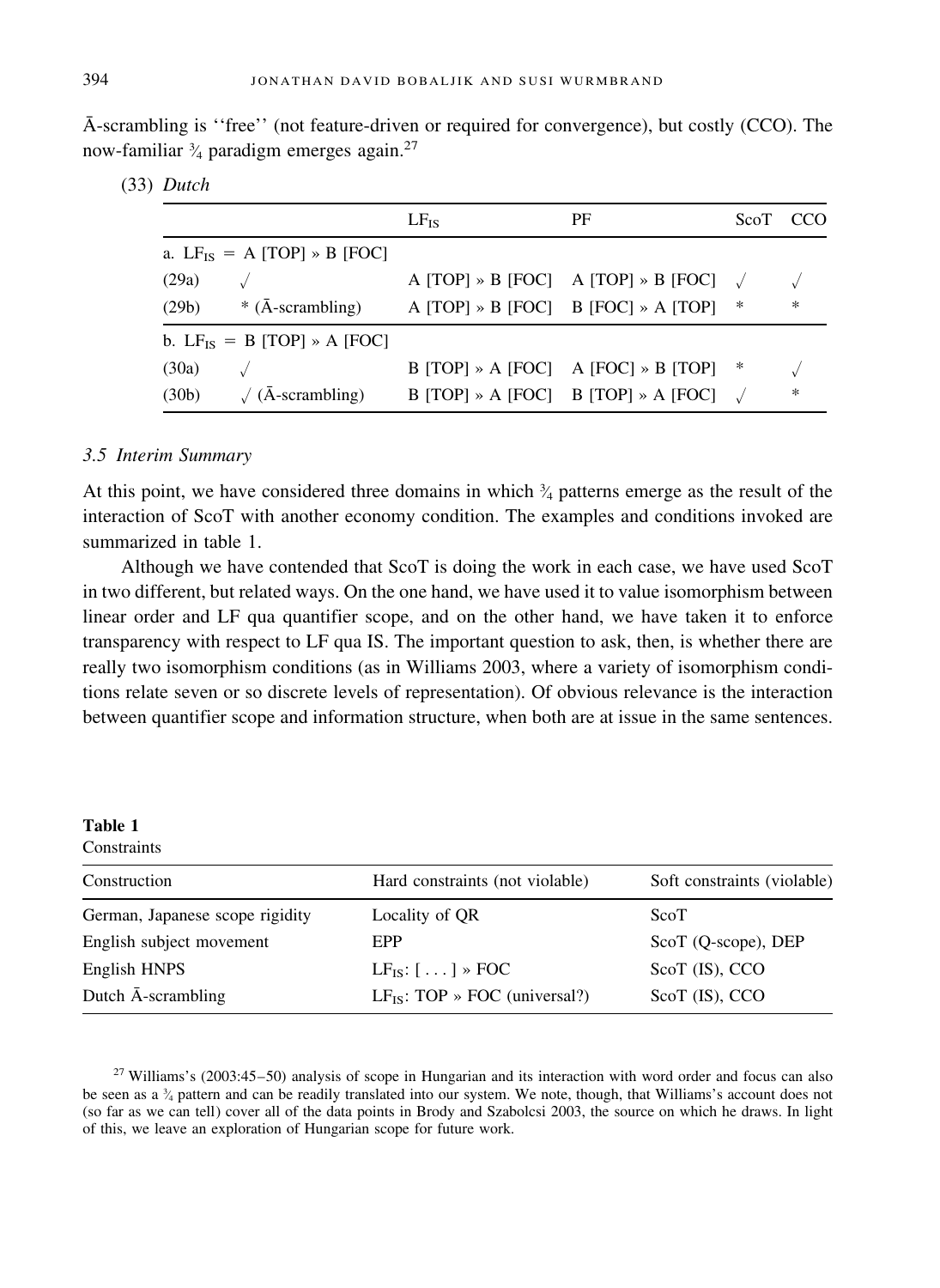This interaction has been explored in a detailed study of German by Wurmbrand (2008), who concludes that we are indeed correct to posit a single constraint, ScoT, that looks simultaneously at both IS and a more traditional LF (scope and binding relations). The matter is complicated by a variety of factors, including interactions with intonation, the  $A/\overline{A}$  distinction, and especially a distinction between syntactic and semantic reconstruction, to which we return in section 4. Nevertheless, once these factors are controlled for, the system sketched here seems to make delicate but apparently correct predictions even in some complicated examples. We present one representative paradigm here (for later reference), but in the interests of space, we invite the reader to consult Wurmbrand 2008 for additional facts and analysis. This paradigm illustrates the interaction of scope and information structure, from the ScoT perspective, but does not resolve the issue of whether this is one isomorphism constraint or two, tied ones.

The relevant paradigm is presented schematically in table (34). Some of the judgments are rather subtle, since it is fairly easy to make implicit accommodations to the context that alter the information structure (see also Neeleman and Van de Koot 2008 for a discussion of the methodological hurdle of this topic-focus swap). Nevertheless, on preliminary investigation it appears that the contrast predicted in (34) is detectable in (35) versus (36).

(34) *QR*

|                 |              |               | LF | - IS | PF                                                                                            | ScoT |
|-----------------|--------------|---------------|----|------|-----------------------------------------------------------------------------------------------|------|
|                 | $Scope = IS$ |               |    |      |                                                                                               |      |
|                 | (35b)        | $*(OR)$       |    |      | $B \rightarrow A$ B [TOP] $\rightarrow$ A [FOC] A [FOC] $\rightarrow$ B [TOP] $\ast$ (LF, IS) |      |
|                 | (35a)        |               |    |      | $B \rightarrow A$ B [TOP] $\rightarrow$ A [FOC] B [TOP] $\rightarrow$ A [FOC] $\sqrt{ }$      |      |
| Scope $\neq$ IS |              |               |    |      |                                                                                               |      |
|                 | (36b)        | $\sqrt{(OR)}$ |    |      | $B \rightarrow A$ A [TOP] $\rightarrow B$ [FOC] A [TOP] $\rightarrow B$ [FOC] $*$ (LF)        |      |
|                 | (36a)        |               |    |      | $B \rightarrow A$ A [TOP] $\rightarrow B$ [FOC] B [FOC] $\rightarrow A$ [TOP] $*$ (IS)        |      |

| The first pair is presented in a context where the subject is in focus and the object is the                    |
|-----------------------------------------------------------------------------------------------------------------|
| topic. When we consider the reading in which the existential is in the scope of the universal,                  |
| there is a contrast in acceptability between the word orders, movement of the object across the                 |
| subject $(35a)$ being preferred. <sup>28</sup> This is a simple case of scope rigidity; in this case, the scope |
| relation (B»A) and the IS relation (B [TOP] » A [FOC]) align with one another, and the PF that                  |
| reflects these transparently wins (see the first two rows of $(34)$ ). <sup>29</sup>                            |

<sup>&</sup>lt;sup>28</sup> The order in (35b) is acceptable with surface scope of the existential over the universal. This sentence allows inverse scope in the context in (35) only if the information structure is adjusted roughly to ''I don't know the answer to your question, but if we are speaking of pupils  $\dots$  "—that is, when the subject  $(A)$  is turned into a topic. Needless to say, further research is necessary to find ways to better control for this interfering factor.

 $29$  The examples are given as main clauses to reduce expository complexity. A valid question is how verb-second (V2) movement interacts with ScoT (thanks to Danny Fox for pointing this out). The data in this article suggest that V2 has no additional effect on scope or information structure (see, e.g., Fanselow 2004, Fanselow and Lenertová 2011) and that it can in effect be ignored for the purposes of ScoT. This effect can be captured if we maintain—as we have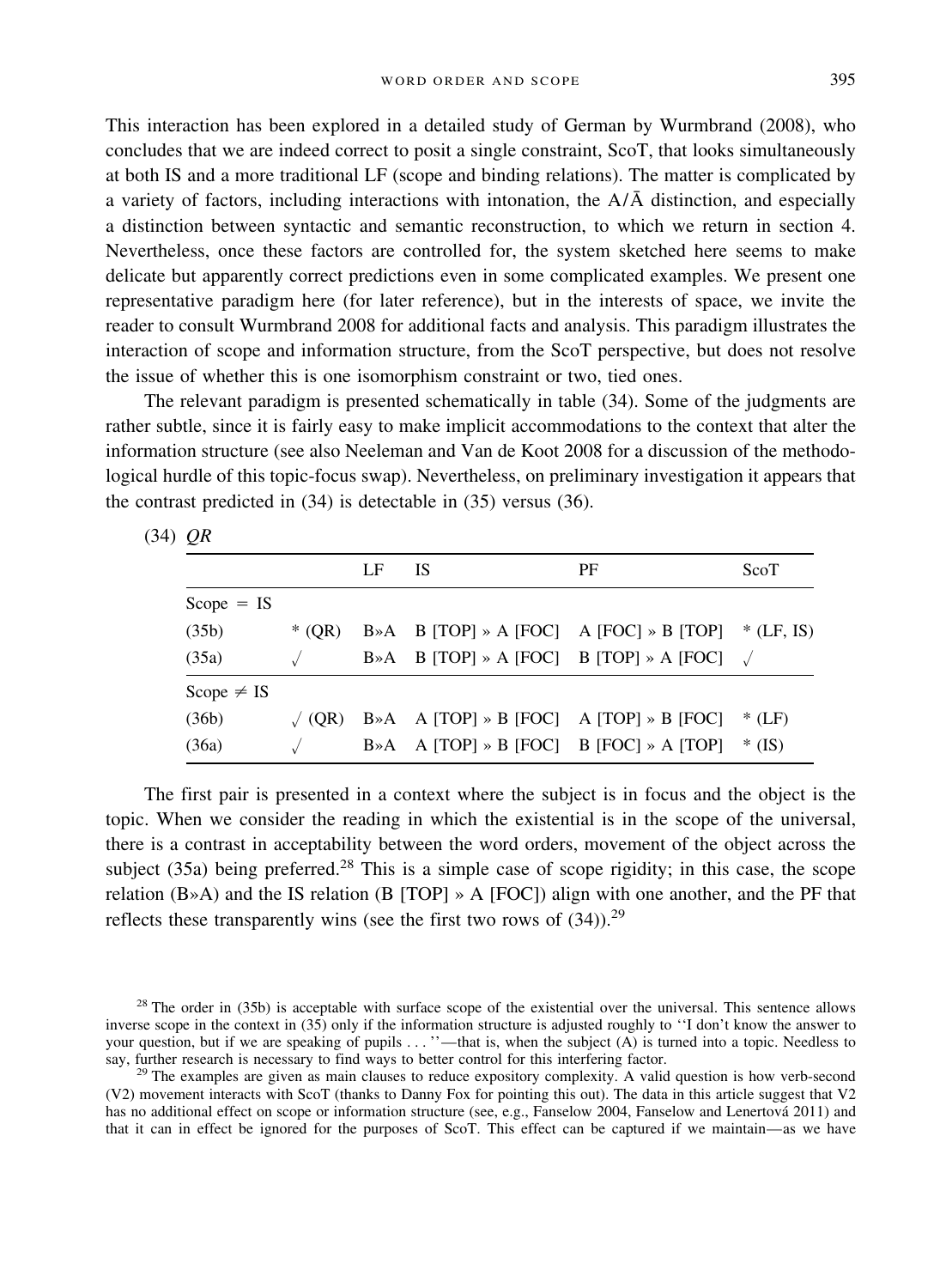- (35) A: Jetzt zu den Gedichten. Wer hat jedes Gedicht gelesen? 'Let's talk about the poems. Who read every poem?'
	- B: Das weiß ich nicht, aber ... 'I don't know, but ...' A [FOC]; B [TOP] Intended scope: B»A
	- a. jeden Roman hat mindestens ein Schüler gelesen. every novel (B) has at least one pupil (A) read 'at least one pupil read every novel.'  $\forall x \exists$ b. mindestens ein Schüler hat jeden Roman gelesen. at.least one pupil (A) has every novel (B) read 'at least one pupil read every novel.'  $\#\forall x \exists$
- However, if we reverse the alignment of topic and focus to subject and object, we are left with a scenario in which the PF cannot be simultaneously transparent to both the LF (scope) and the IS. ScoT will be violated no matter which PF is chosen. In precisely this context, both word orders are acceptable as a means to express the reading in which the focus takes scope over the topic.
	- (36) A: Jetzt zu den Studenten. Was hat mindestens ein Student gelesen?

'Let's talk about the students. What did at least one student read?'

B: Das weiß ich nicht, aber ... 'I don't know, but . . .'

A [TOP]; B [FOC]

Intended scope: B»A

a. jeden Roman hat mindestens ein Schüler gelesen. every novel (B) has at least one pupil (A) read 'at least one pupil read every novel.'  $\forall x \exists$ 

throughout—that scrambling/QR targets particular nodes, such as vP or TP and that there is a step of scrambling of the object across the subject in examples such as (35a–b). We must further assume that ScoT determines the relative PF order among DPs within the complement of  $C^0$ , prior to the application of V2, and that V2 movement is order-preserving with respect to the relative order among DPs. The model of cyclic linearization proposed by Fox and Pesetsky (2005) has (almost) the right properties to allow this to be formalized. The claim that V2 movement is triggered by an EPP-like feature rather than (solely) by information structure properties is argued for convincingly by Fanselow (2004) and Fanselow and Lenertová (2011). Furthermore, Fanselow and Lenertová (2011) suggest that V2 movement is constrained by accentuation. Given that accentuation is only an issue for overt elements, this observation lends support to the assumption that V2 is sensitive to PF properties, such as overtness of copies.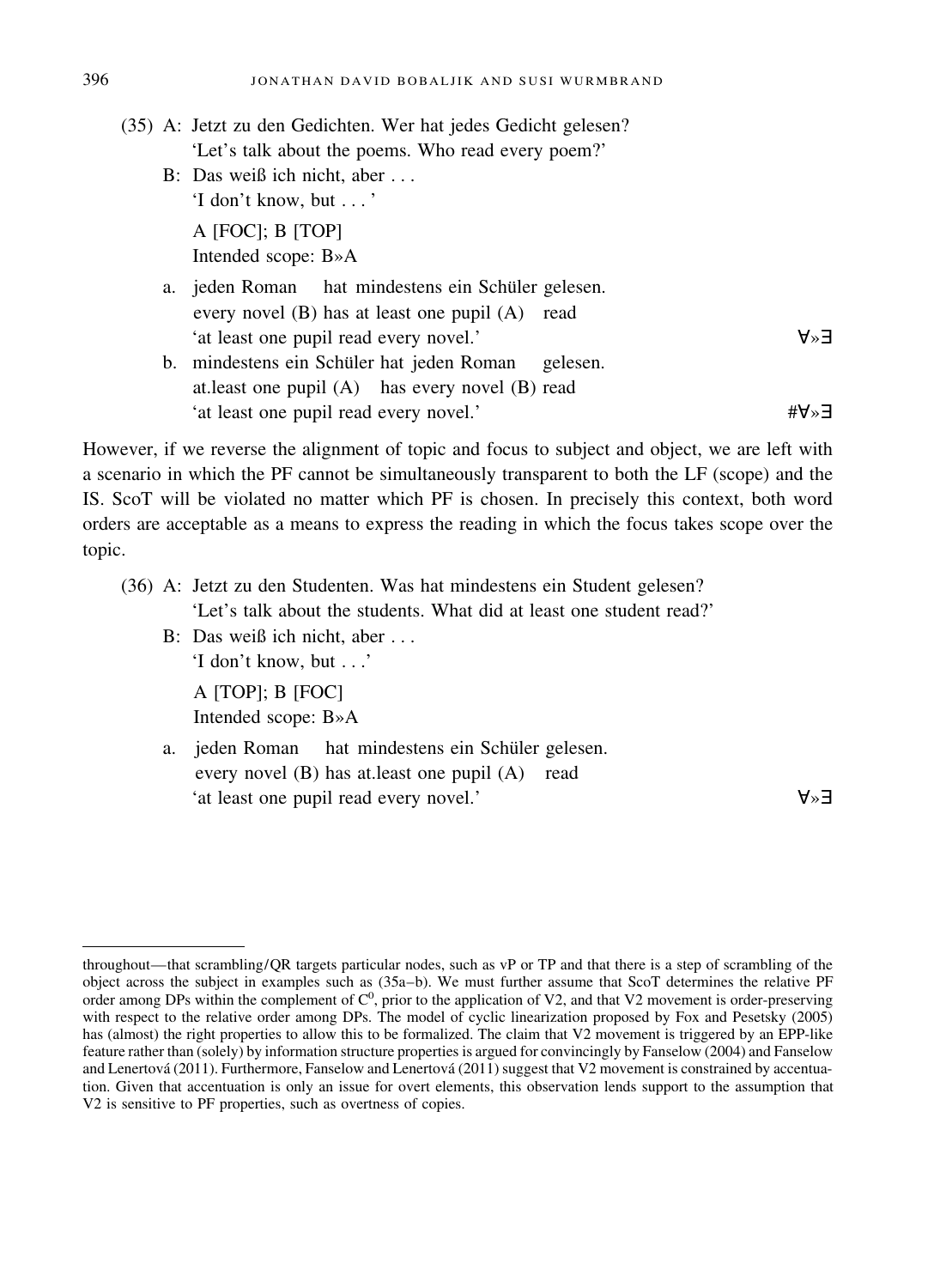b. mindestens ein Schüler hat jeden Roman gelesen. at.least one pupil (A) has every novel (B) read 'at least one pupil read every novel.' ;  $\exists * A$ 

Note importantly that (36) emerges, as we predict, as one environment in which QR becomes available in German. QR is licensed here under the  $\frac{3}{4}$  effect logic: since scope and IS conflict, ⁄ the surface order can only be faithful to one; when the surface order is faithful to IS, inverse scope is thereby permitted (as in  $(36b)$ ).<sup>30</sup>

## **4 Reconstruction**

## *4.1 Possible and Impossible Reconstruction*

In table (3), we indicated that ScoT rules out an LF-PF mismatch corresponding to reconstruction in languages such as German and Japanese. In this section, we motivate this claim and show that it is correct as far as syntactic reconstruction is concerned. To do so, we summarize the major reconstruction facts in German and Japanese, and also compare them with the facts in English.

A common characterization of scrambling in German and Japanese is that only  $\bar{A}$ -scrambling (also referred to as long/medium scrambling or IP-scrambling) can reconstruct ((37a) for German, (37b) for Japanese), whereas A-scrambling (short or VP-) does not reconstruct (examples in (38); see, e.g., Frey 1989, Haider 1989, Saito 1989, 2003, Mahajan 1990, Nemoto 1993, Tada 1993, Lasnik 1999). $31$ 

- (37) a. weil dieses Bild von sich<sub>i</sub> der Hans<sub>i</sub> seinen Freunden t<sub>ACC</sub> schenken wollte since this picture of himself the Hans his friends  $t_{\text{ACC}}$  give wanted 'since Hans wanted to give this picture of himself to his friends as a gift' (Lechner 1998b:297)
	- b. Otagai- $o_i$  [Taroo-to Itiroo]<sub>i</sub>-ga Mari-ni t<sub>ACC</sub> syookaisita. each.other- $ACC$  Taro-and Ichiro-NOM Mari-DAT  $t_{ACC}$  introduced 'Taro and Ichiro introduced each other to Mari.' (Yamashita, to appear)

<sup>30</sup> Erteschik-Shir (1997) (see also Williams 2003) argues that scope is directly read off IS and that topics always have wide scope. While this appears to be at odds with the data in (36), Erteschik-Shir's definitions of topic and focus are importantly different from those of NVdK, used here. As we understand the discussion in Erteschik-Shir 1997: 182–183, she distinguishes between an unexpressed topic-set (available for students/pupils and novels alike) and the contrastive foci picked out by the quantificational NPs. The addition of the quantifier *mindestens ein* 'at least one' in (36) thus has the effect that neither NP is the topic in such examples, in Erteschik-Shir's terms. Williams (2003) offers less nuance in his definition of topic, and the examples in (36) therefore seem to challenge his claim that topics (broadly construed) always have wide scope.<br><sup>31</sup> There are certain differences between German and Japanese regarding examples such as (38a), which we cannot

address here.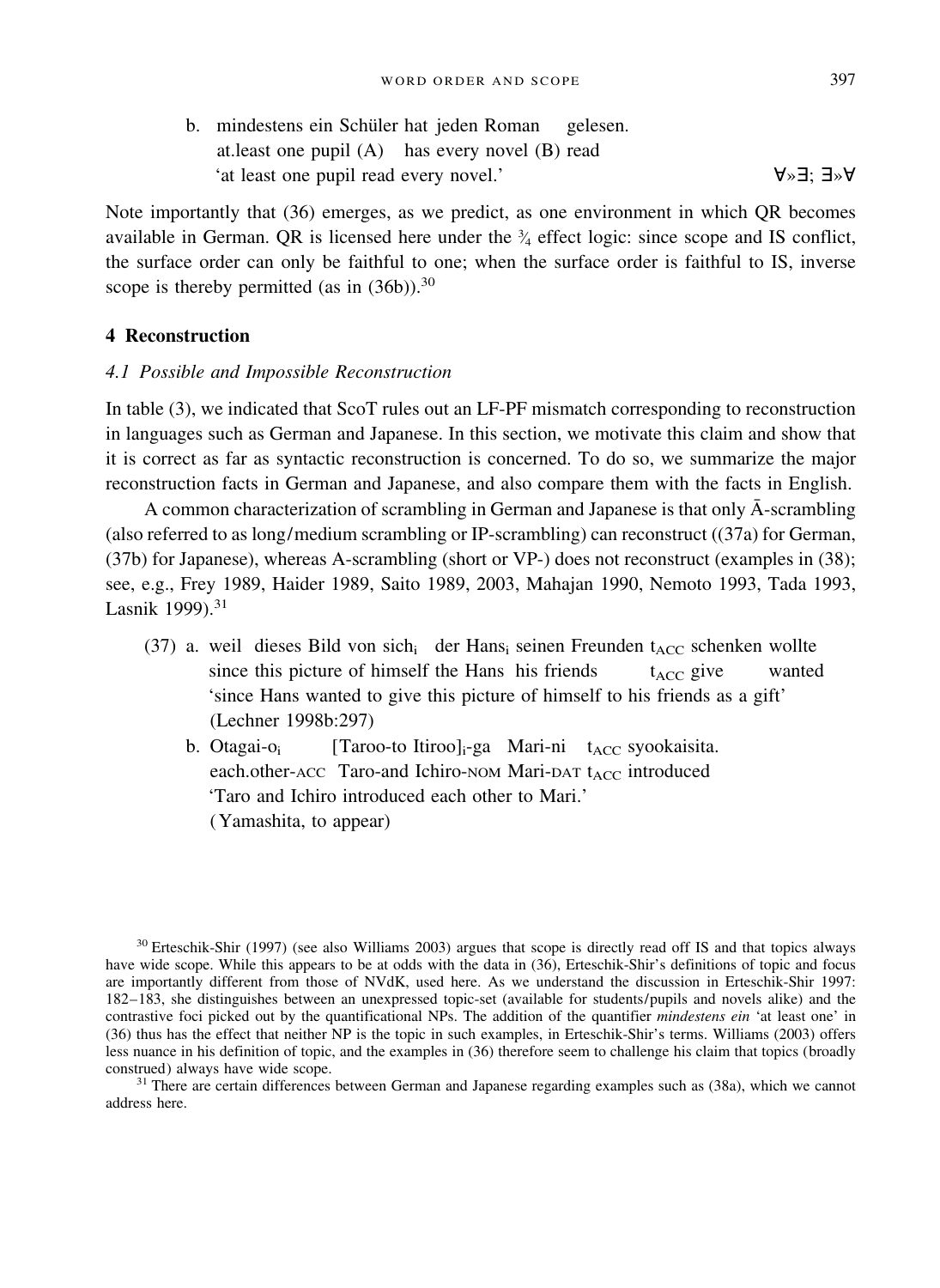- (38) a. weil sie [ein Bild von seinem<sub>\*i</sub> Auftritt] [jedem Kandidaten]<sub>i</sub> t<sub>ACC</sub> zeigte since she a.ACC picture of his appearance every.DAT candidate  $t_{\text{ACC}}$  showed 'since she showed a picture of his appearance to every candidate'  $\exists \mathbf{\Psi}; \forall \mathbf{\Psi} \exists$ ; in both interpretations, variable binding of 'his' by  $\forall$  is impossible (Lechner 1998b:299)
	- b. \*Taroo-ga otagai-o<sub>i</sub> [Mari-to Hanako]<sub>i</sub>-ni t<sub>ACC</sub> syookaisita. Taro-NOM each.other-ACC Mari-and Hanako-DAT  $t_{ACC}$  introduced 'Lit. Taro introduced each other to Mari and Hanako.' (Yamashita, to appear)

It is also well-known, yet often ignored, that the lack of A-reconstruction only concerns binding; in both Japanese and German, A-movement does allow reconstruction for scope. As Lechner (1996, 1998a,b) points out, this split is particularly striking in (38a) (see the works just cited for further examples making the same point), since, despite disallowing reconstruction for binding, this example is nevertheless scopally ambiguous. The accusative QP can take scope under the dative QP, but even under this interpretation, a bound variable interpretation of the pronoun in the moved QP is impossible. As Hoji (1985) has already noted, the same is true for Japanese. A-movement *does* show reconstruction effects for scope, as shown in (39), which involves short scrambling yet scope ambiguity.

(39) Taroo-ga huta-ri-no otoko-o san-nin-no onna-ni  $t_{ACC}$  syookaisita. Taro-NOM 2-CL-GEN men-ACC 3-CL-GEN women-DAT  $t_{ACC}$  introduced 'Taro introduced two men to three women.'  $2 \times 3$ ;  $3 \times 2$ (Hoji 1985:258)

In contrast to the facts in German and Japanese, A-reconstruction (for variable binding, as well as scope) is possible in English (for arguments, see Fox 1999, 2000, 2003, Wurmbrand and Bobaljik 1999). As shown in (40a), a pronoun embedded in an A-moved subject can be bound by a lower quantified indirect argument. Since, in contrast to cases such as (40b), where there is no trace of the subject below the indirect argument, no Weak Crossover violation arises, this variable binding relation must be the result of reconstruction of the subject rather than QR of the universal QP across the subject.

- (40) a. Someone from his<sub>i</sub> class seems to every professor<sub>i</sub> t<sub>SUBJ</sub> to be a genius. (Fox 1999:161)
	- b. ??Someone from his<sub>i</sub> class shouted to every professor<sub>i</sub> to be careful.

Although these facts have received accounts in the literature, there is no uniform account explaining the entire distribution of (37) through (40). We propose that the ScoT model, supplemented with semantic reconstruction, allows us to provide an answer to the following questions: Why does A-movement in English reconstruct for both scope and binding, but A-scrambling only for scope? Why does  $\bar{A}$ -scrambling reconstruct for scope and binding, but A-scrambling only for scope?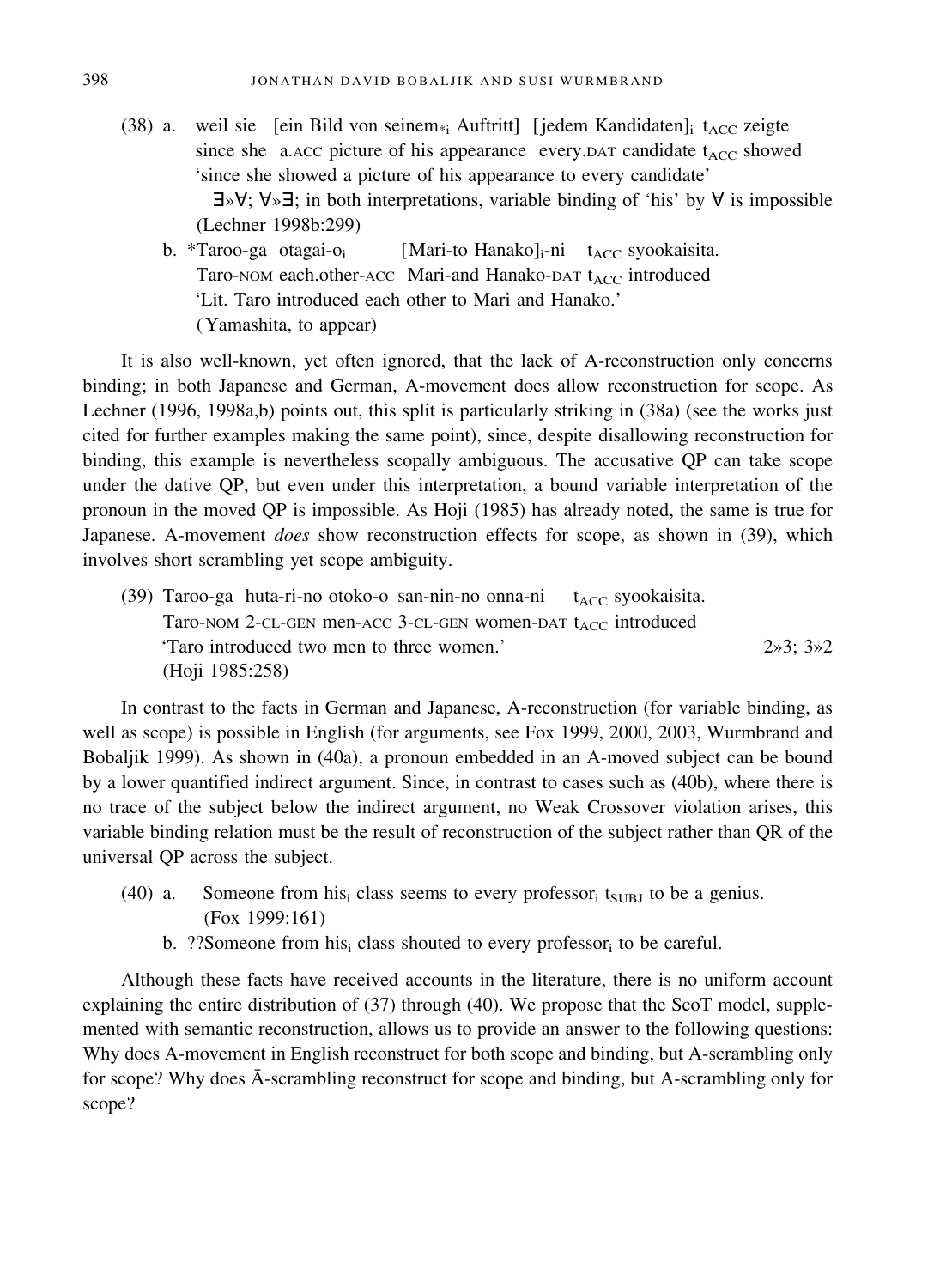## *4.2 The ''A'' Part*

The ScoT model immediately predicts that reconstruction for binding is impossible in German and Japanese A-scrambling (see (3b)). The relevant derivations for (38b) are given in more detail in (41). If the reconstructed (DAT»ACC) LF is intended (as required to meet Condition A), ScoT rules out the nonmatching ( $ACc \rightarrow DAT$ ) PF in (41)/(38b). That PF will only be licensed as a PF corresponding to an LF ACC»DAT (which is problematic in a sentence like (41)/(38b), since in that case Condition A cannot be met).

|                        | $(41)$ *Taroo-ga otagai-o <sub>i</sub> [Mari-to Hanako] <sub>i</sub> -ni t <sub>ACC</sub> syookaisita. |               |
|------------------------|--------------------------------------------------------------------------------------------------------|---------------|
|                        | Taro-NOM each.other-ACC Mari-and Hanako-DAT $t_{ACC}$ introduced                                       |               |
|                        | 'Lit. Taro introduced each other to Mari and Hanako.'                                                  |               |
| (Yamashita, to appear) |                                                                                                        |               |
| Syntax:<br>a.          | $[M\&H]$ [each other] introduced                                                                       |               |
| b. A-scrambling:       | [each other] [M&H] [each other] introduced                                                             |               |
| c. $LF:$               | [each other] [M&H] [each other] introduced                                                             |               |
| $d.$ PF1:              | [each other] [M&H] [each other] introduced                                                             | $\sqrt{ScoT}$ |
| $*$ PF2:               | [each other] [M&H] [each other] introduced                                                             | $*$ ScoT      |

What about scope reconstruction in A-scrambling contexts, then? To account for the mismatch between reconstruction for scope and reconstruction for binding, we follow Cresti (1995), Rullmann (1995), Sharvit (1999), and in particular Lechner (1996, 1998a,b) in assuming the existence of semantic (in addition to syntactic) reconstruction. Under a semantic reconstruction approach, traces (or in the current framework, nonprivileged copies) can be interpreted (in semantics) as higher types (see (42)), yielding the effect of scope reconstruction, but *without* actual reconstruction of the quantifier at LF.32

|  | (42) a. $\left[ \begin{smallmatrix} \alpha & \alpha \end{smallmatrix} \right]$ $QP_i \ldots \left[ \begin{smallmatrix} \beta & t_i \end{smallmatrix} \right]$ $\langle e \rangle$                            | Semantic scope of QP: $\alpha$ |  |
|--|--------------------------------------------------------------------------------------------------------------------------------------------------------------------------------------------------------------|--------------------------------|--|
|  | b. $\left[ \begin{array}{c} \alpha & QP_1 \ldots \end{array} \right]$ $\left\{ \begin{array}{c} t_i \\ \beta \end{array} \right\}$ $\left\langle \begin{array}{c} e, t \end{array} \right\rangle$ , $\ldots$ | Semantic scope of QP: $\beta$  |  |

A full derivation for (38a) making use of semantic reconstruction is given in (43). As before, in German, ScoT only allows a PF that matches the intended LF; hence, reconstruction for binding (an LF phenomenon) is ruled out as in  $(41)$ . The only way the PF in  $(38a)/(43)$  can be licensed is under an LF like the one in (43c)—that is, an LF that does not allow a bound variable interpretation of 'his'. However, at the LF-semantics interface, a higher type interpretation is available for

 $32$  Following Fox (1999, 2000) and Sauerland (1998), we assume that nonprivileged copies are not simply deleted at LF, but interpreted after various trace conversion operations apply. Semantic reconstruction amounts to the assumption that there is more than one logical type available as the output of trace conversion.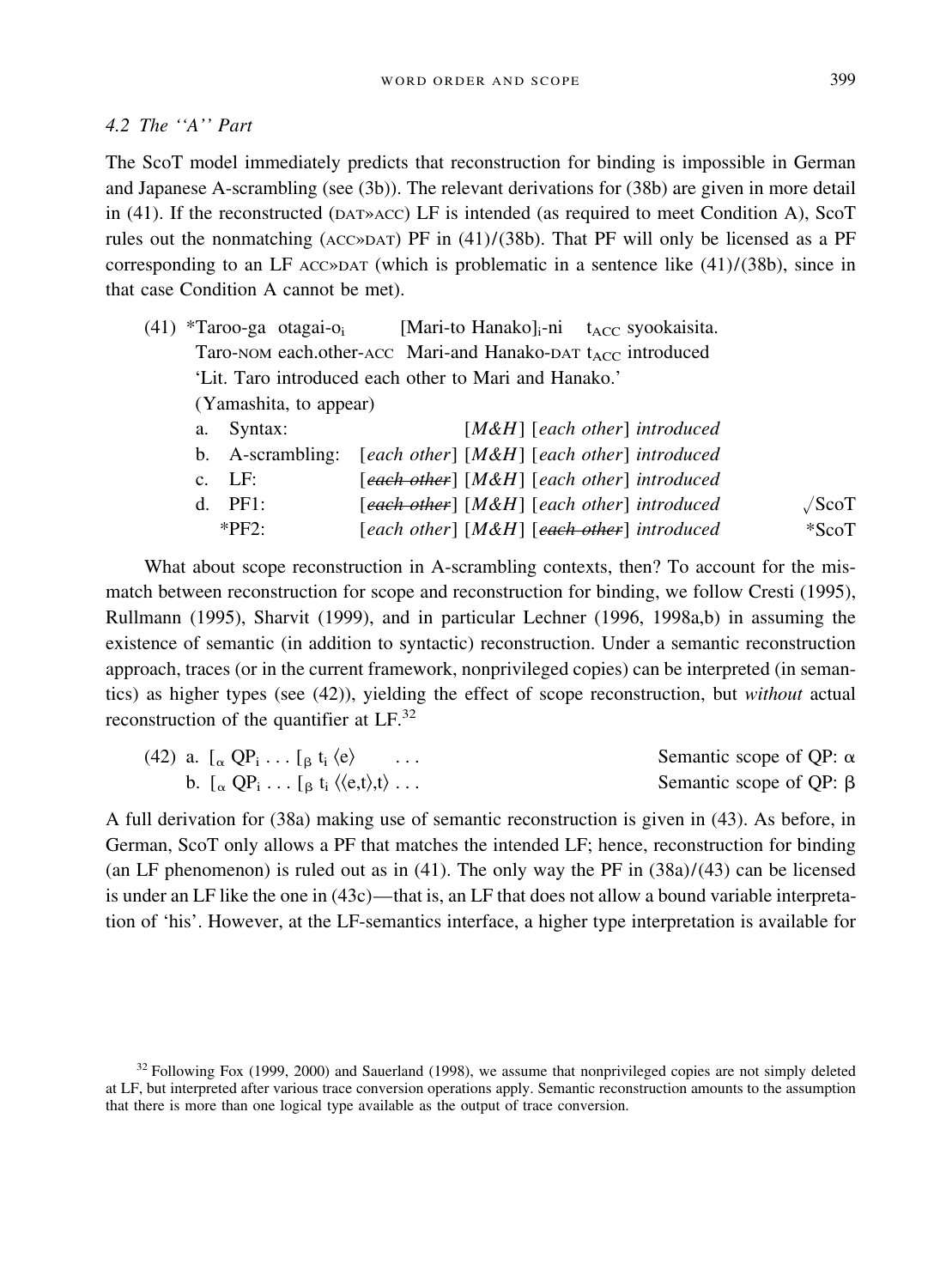nonprivileged copies of quantifiers, resulting in the effect of scope reconstruction, by nevertheless prohibiting syntactic reconstruction.

(43) weil sie [ein Bild von seinem $_{*i}$  Auftritt] [jedem Kandidaten] $_{i}$  t<sub>ACC</sub> zeigte since she a.ACC picture of his appearance every.DAT candidate  $t_{\text{ACC}}$  showed 'since she showed a picture of his appearance to every candidate' (Lechner 1998b:299)

 $\exists \mathbf{\Psi}; \forall \mathbf{\Psi} \exists$ ; in both interpretations, variable binding of 'his' by  $\forall$  is impossible a. Syntax (base): [*every candidate*] [*a pic . . . his*] *showed* b. A-scrambling: [*a pic . . . his*] [*every candidate*] [*a pic . . . his*] *showed* c. LF: [*a pic . . . his*] [*every candidate*] [*a pic . . . his*] *showed* d. PF: [*a pic . . . his*] [*every candidate*] [*a pic . . . his*] *showed*  $\sqrt{ScoT}$ 

e. Semantics:  $[a\; pic \dots \; his]$  [*every candidate*]  $T \langle \langle$ showed

Note that the LF in which [*ein Bild von seinemi Auftritt*] is c-commanded by [ *jedem Kandidaten*]*<sup>i</sup>* and pronoun binding is possible is in principle a licit LF, but because of ScoT, that LF necessarily corresponds to the surface order in (44), not (43).

(44) weil sie [jedem Kandidaten]i [ein Bild von seinemi Auftritt] zeigte since she every.DAT candidate a.ACC picture of his appearance showed 'since she showed a picture of his appearance to every candidate'

Before turning to A-reconstruction in English, let us briefly compare the ScoT-based account with other accounts of the lack of reconstruction in A-scrambling contexts. An often-cited view is Lasnik's (1999) claim that A-movement does not leave a trace. However, this approach fails to account for scope reconstruction, where reconstruction does occur (cf. Wurmbrand and Bobaljik 1999). Since semantic reconstruction is only possible when there is a trace that can be interpreted as a higher-type trace, the availability of semantic scope reconstruction entails the presence of a trace in A-movement contexts. Hence, Lasnik's claim is untenable. Similarly, the possibility of scope reconstruction is mysterious in accounts that deny the existence of short scrambling and assume that both orders, DAT»ACC and ACC»DAT, are base-generated. Under these structures, too, there is no trace that could be interpreted as a higher-type trace; hence, scope reconstruction remains unaccounted for.

Finally, ScoT, together with an independently motivated property of English, straightforwardly explains why A-reconstruction is available in English. As pointed out in section 3.2, English is subject to the EPP, as classically understood: the requirement that Spec,IP must be filled at PF. We further assume that the EPP is a hard constraint, which, if not satisfied, causes the derivation to crash. The derivation for a sentence involving A-reconstruction in English is given in (45). The subject moves overtly to the matrix subject position (to check features with T). At LF, the lower copy must be chosen to achieve a bound variable interpretation of the pronoun embedded in the subject. At PF, however, there is no choice in English: a ScoT-satisfying PF where the lower copy of the subject is pronounced is excluded since the resulting PF would violate the EPP (for the derivations involving *there*-insertion, see section 3.2). For the derivation to converge, the higher copy must be pronounced, even though this PF ordering violates ScoT.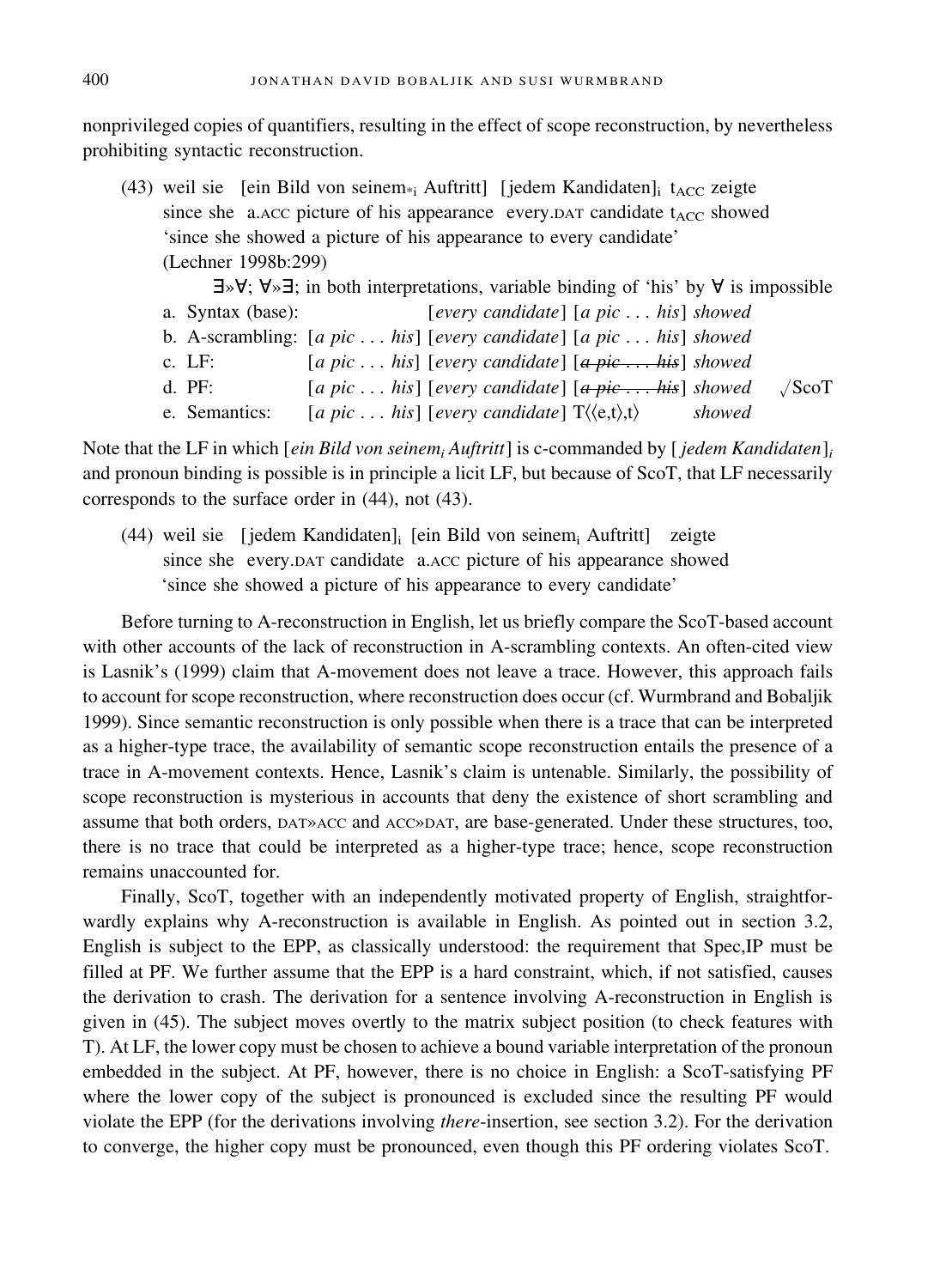(45) Someone from his<sub>i</sub> class seems to every professor<sub>i</sub> t<sub>SUBJ</sub> to be a genius.

| a. Syntax:     | seems to every professor to be [someone ] a genius                     |
|----------------|------------------------------------------------------------------------|
| b. A-movement: | [someone ] seems to [every prof] to be [someone ] a genius             |
| c. $LF:$       | $[some\ldots]$ seems to $[every\; prof]$ to be $[some\ldots]$ a genius |
| d. $*PF1$ :    | $[some\ldots]$ seems to $[every\, prof]$ to be $[some\ldots]$ a genius |
|                | $*FPP$                                                                 |
| PF2:           | [someone ] seems to [every prof] to be [someone ] a genius             |
|                | *ScoT tolerated                                                        |
|                |                                                                        |

To conclude, in this section, we argued that the ScoT account, together with the possibility of semantic reconstruction and certain independently motivated constraints (the EPP, a constraint that disfavors expletive insertion, and a language-specific setting for scrambling), derives the basic distribution of reconstruction in A-movement contexts in English, German, and Japanese.

## *4.3 A¯-Reconstruction*

The last question to address is why  $\bar{A}$ -scrambling allows reconstruction for binding in German and Japanese. At first, ScoT seems to make the wrong prediction here; as in the case of Ascrambling, syntactic reconstruction should be unavailable, given the existence of a more economical matching PF. However, a quick detour to QR in German will show that there is an interfering factor, which will allow us to distinguish A- from  $\bar{A}$ -scrambling and derive the difference in syntactic reconstruction.

Although German is typically considered to be a scope-rigid language, it is also well-known that inverse scope is possible in subject»object contexts when a special (rise-fall) intonation is used (Jacobs 1982, 1983, 1984, Lötscher 1984, Löbner 1990, Höhle 1992, Féry 1993, Büring 1997a,b, Krifka 1998, Sauerland and Bott 2002).

|  |                            | (46) weil mindestens / EIN Student \JEDen Roman gelesen hat |  |                                  |
|--|----------------------------|-------------------------------------------------------------|--|----------------------------------|
|  | since at least one student | every novel read has                                        |  |                                  |
|  |                            | 'since at least one student read every novel'               |  | $\exists^{\gg}A: A^{\gg}\exists$ |

Following Büring (1997a,b), we assume that the special intonation represents a  $TOPIC \rightarrow FOCI$ accent. We are now in a position to put the insights gained in sections 3.3 and 3.4 together to account for the availability of inverse scope in German under the special intonation. First, ScoT (somewhat a misnomer now) picks the best PF match for both IS and LF (as in Williams 2003). Second, IS orders TOPIC before FOCUS (e.g., Neeleman and Van de Koot 2008). The derivation of (46) is given in (47).

|  | (47) a. Syntax: | [a student] $_{\text{TOP}}$ [every novel] $_{\text{FOC}}$                            |               |
|--|-----------------|--------------------------------------------------------------------------------------|---------------|
|  | b. OR:          | [every novel] <sub>FOC</sub> [a student] <sub>TOP</sub> [every novel] <sub>FOC</sub> |               |
|  | c. $LF:$        | [every novel] <sub>FOC</sub> [a student] <sub>TOP</sub> [every novel] <sub>FOC</sub> |               |
|  | IS:             | $[every$ novel] $F^{\rm de}$ [a student] $T^{\rm op}$ [every novel] $F^{\rm oc}$     |               |
|  | $d.$ PF1:       | [every novel] <sub>FOC</sub> [a student] <sub>TOP</sub> [every novel] <sub>FOC</sub> | $*ScoT$ (IS)  |
|  | PF2:            | $[every$ novel] $F^{\rm de}$ [a student] $T^{\rm op}$ [every novel] $F^{\rm oc}$     | $*$ ScoT (LF) |

To end up with a wide scope reading of the object, overt QR has to apply as in (47b). Typically, as discussed above, ScoT then favors a PF that matches the LF, yielding rigidity effects. However,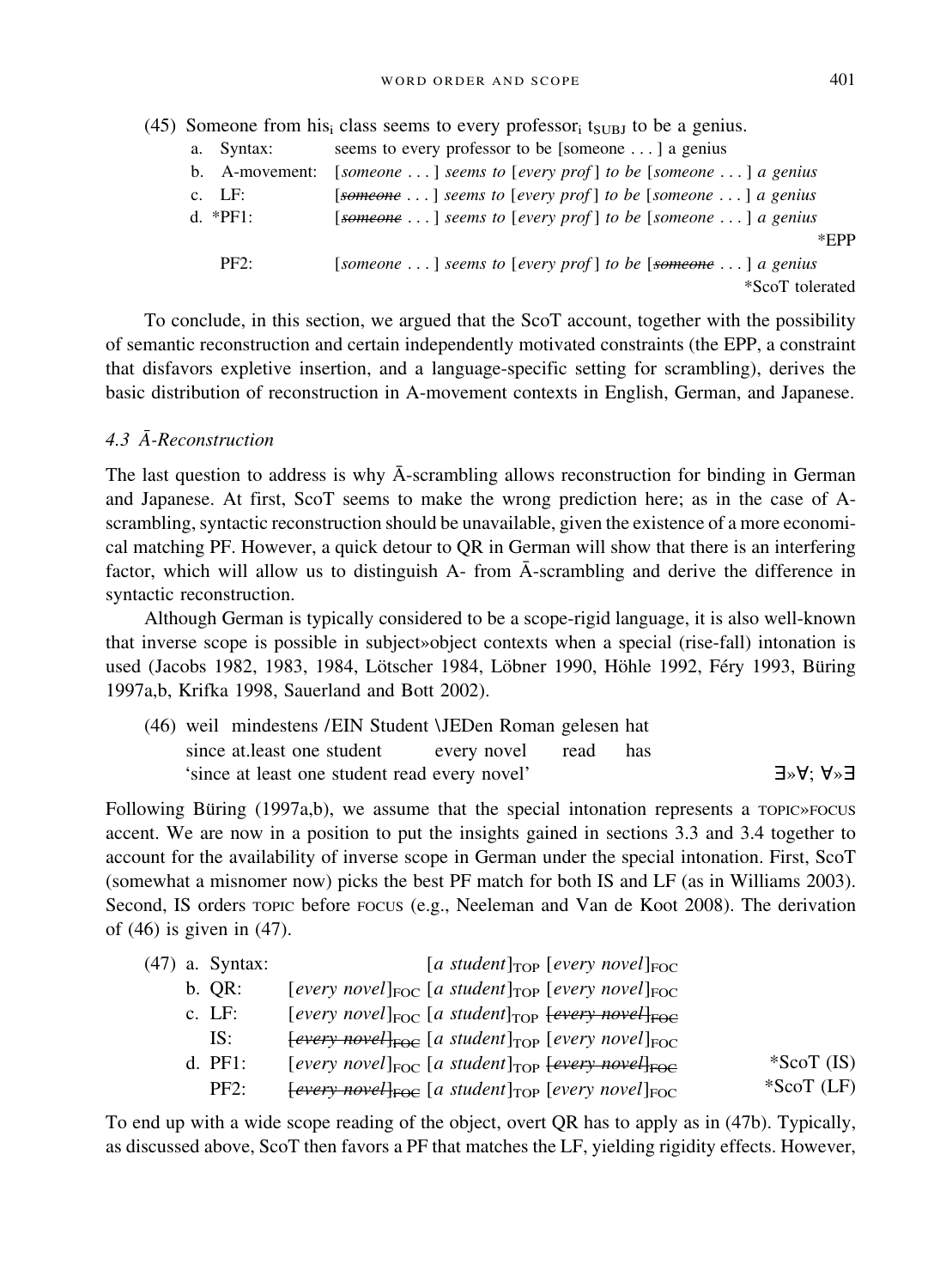once the scope of ScoT is extended to IS, there is one special case in which ScoT does not force a PF that matches the LF, even in a scrambling language like German. That special case is a context in which the intended IS and the intended LF yield the opposite orders, exactly as in (47c). In this case, the IS order is subject (TOPIC) » object (FOCUS), whereas the LF (scope) order is object » subject. Assuming that ScoT compares PF with both LF and IS, there is then simply no PF that will be a better match than the other; that is, each PF in (47d) will be nonisomorphic to one representation, LF or IS. Since neither PF order is better or worse than the other, both orders are licensed.33

Returning to  $\bar{A}$ -reconstruction, we suggest that the availability of syntactic reconstruction in  $\bar{A}$ -scrambling contexts is also the result of a mismatch between the LF scope order and the IS of these examples. Specifically, in  $\bar{A}$ -movement contexts such as (48), in contrast to the A-movement contexts discussed in section 4.2 (but see below), the moved element is interpreted as a TOPIC (see also Neeleman 1994). Thus, in (48a), movement of the object to the left of the subject creates an optimal IS configuration TOPIC»COMMENT/FOCUS. Assuming again that ScoT aims at aligning word order with LF scope on the one hand and with IS on the other, examples such as (48) create a ScoT conflict: there is no word order that will perfectly match both LF and IS, and as a result, both PFs are licensed.34

|                                    | (48) weil seinen, Sohn jeder Vater,                                                   | $t_{\text{ACC}}$ liebt                                                                                     |               |
|------------------------------------|---------------------------------------------------------------------------------------|------------------------------------------------------------------------------------------------------------|---------------|
|                                    | since his. ACC <sub>i</sub> son every. NOM father <sub>i</sub> t <sub>ACC</sub> loves |                                                                                                            |               |
| 'since every father loves his son' |                                                                                       |                                                                                                            |               |
| a. Syntax:                         |                                                                                       | [every father] [his son] $_{\text{TOP}}$ loves                                                             |               |
|                                    |                                                                                       | b. Scrambling: [his son] $_{\text{TOP}}$ [every father] [his son] $_{\text{TOP}}$ loves                    |               |
| c. $LF:$                           |                                                                                       | $\left\{\hat{h}$ as son $\left\{\hat{f}$ (every father) $\left[\hat{h}$ is son $\right]$ to $\infty$ loves |               |
| IS:                                |                                                                                       | [his son] <sub>TOP</sub> [every father] $\overline{h}$ [his son] <sub>TOP</sub> loves                      |               |
| $d.$ PF1:                          |                                                                                       | $\left\{\hat{h}$ as son $\left\{\hat{f}$ (every father) $\left[\hat{h}$ is son $\right]$ to $\infty$ loves | $*$ ScoT (IS) |
| PF2:                               |                                                                                       | [his son] <sub>TOP</sub> [every father] $\overline{h}$ [his son] <sub>TOP</sub> loves                      | $*ScoT(LF)$   |
|                                    |                                                                                       |                                                                                                            |               |

Note that in this account, the syntactic distinction between A- and  $\overline{A}$ -movement (e.g., the landing site) is effectively irrelevant. Rather, reconstruction is possible whenever overt movement yields a "better" IS. Contrary to previous views, which simply stipulate that  $A$ - and  $\bar{A}$ -movement differ regarding their syntactic reconstruction potential (and as a result, short scrambling must be A-movement, whereas medium/long scrambling must be  $\overline{A}$ -movement), the current approach

<sup>&</sup>lt;sup>33</sup> This analysis predicts that the scope options will be different in contexts where the topic/focus relations are reversed. See Wurmbrand 2008 for initial support for this prediction and further discussion.

<sup>&</sup>lt;sup>34</sup> Although the relevance of information structure properties is well-documented for German QR and reconstruction, the exact definition of what counts as a topic is somewhat controversial. We have basically followed NVdK's (2008) definition, which is sufficient for covering the German facts. However, this definition might be too narrow, and further investigation of the information structure properties is necessary, in particular if the account is to be extended to Japanese. Thanks to Satoshi Tomioka for reinforcing the importance of this point.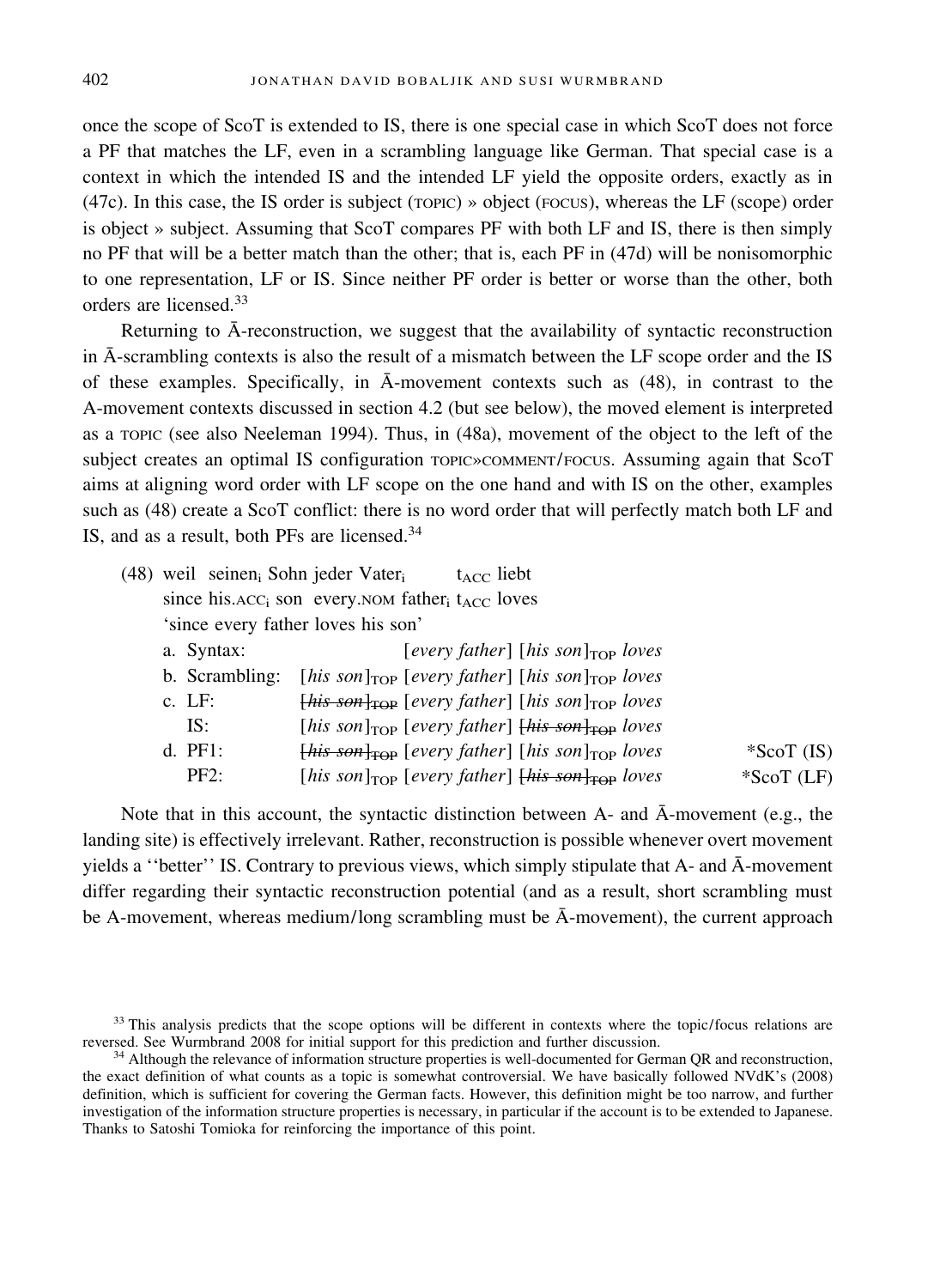provides an independent property distinguishing between (so-called) A- and  $\bar{A}$ -movement: the information structure properties (see also Neeleman 1994, Neeleman and Van de Koot 2008). It is therefore predicted that when the information structure is set up differently and the TOPIC/ FOCUS properties are changed, the  $A/\overline{A}$  distinction should be overridden and the effects of reconstruction should change. There are two pieces of evidence showing that this prediction is on the right track.

First, it is predicted that short VP-scrambling (normally characterized as A-scrambling) should pattern with  $\bar{A}$ -scrambling and also allow syntactic reconstruction, as long as the moved element is clearly interpreted or marked as a topic. Initial testing with a number of German speakers confirms this prediction. Marking examples such as  $(38a)$  with a clear TOPIC-FOCUS intonation (Büring 1997a,b, Krifka 1998) changes the reconstruction pattern. In contrast to (38a), a bound variable interpretation where 'his' is bound by the universal quantifier is available in (49).

(49) weil sie [/EIN Bild von seinem<sub>i</sub> Auftritt $\vert_{\text{TOP}}$  [\JEDem Kandidaten]<sub>FOC</sub> t<sub>rop</sub> zeigte since she a.ACC picture of his appearance every. $\Delta$ DAT candidate t<sub>rop</sub> showed 'since she showed a picture of his appearance to every candidate'

Second, it is predicted that if the accusative argument in (48) is (clearly) not interpreted as a topic, reconstruction should be impossible, even in an ostensibly  $\bar{A}$ -movement configuration. The questions in (50) are intended to set up such a context. While judgments are subtle for these examples, and better ways need to be developed to ensure that they have the relevant information structure properties, there is clearly a contrast between the orders in (50a) and (50b), which confirms the initial plausibility of the analysis proposed here.<sup>35</sup>

|  |    | (50) A: Was ist mit den Müttern? Wen glaubst du liebt jede Mutter?                                                   |                                |  |  |
|--|----|----------------------------------------------------------------------------------------------------------------------|--------------------------------|--|--|
|  |    | 'What about the mothers? Who do you think every mother loves?'                                                       |                                |  |  |
|  |    | B: Das weiß ich nicht, aber ich bin sicher                                                                           |                                |  |  |
|  |    | 'I don't know, but I'm sure '                                                                                        |                                |  |  |
|  |    | subject $(TOPIC) \gg$ object $(FOCUS)$                                                                               |                                |  |  |
|  | a. | dass [ jeder <sub>i</sub> Vater] <sub>TOP</sub> [seinen <sub>i</sub> Sohn] <sub>FOC</sub> liebt.                     |                                |  |  |
|  |    | that [every.nom father] [his.acc son]<br>loves                                                                       |                                |  |  |
|  |    | 'that every father loves his son.'                                                                                   | $\sqrt{\text{bound}}$ variable |  |  |
|  |    | b. #dass [seinen <sub>i</sub> Sohn] <sub>FOC</sub> [jeder <sub>i</sub> Vater] <sub>TOP</sub> t <sub>FOC</sub> liebt. |                                |  |  |
|  |    | that [his.acc son] [every.nom father] $t_{\text{FOC}}$ loves                                                         |                                |  |  |
|  |    | 'that every father loves his son.'                                                                                   | ???bound variable              |  |  |

 $35$  See also the discussion of (35) and (36). One complication is that it is fairly easy to make implicit accommodations to the context that will alter the IS. For instance, (50b) would be entirely fine if the object were changed into a topic by the second speaker along these lines:

(i) A: What about the mothers? Who do you think every mother loves?

B: I don't know, but if we're talking about sons, I'm sure ...

(See also NVdK 2008 for a discussion of the methodological hurdle of this topic-focus swap.)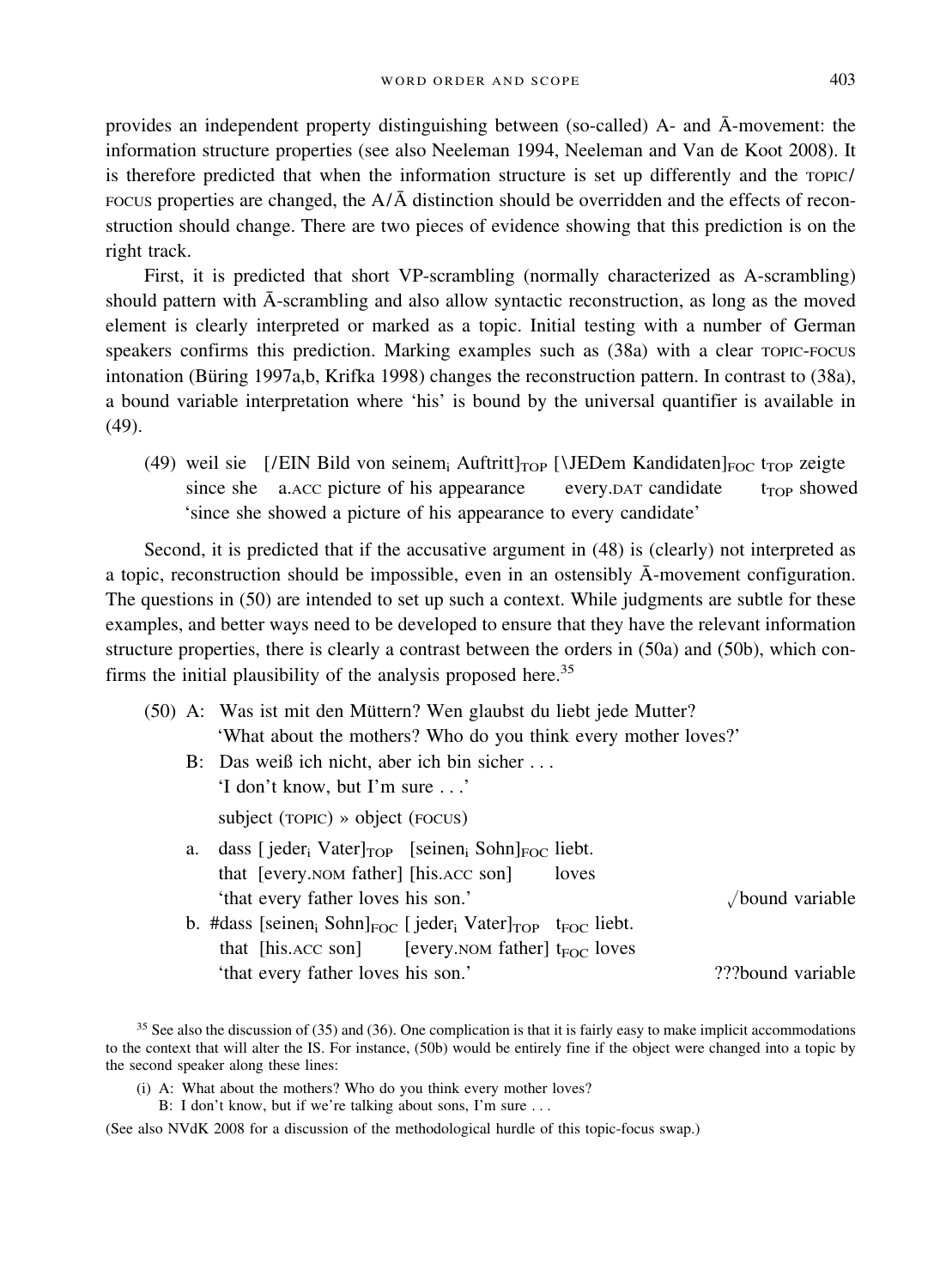| Construction           | Constraints                                                        |
|------------------------|--------------------------------------------------------------------|
| A-movement in English  | ScoT, EPP (hard), DEP (soft)                                       |
| A-/topic scrambling    | ScoT (LF and IS)                                                   |
| A-/nontopic scrambling | ScoT; semantic reconstruction                                      |
| Scope rigidity         | ScoT; independent PF properties of a language ( $\pm$ scrambling ) |
|                        |                                                                    |

**Table 2** Key constraints

Thus, in the manner just discussed, the ScoT-based approach has interesting consequences not only for the theory of reconstruction but also for the distinction between A- and  $\overline{A}$ -scrambling. Although there are various accounts of this distinction in the literature, the main difference in the reconstruction behavior has typically been stipulated. The difference between (38a) and (49), as well as the difference between (48) and (50), shows that a simple syntactic (i.e., structural) definition of A- versus  $\bar{A}$ -movement is not sufficient to explain the scope properties. Rather, the possibility versus impossibility of syntactic reconstruction needs to be closely tied to information structure properties. It would, of course, be possible to redefine  $A$ - versus  $\overline{A}$ -movement via topic (or other information structure) properties. However, this would still leave open the questions of why  $\overline{A}$ -/topic scrambling reconstructs but A-/nontopic scrambling does not (and it would not explain why A-movement in English does reconstruct). The ScoT approach, on the other hand, provides a uniform answer to all of these questions.

To conclude, in this section, we have argued that the ScoT model provides a more accurate account of the distribution of reconstruction with scrambling than traditional accounts relying on a structural  $A/\overline{A}$  distinction. The main conclusion we have reached is that reconstruction is possible whenever overt movement (whether A- or  $\bar{A}$ -) yields a "better" IS. If the moved element is interpreted as a topic, syntactic reconstruction is possible; if the moved element is not interpreted as a topic, syntactic reconstruction is impossible.

This concludes our discussion of the main properties of the system we propose, and the account of the possible and impossible correlations between PF orders and aspects of meaning (IS, binding, and scope). Crucial to our account is the assumption that competition is LF-privileging, in the sense that alternative word orders compete to realize a given LF (or LF-IS pairing). In the next section, we engage a related, alternative framework that takes the opposite view: namely, that economy competitions begin with a specific PF representation and regulate the range of possible meanings assignable to that PF.

Table 2 summarizes the key assumptions we have made in this section and how they are relevant to the constructions and properties discussed above.

## **5 LF First**

Above, we have presented a case for recognizing a signature pattern reflecting the interaction of two economy conditions. The distinctive pattern consists of paradigms in which three of four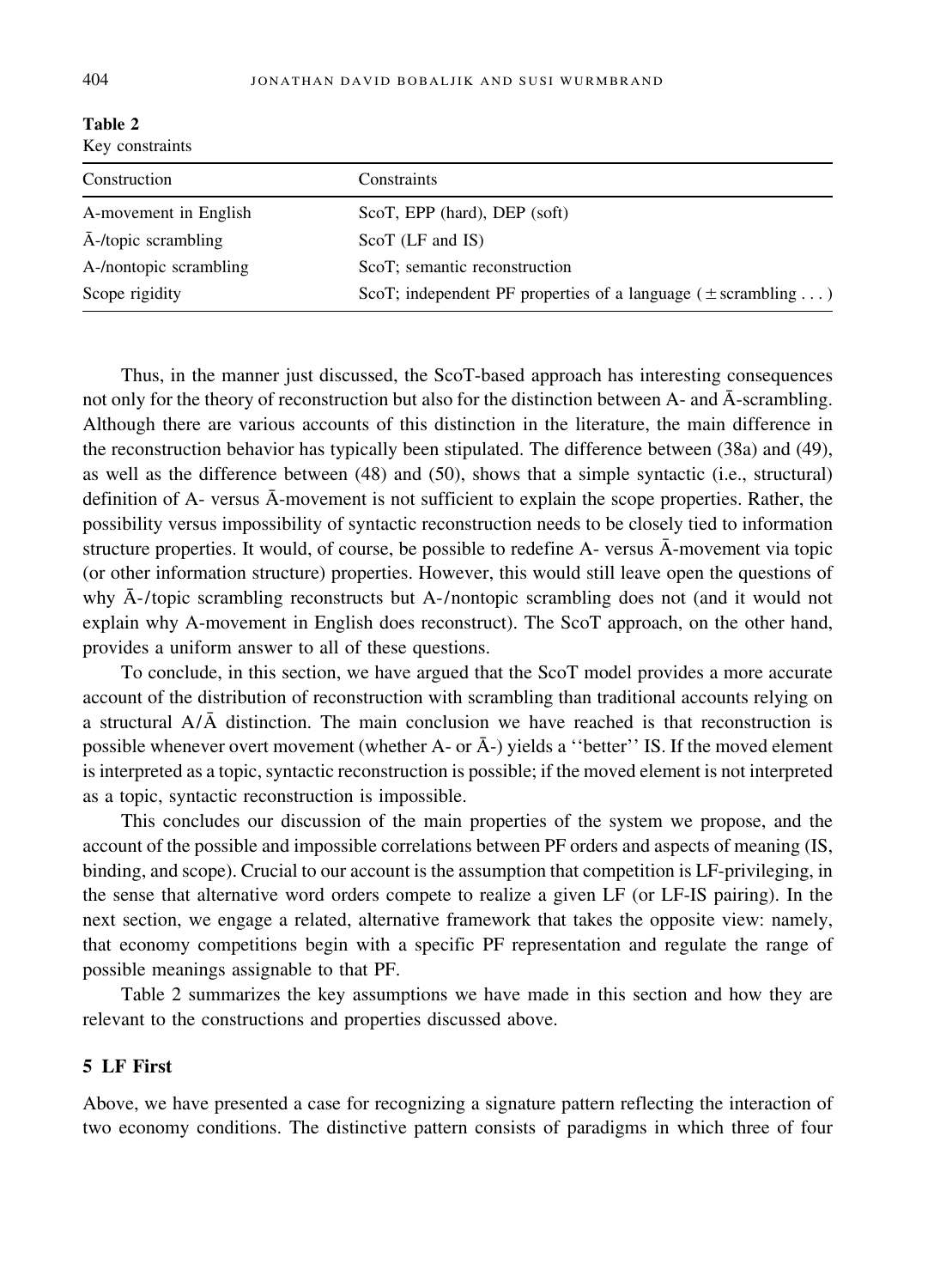logical possibilities are grammatical. Crucial to our account of these patterns is the assumption that the choice of PF is relative to a particular LF. This is compatible with theories in which PF ''spells out'' LF (Bobaljik 1995, 2002, Brody 1995, Groat and O'Neil 1996, Pesetsky 1998), but is at odds with approaches that start from a given surface (i.e., overt) structure and determine the LFs available to it. Notable in this latter group is in Reinhart's (2005) Interface Economy model, with which our proposal otherwise shares a general perspective. We turn now to a comparison with that approach, and an attempt to defeat the arguments Reinhart presents in favor of a PFfirst approach to economy computations. Reinhart discusses two operations in particular: QR and focus projection in English. We examine these in turn, arguing that neither provides a compelling motivation for taking the reference set to include varying LFs—the results can be directly implemented in a framework with our general architectural commitments.

## *5.1 Interpretive Economy and QR*

Reinhart (2005), drawing on work by Fox (1995, 2000), presents an economy model intended to account for some restrictions on QR in English. In Reinhart's model, competing derivations are evaluated relative to an economy condition that licenses QR only if it generates an interpretation distinct from the interpretations available without QR (cf. Fox's Scope Economy). Reinhart's model appears to conflict with ours, in that the *reference set* for the economy competition consists of a set of representations, each a pairing of a PF and an LF, where the PFs (overt structure) are held constant and the LFs differ (specifically, with respect to whether QR has or has not applied). In our model, derivations with distinct LFs do not compete with one another; the  $\frac{3}{4}$  signature ⁄ effects would not arise (or not in the form that they do) if ScoT were not asymmetric and LFprivileging.

Closer inspection, though, reveals the apparent conflict here to be an artifact of the presentation. Specifically, as Fox (2000) discusses, the real work being done by Scope Economy can be (or perhaps must be) done in the ''narrow syntax.'' Scope Economy, in Fox's presentation, relates two stages in a possible derivation. It is a condition that applies locally during the course of a derivation and determines whether or not a particular operation may apply at that point in the derivation. In a GB-style architecture, in which covert operations (including QR) necessarily apply after overt word order is determined (''Spell-Out''), Reinhart's ordering is more or less forced; Scope Economy, even construed derivationally, will determine a choice among competing LFs derived from a shared surface structure. To the extent that the determination of PF from surface structure is trivial, this amounts to a reference set with a shared PF and divergent LFs. The GB architecture is, however, no longer the ''only game in town,'' and a variety of alternative models have been presented in which (some) covert movement may precede (some) overt movement. One way of implementing this ordering invokes the copy theory of movement and treats ''covert'' movement as regular syntactic movement, but movement where the lower (rather than the higher) copy is pronounced (see Bobaljik 1995, 2002, Brody 1995; for arguments that QR works in this manner in English, see Fox and Nissenbaum 1999). By invoking the copy theory approach to covert movement, we can carry the Scope Economy paradigms over without change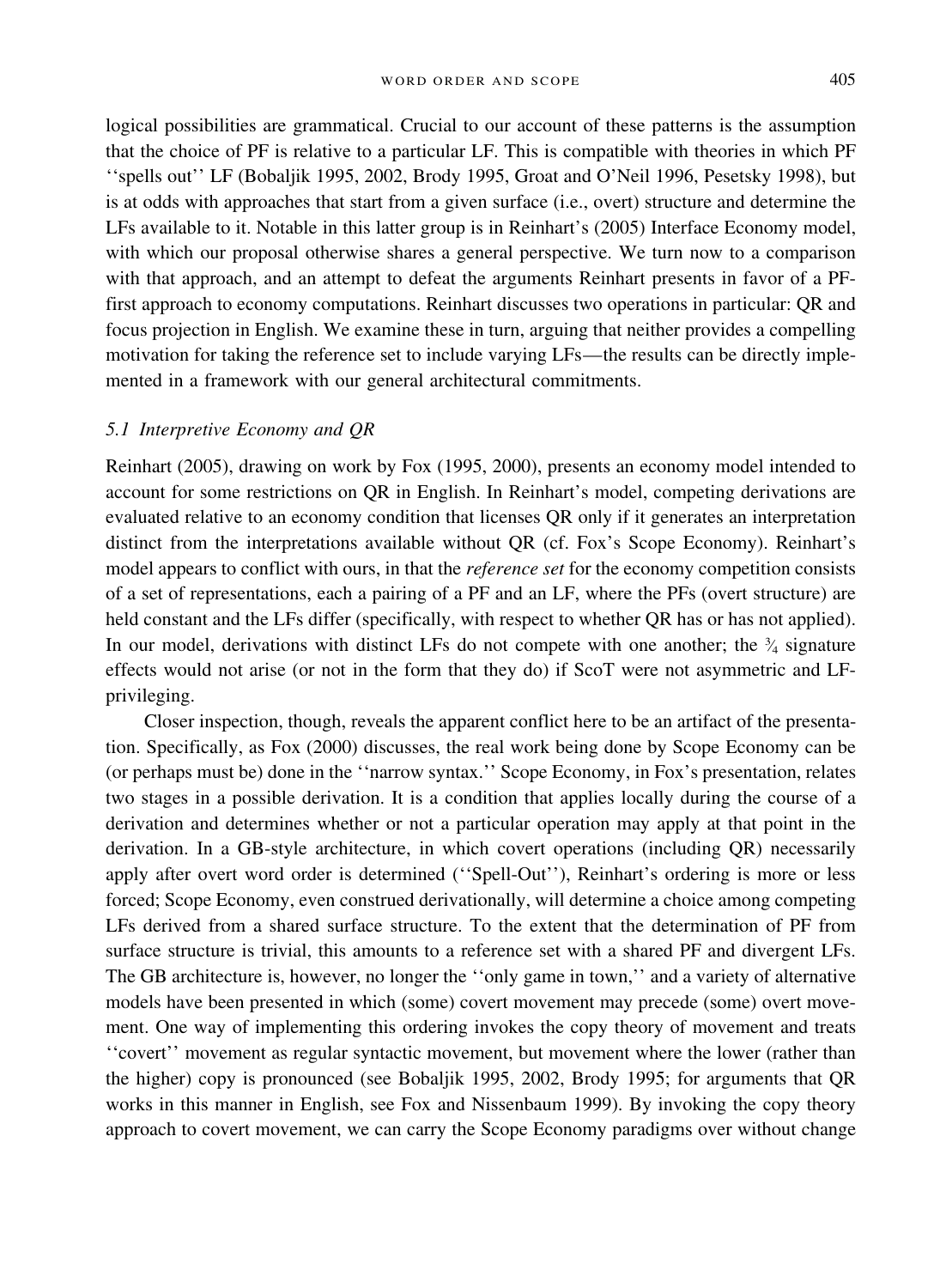into the general architecture we propose here. The appearance of an incompatibility with Reinhart's framework in particular arises for the most part when one takes the overt PF as a stand-in for the level of representation (stage of derivation) immediately preceding QR (e.g., S-Structure in the GB model). While this simplifies exposition, there is no compelling reason to incorporate this assumption into the theory. Without it, there is no conflict. In what follows, we spell out some details of this topic and then note a real point of variation between our approach and the Fox-Reinhart approach, presenting preliminary results that we believe indeed go our way.

*5.1.1 Scope Economy* Paradigm cases illustrating Scope Economy are examples like these (see Fox 2000):

(51) a. A doctor will examine every patient. ambiguous b. A doctor will examine every patient, and Lucy will, too. unambiguous

Example (51a) is a typical case of QR (in English) where an inverse scope reading is available.<sup>36</sup> However, a puzzle originally noted by Sag (1976) and Williams (1977) is that the inverse scope reading available in (51a) disappears when this sentence forms the first part of a (certain type of) ellipsis structure, as in (51b). Fox's account of this paradigm has two pieces. The first is a(n inviolable) *Parallelism* constraint, requiring that the scope relations in the two conjuncts track one another. This is independently necessary, as (52) shows. This sentence is ambiguous, but only in two of four possible ways. If the universal takes scope over the existential in the first conjunct, then the universal must also be interpreted as taking scope over the existential in the second conjunct. Conversely, surface scope in the first conjunct entails surface scope in the second conjunct. Mismatches are disallowed.

(52) A doctor will examine every patient, and a nurse will too. Possible:  $\exists$  doctor »  $\forall$  patient &  $\exists$  nurse »  $\forall$  patient  $\forall$  patient »  $\exists$  doctor &  $\forall$  patient »  $\exists$  nurse Impossible:  $\exists$  doctor »  $\forall$  patient &  $\forall$  patient »  $\exists$  nurse  $\forall$  patient »  $\exists$  doctor &  $\exists$  nurse »  $\forall$  patient

In addition to Parallelism, Fox proposes an economy condition: Scope Economy. This condition permits QR only if it generates an interpretation the sentence (or conjunct) would not otherwise have. In a sentence like (53), there is only one scope-bearing element, the object, and so QR of *every patient* across the subject will generate no distinct interpretation. Scope Economy excludes QR in this sentence.

<sup>36</sup> In our discussion of Fox's and Reinhart's proposals, *QR* is taken to refer to ''optional'' or ''long'' QR, driven by scope considerations, as opposed to QR that is required by the grammar, for example, to resolve type mismatch for a quantifier in object position. As Fox (2000) notes throughout, it is important to keep these types of QR distinct, and Scope Economy constrains only ''optional'' or ''long'' QR. In the interests of space, we make various other simplifications in the discussion below. See Fox 2000 for discussion.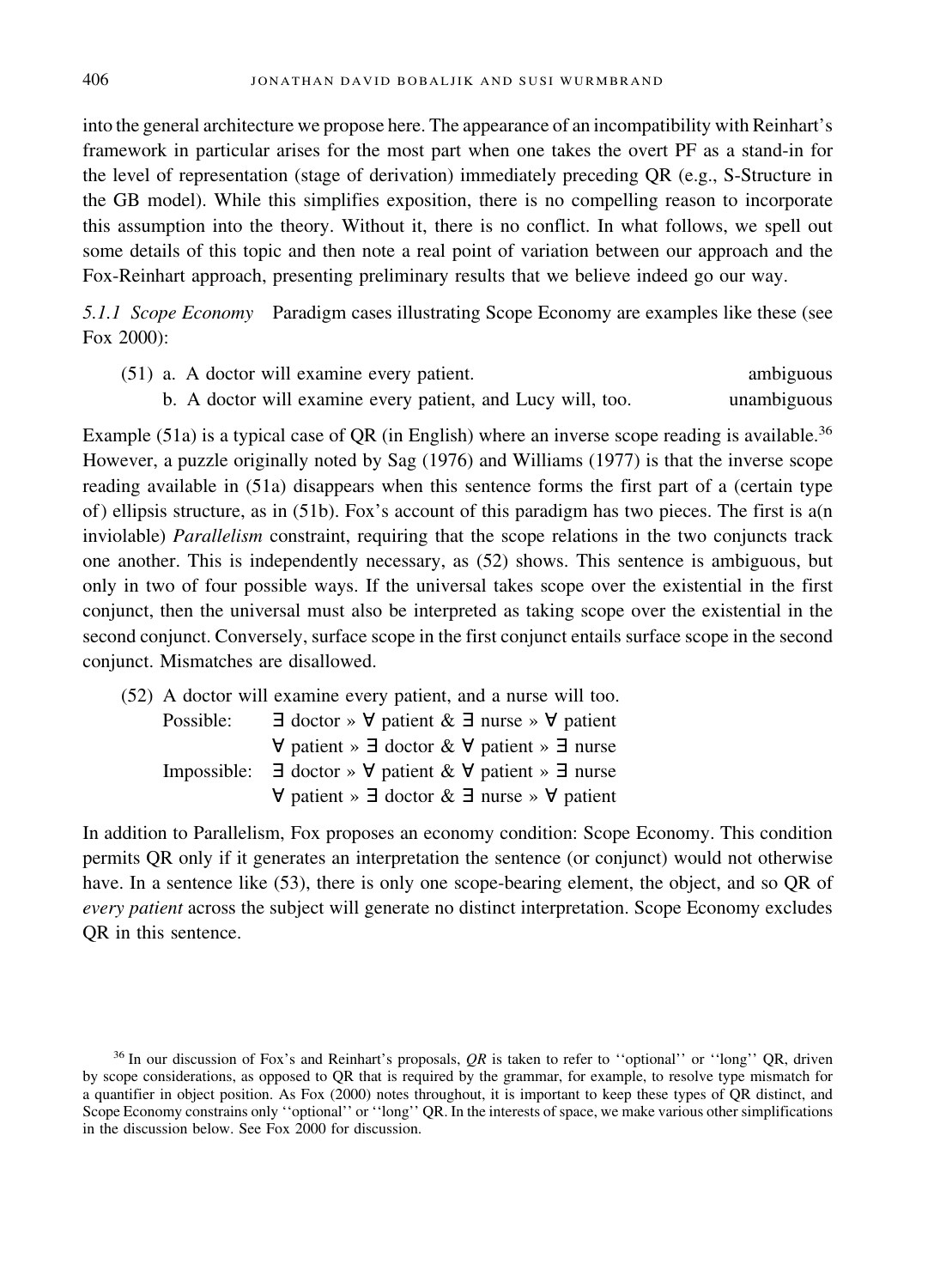These two assumptions thus serve to derive the pattern in (51). In (51a), QR of the object across the subject derives a logically distinct interpretation and is therefore permitted (the same holds for (52)). However, in (51b), QR is blocked in the second conjunct, since the subject is not quantificational (see (53)). While QR would otherwise be available in the first conjunct, in this particular circumstance applying QR in the first conjunct but not in the second would violate Parallelism.

In Fox's (2000) elegant account of this puzzle, Reinhart (2005) sees an argument for a model that our assumptions conflict with. Specifically, Reinhart holds that the calculation involves competition among the members of a reference set consisting of derivations (LF-PF pairs) with a common PF but different LFs. This is the opposite of what we maintain: our interface economy condition (ScoT) regulates competitions with a common LF and chooses among competing PFs to express that LF. So if Reinhart's interpretation of these effects is correct, our approach will be in trouble.

However, as Fox argues, all of the effects of Scope Economy can be calculated locally (i.e., within "narrow syntax" in Minimalist terms). Scope Economy compares two derivations sharing the same numeration and differing only in the presence or absence of QR. It may thus be stated purely as a syntactic economy condition, with only limited knowledge about the interpretation of syntactic structures. By way of illustration, consider the representation in (54), an intermediate stage in a syntactic derivation. At this point in the derivation, since an IP node has been introduced that is a possible landing site for QR, it must be determined whether QR does or does not apply.

(54)  $\lceil \text{p} \rceil_{\text{DP}}$  SUBJ] will  $\lceil \text{v}_P \rceil_{\text{V}}$  examine  $\lceil \text{p} \rceil_{\text{P}}$  every patient]]

Scope Economy may apply at this stage and must make one calculation. It must check whether the quantifier in the object position (the one to undergo QR) is scopally noncommutative with the subject DP. If the subject DP is a nonquantificational DP or a universal quantifier, then Scope Economy will block QR at this point. On the other hand, if the subject DP is, say, an existentially quantified DP, then QR will be allowed (but not forced). At this point, there is a fork, and two distinct derivations will continue, one in which QR applied and one in which it did not, yielding distinct LFs. In our model, it is these LFs that serve as the input to the ScoT competition, which determines the appropriate PF form for each admissible LF. For this reason, together with whatever accounts for the lack of scrambling in English, the inverse and surface LFs (QR and no QR) will receive identical pronunciations (see (6)). Representations that violate Scope Economy (by containing illicit applications of the syntactic operation QR) are simply not part of the input to ScoT. As it happens, QR in English is ''covert'' in the sense that the copy in the higher (moved) position is unpronounceable. Scope Economy is a derivational, syntactic constraint, while ScoT is a representational constraint on LF-PF pairings.

*5.1.2 Economy and Overtness: A Prediction* There is one point on which our model does differ from the implementation of Scope Economy as put forward by Fox (2000) and Reinhart (2005), and which should yield a testable prediction. Testing this prediction has proven to be extremely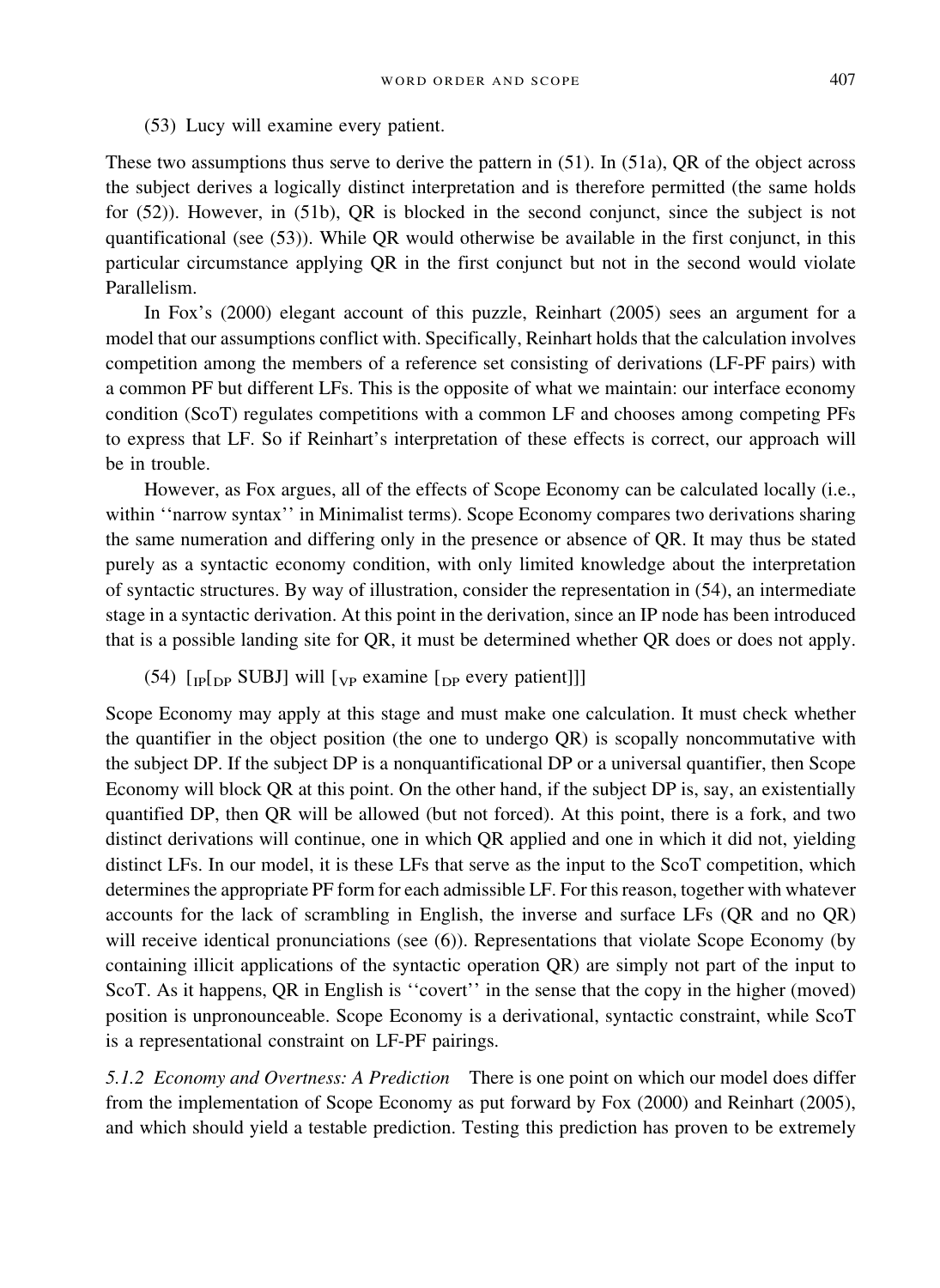delicate, but we believe that the contrasts we have looked at support our proposals. The question has to do with the range of Scope Economy and the overt/covert distinction. Fox and Reinhart explicitly propose that Scope Economy only restricts covert operations (see in particular Fox 2000:74–76). However, in light of the preceding discussion, it should be clear that we make no such prediction. For us, Scope Economy is a constraint applying in the syntactic derivation (which culminates in an LF representation) and applies before that representation is matched to PF. To the extent that overt scrambling (in German and Japanese) is a proper analogue of QR, Scope Economy should constrain *overt* application of quantifier movement, just as much as it will restrict *covert* application thereof. However, this prediction is qualified, in that Scope Economy should only constrain movement whose sole effect (or motivation) is to establish a new scope relation. Very loosely put: the topic-focus relationships that enter into the evaluation of scrambling (via ScoT) will serve as ''new interpretations'' in the sense that is relevant to bleed the restrictive nature of Scope Economy. Thus, the effects of Scope Economy on overt movement will be detectable only when topic/focus considerations are very carefully controlled for. The following examples constitute an attempt to test this prediction for German; the preliminary results appear to go our way, but as noted above (see also footnote 28) the judgments are delicate (see Wurmbrand 2008 for related paradigms and discussion).

As a baseline example, consider (36a), repeated here.

- (36) A: Jetzt zu den Studenten. Was hat mindestens ein Student gelesen? 'Let's talk about the students. What did at least one student read?'
	- B: Das weiß ich nicht, aber ... 'I don't know, but . . .' A [TOP]; B [FOC]

Intended scope: B»A

a. jeden Roman hat mindestens ein Schüler gelesen. every novel (B) has at least one pupil (A) read 'at least one pupil read every novel.'  $\forall x \exists$ 

This example shows that movement is permitted even where it makes the topic»focus isomorphism worse, but where (as predicted) this order more transparently reflects the scope relations. It is precisely in this type of context where we expect the effects of Scope Economy to appear. That is, since the object movement in (36a) is permitted solely for the purpose of establishing a quantifier scope distinct from the base order (subject»object), such movement should be prohibited in a context that is otherwise analogous to (36a), but in which the subject is nonquantificational. This appears to be correct: (55b) is less felicitous in this context than the unscrambled version.<sup>37</sup>

 $37$  See also Williams 2003 for a similar conclusion; but note that the qualification in footnote 28 regarding the judgment applies equally here.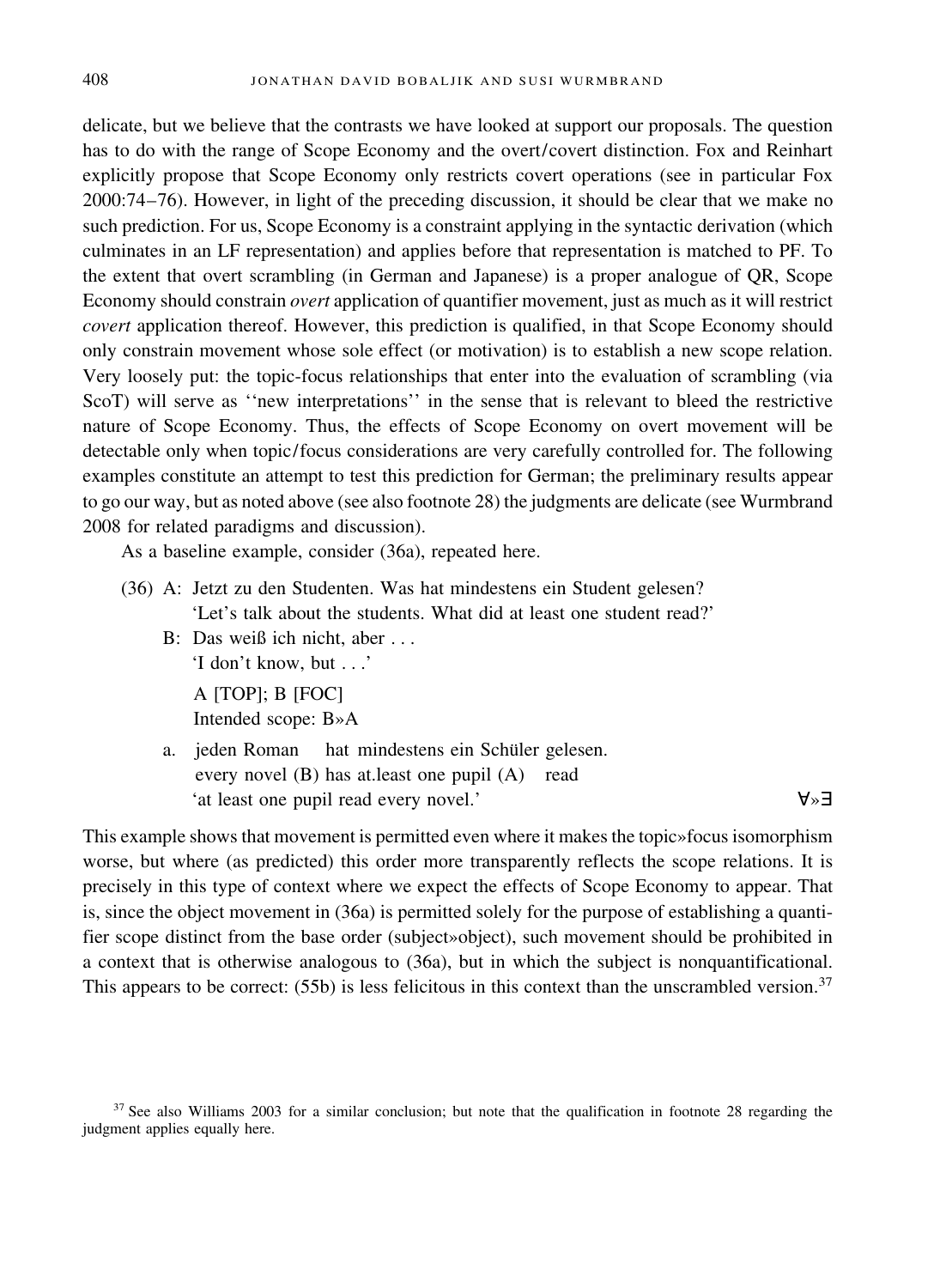- (55) A: Was ist mit dem Hans? Was hat er gelesen? 'What about Hans? What did he read?'
	- B: Das weiß ich nicht, aber ... 'I don't know, but ...'
	- a. der Leo hat jedes Feuerwehrbuch gelesen. the Leo (A) has every fire.truck.book (B) read 'Leo read every fire truck book.'
	- b. #jedes Feuerwehrbuch hat der Leo t<sub>OBJ</sub> gelesen. every fire.truck.book (B) has the Leo (A)  $t_{ORI}$  read 'Leo read every fire truck book.'

The key contrast here is between (55b) and (36a). Both show overt movement of a quantified focus across an in-situ topic; the contrast in acceptability arises since it is only in (36a) that this movement finds a motivation from establishing a quantifier scope relationship that is logically distinct from the unmoved counterpart.

Note that if our initial assessment of the (rather subtle) judgments is correct, we can push this prediction one step further. As Fox (2000) shows, Scope Economy blocks QR of a quantifier across another quantifier in case the two are scopally commutative. In other words, Scope Economy is not simply a ban on movement of a quantifier across a nonquantificational NP; rather, the logical properties of the quantifiers come into play. If we are right, then this should happen in the overt movement cases as well. Replacing the in-situ subject in examples like those just considered with a universally quantified DP, for example, should pattern with (55b) and not (36a) and fail to license the movement. This prediction appears to be correct, as the minimal pair in (57) and (58) illustrates.

- (56) A: Was ist mit den Buben? Was haben die gelesen? 'What about the boys? What did they read?'
	- B: Das weiß ich nicht, aber ... 'I don't know, but ...'
- (57) a. jedes Mädel hat jedes Feuerwehrbuch gelesen. every girl (A) has every fire.truck.book (B) read 'every girl read every fire truck book.'
	- b. #jedes Feuerwehrbuch hat jedes Mädel  $t_{ORI}$  gelesen. every fire.truck.book (B) has every girl (A)  $t_{OBJ}$  read 'every girl read every fire truck book.'
- (58) a. mindestens ein Mädel hat jedes Feuerwehrbuch gelesen. at.least one girl (A) has every fire.truck.book (B) read 'at least one girl read every fire truck book.'  $\forall x \exists$ 
	- b. jedes Feuerwehrbuch hat mindestens ein Mädel  $t_{OBJ}$  gelesen. every fire.truck.book (B) has at.least one girl  $(A)$  t<sub>OBI</sub> read 'at least one girl read every fire truck book.'  $\forall x \exists$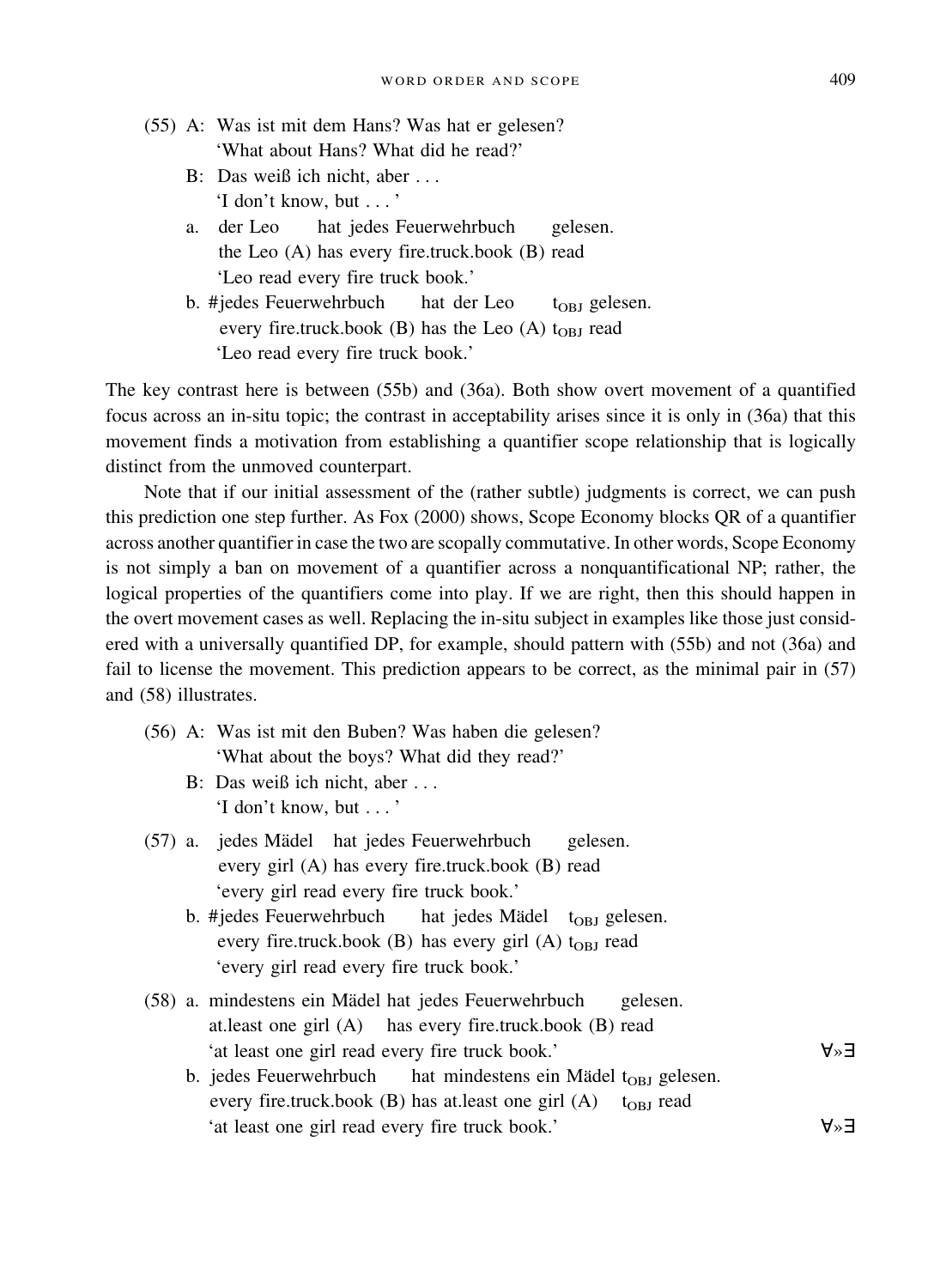Note that it is this latter contrast, between (57b) and (58b), that provides the strongest evidence that we are dealing with Scope Economy as a condition distinct from ScoT. Although we attribute the deviance of (55b) to Scope Economy, that example could in principle also be accounted for just with ScoT, or a similar constraint. For example, if one assumed that ScoT only enforced PF reflection of the hierarchical relation among scope-bearing elements (and ignored all others), then ScoT (LF) would be irrelevant in (55), as it contains only one quantified NP. Only ScoT (IS) would come into play, and it would yield the right result in that example.<sup>38</sup> However, this alternative would not serve to draw the distinction between (57b) and (58b); in both cases, two quantifiers are involved, and the LF representations  $A \gg B$  and  $B \gg A$  are thus structurally distinct. Evidently, what matters is something more subtle, namely, the (non)commutativity of the quantifiers. By incorporating Scope Economy into our framework, we make precisely the right cut here: in (57b), movement of a universal across another universal fails to derive a distinct interpretation and is thus blocked. The derivation is thus excluded from the ScoT competition, but only, and interestingly contra Fox 2000, if Scope Economy constrains overt movement of the relevant kind, as well as covert movement.

In sum, we contend that it is clear that the Scope Economy facts do not challenge the basic architecture we propose, so long as Scope Economy can be construed as a derivational economy constraint, precisely as Fox (2000) argues. In this section, we have, rather more tenuously, suggested that incorporating Scope Economy into our model in this way does yield a prediction that other approaches do not make, and we have suggested that the initial evidence seems to bear this prediction out.

## *5.2 The PF Interface: Focus Projection*

We now turn to Reinhart's (2005) other argument in favor of a PF-first approach, in which she more explicitly argues that a sentence's PF (including truly phonological properties such as sentential/phrasal stress) must be generated prior to the choice among possible LFs. Her discussion of the PF interface revolves around the phenomenon of ''focus projection'' in English. Reinhart proposes that (semantic) focus (at LF) is determined from the PF representation, via an economy condition that selects an optimal LF from among a reference set of competing LFs, matched to a single PF. We argue that the specific phenomena she considers find an equivalent (and arguably simpler) account in a model in which PF is projected from LF, and thus there is no compelling argument here against our general approach.

There is a rich literature on the relationship between prosodic prominence and (semantic) focus. On our reading of this literature, proposals originating with Chomsky (1971) and Jackendoff

<sup>&</sup>lt;sup>38</sup> It seems to us that Williams (2003) might endorse the spirit of such a tack, although Williams explicitly collapses quantificational structure and topic structure, so that quantified and definite DPs are, in fact, part of the same representation, precluding the alternative sketched in the text.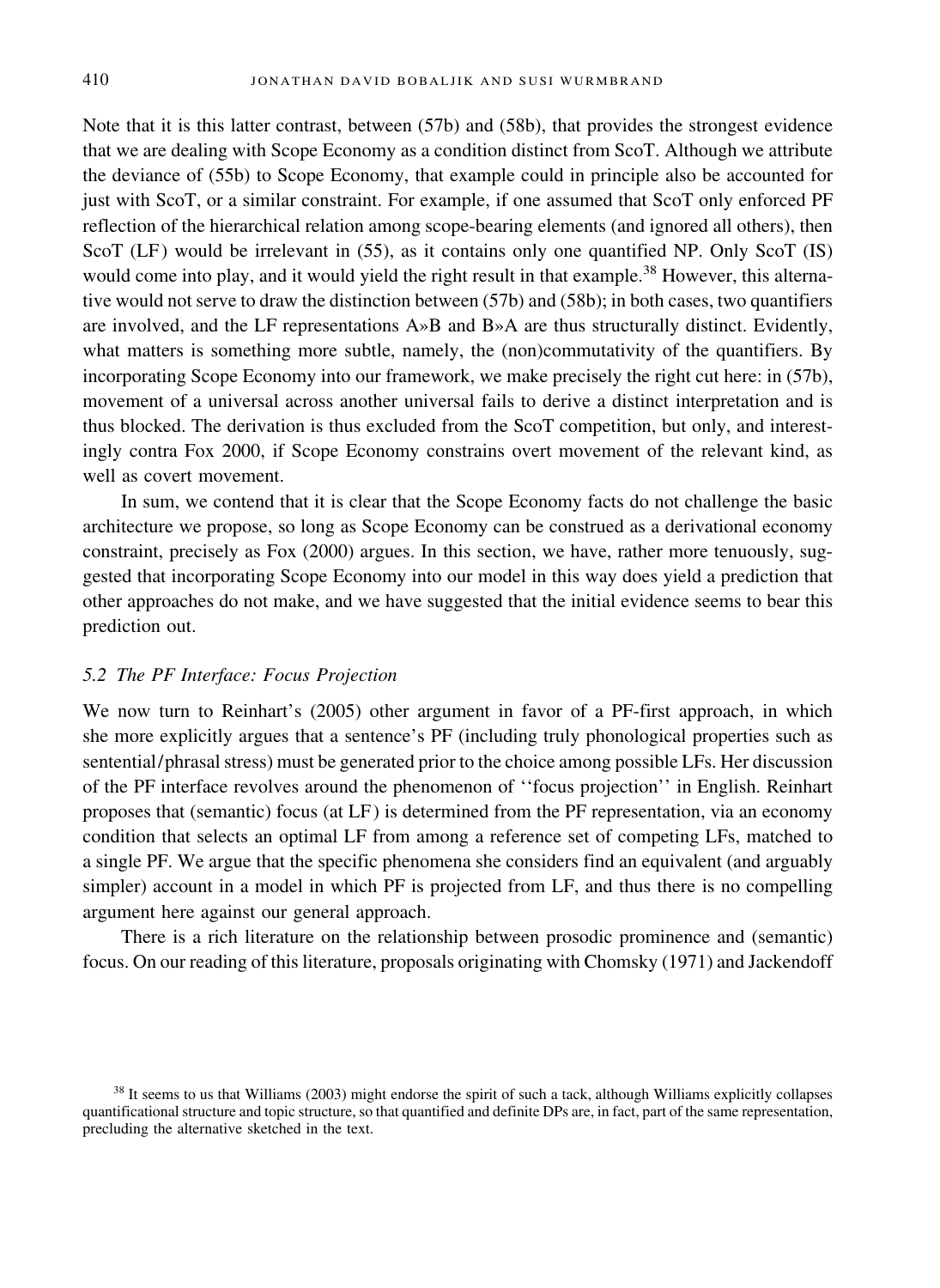(1972), continuing through the work of Selkirk (1984, 1996) and others, present algorithms that differ in detail but share with Reinhart's approach the view that prosody determines or constrains possible semantic focus interpretations. Here, we argue that the same facts may be captured by running the system the other way, by allowing focus interpretation to determine the placement of prosodic prominence—an argument consistent with our general architecture in which LF (including  $LF_{IS}$ ) precedes PF.<sup>39</sup>

The empirical core of Reinhart's proposal, building on ideas in Szendrői 2001, is the wellknown contrast in focus projection (Höhle 1982): when stress falls on (the head noun of) the direct object, then any major constituent containing the direct object may be in focus, up to and including the sentence as a whole. Continuing to use question-answer pairs (as above) as a diagnostic for focus, we note that (59a) may answer any of the questions in (59b–d), illustrating DPfocus, VP-focus, and IP-focus (all-focus), respectively. Focus thus appears to project upward from the most prominent constituent.

| (59) a. My neighbor is building a DESK. |                                                       |
|-----------------------------------------|-------------------------------------------------------|
| b. What's your neighbor building?       | [ <sub>FOC</sub> a DESK]                              |
| c. What's your neighbor doing?          | $\lceil$ <sub>FOC</sub> building a DESK $\lceil$      |
| d. What's this noise?                   | $\lceil_{\text{FOC}}$ my neighbor is building a DESK] |

However, stress on the subject fails to license focus projection to IP; (60a) is felicitous as an instance of subject focus, but not in an all-focus context as in  $(60c)$ .<sup>40</sup>

|  | $(60)$ a. My NEIGHBOR is building a desk. |                                           |
|--|-------------------------------------------|-------------------------------------------|
|  | b. Who is building a desk?                | $\lceil_{\text{EOC}}$ my NEIGHBOR]        |
|  | c. What's this noise?                     | $\#$ [Foc my NEIGHBOR is building a desk] |

Reinhart argues that this subject-object asymmetry is a special case of an economy condition regulating the possible (semantic) focus for a given intonational prominence. Following a long

<sup>39</sup> Our view is thus closer to that of Zubizarreta (1998). Although she states, for example, that "the F[ocus]-structure of [a] sentence is constrained by the location of main prominence''  $(p. 21)$ , rules that she gives work by proceeding from a known focus structure and assigning prosodic prominence on the basis of that focus (see, e.g., her Focus Prominence Rule (p. 21), to which our implementation of (63) corresponds). Note that our aims in this section are modest: we wish only to show that our account is extensionally equivalent to Reinhart's (and perhaps simpler) and thereby to defuse her argument for a PF-first approach. We do not offer anything new to the extensive debate about the phenomena; and by demonstrating an empirical equivalence to Reinhart's account, we leave our account open to any empirical problems that hers faces. See Arregi 2002 and Wagner 2005 for discussion.

 $40$  Focus projection within the subject is possible, as Reinhart (2005:157) notes: (i) may be used in response to questions such as (ii) and (iii). As an answer to (iii), (i) represents focus projection; but the projection is limited to the subject DP, and (i) cannot be used to indicate IP focus.

- (i) [The man with the HAT] committed the murder.
- (ii) Did the man with the apron commit the murder?
- (iii) Who committed the murder?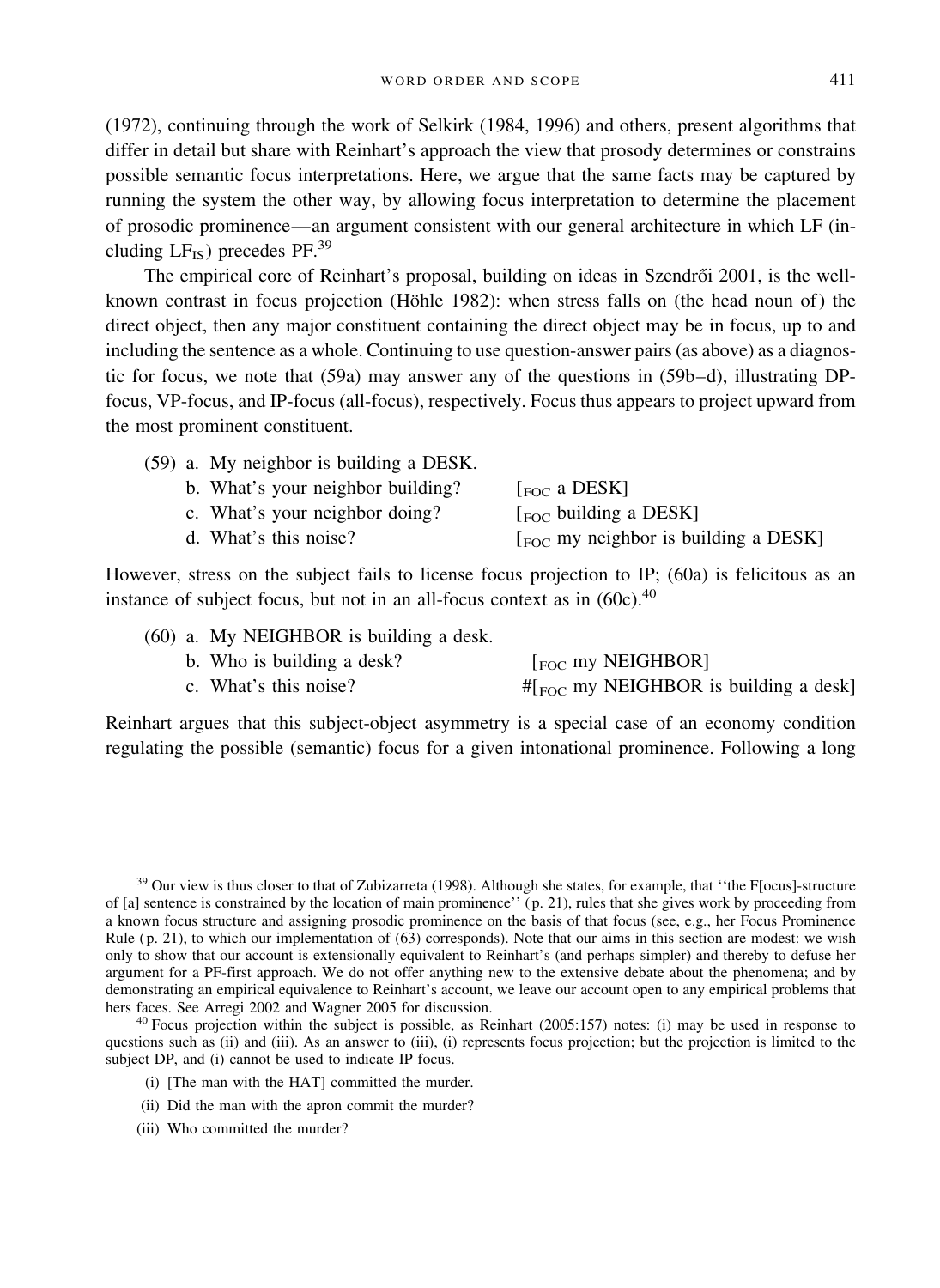tradition, she argues that (59a) is derived by the default stress rules of English—namely, some version of a Nuclear Stress Rule (NSR) assigning metrical prominence to the most deeply embedded constituent—and that (60a) involves an operation of Main Stress Shift, which assigns stress to the subject, overwriting the previously assigned metrical structure. The intuition at the core of Reinhart's account is that stress shift is special—a costly operation that is licensed only if needed to signal a focus that is not generated by the NSR and focus projection. The IP is not a part of the focus set of (60a) (i.e., focus does not project to IP) because IP is a part of the focus set of (59a), which is the corresponding sentence but in which Main Stress Shift has not applied. Reinhart's is explicitly an economy argument: the absence of focus projection to IP in (60a) is a direct consequence of the existence of a more economical alternative for representing that focus, namely, (59a). Stress shift is possible when the subject is in focus, since the subject does not contain the target of the NSR, and thus the subject DP is not in the focus set of the unshifted sentences. (For the same reason, limited focus projection within the subject DP is permitted, as seen in footnote 40.)

Under Reinhart's proposal, the first (relevant) step of any derivation is application of the NSR and calculation of main stress. We give her formalism here for concreteness:<sup>41</sup>

(61) a. *Generalized (Nuclear) Stress Rule*

Assign a Strong label to the node that is syntactically more embedded at every level of the metrical tree.<sup>42</sup> Assign Weak to its sister node. (Reinhart 2005:133)

b. *Main (primary) stress* Main stress falls on the terminal node that is connected to the root node by a path that does not contain any Weak nodes. (Reinhart 2005:132)

For the sentence *My neighbor is building a desk* in both (59) and (60), the first phase of the derivation will yield (62). In any such representation, there will be exactly one terminal node dominated by an unbroken sequence of strong (S) nodes; this is the bearer of main stress (*desk* in (62)).

 $41$  Reinhart's (2005) account is cast in the framework of Szendrői (2001), including the metrical tree notation of Liberman (1979). In this framework, nodes are marked either S (strong) or W (weak). As a simplification, these prosodic contours are represented directly on syntactic trees. The S-W marks are only relative, having no absolute value: given two sister terminal nodes, one S and one W, the S is relatively more prominent than the W node. All nodes in the tree (including nonterminals) bear S or W labels, but the primary function of the marking on nonterminals is to regulate the distribution of the levels of stress (primary, secondary, etc.) ultimately realized on the terminals of the tree (see below). Note that it is assumed that there is some principle (such as a version of the Obligatory Contour Principle) requiring that the sister of an S node be W (although sister W nodes are tolerated).

<sup>42</sup> One may quibble about the notion of embedding used here, though this is beside the point. What is relevant is that a complement is generally more prominent than the head selecting it, while a specifier is less prominent than its sister (X'). See the literature cited for refinements, further discussion, and known problems with the NSR.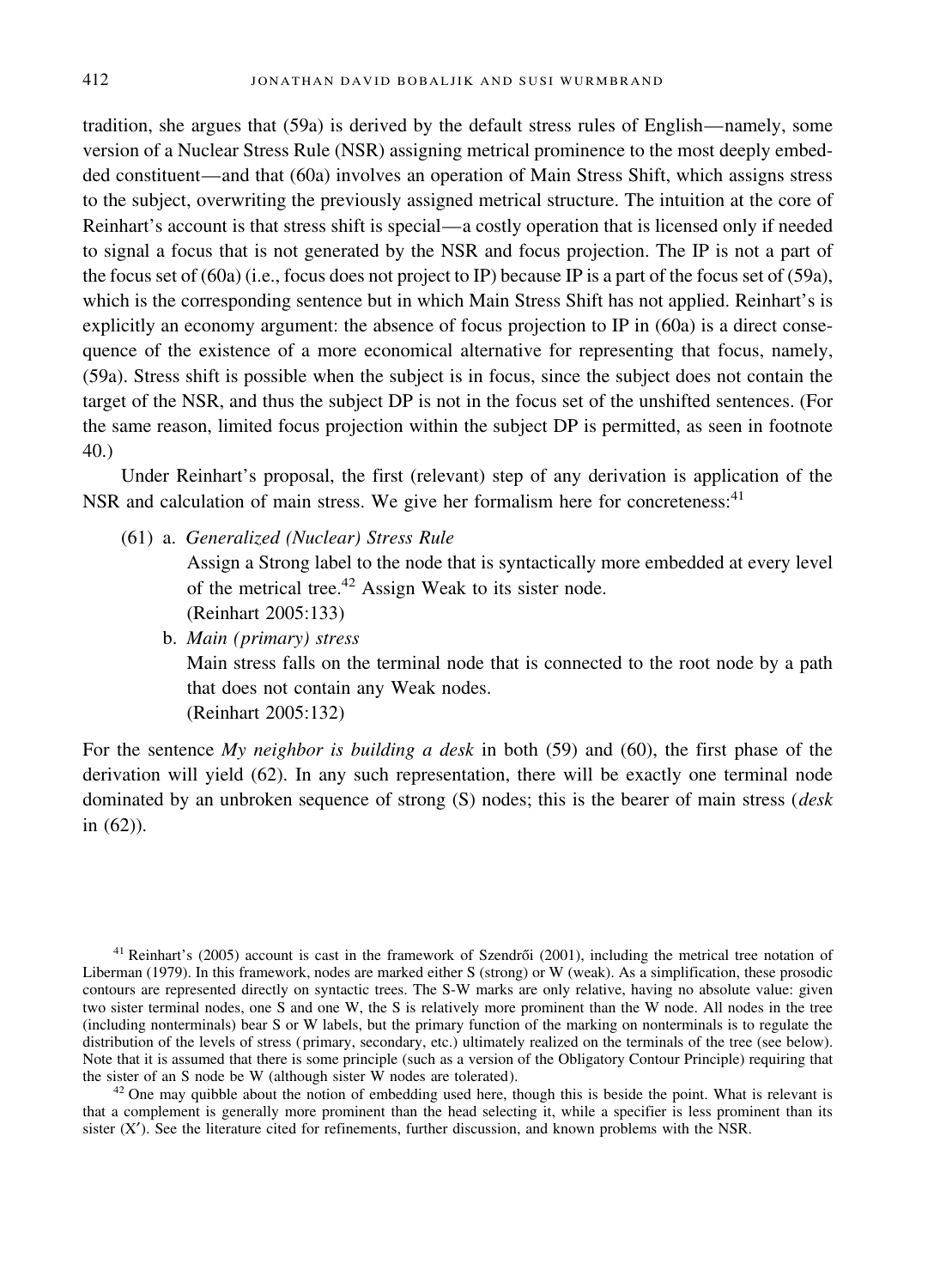

From this representation, the ''focus set'' (or reference set) is determined. This is the set of all S nodes connected to the root by an unbroken sequence of S nodes. In (62), the focus set includes  ${D_{\text{y}}P_{\text{d}esk}}$ , VP, and IP} but not the subject. The focus set constitutes the set of admissible semantic foci, given the locus of main stress. The next step of the derivation is to determine whether ''the focus needed for the context'' is or is not in the focus set (p. 155). If the intended focus is not in the focus set, then the rule of Main Stress Shift (63) applies, assigning a new main stress and overwriting (parts of) the original stress contour as needed.

- (63) *Main Stress Shift*
	- a. Assign S to a node  $\alpha$  [the semantic focus] and every node dominating  $\alpha$ .
	- b. Change the S sister of any node targeted by (a) to W. (Reinhart 2005:151)

For example, if the intended focus is the subject (which is not in the focus set of (62)), Main Stress Shift applies, as illustrated in (64), where the shift rule marks the circled node S (and accordingly changes its sister from S to W). In the resulting representation, *neighbor* now bears main stress, and *desk* bears a secondary stress (if anything).43 Focus projection from the subject to IP is blocked, accounting for the subject-object asymmetry in focus projection, since Main Stress Shift applies only if the intended focus is not contained in the focus set projected from the output of the NSR. IP is in the focus set of (62). Hence, it is only semantic focus on the subject that licenses stress on the subject.

<sup>&</sup>lt;sup>43</sup> Note that not all rules overwrite previous information in this manner; we are not considering here an additional rule that Reinhart makes use of, Anaphoric Destressing, which assigns a W to some nodes prior to the application of the NSR. These Ws are not overwritten by the NSR, even where the NSR would otherwise assign an S. Reinhart's system must therefore also stipulate which rules are information-preserving and which are information-changing. In our alternative (even when expanded to include Anaphoric Destressing), all rules are information-preserving.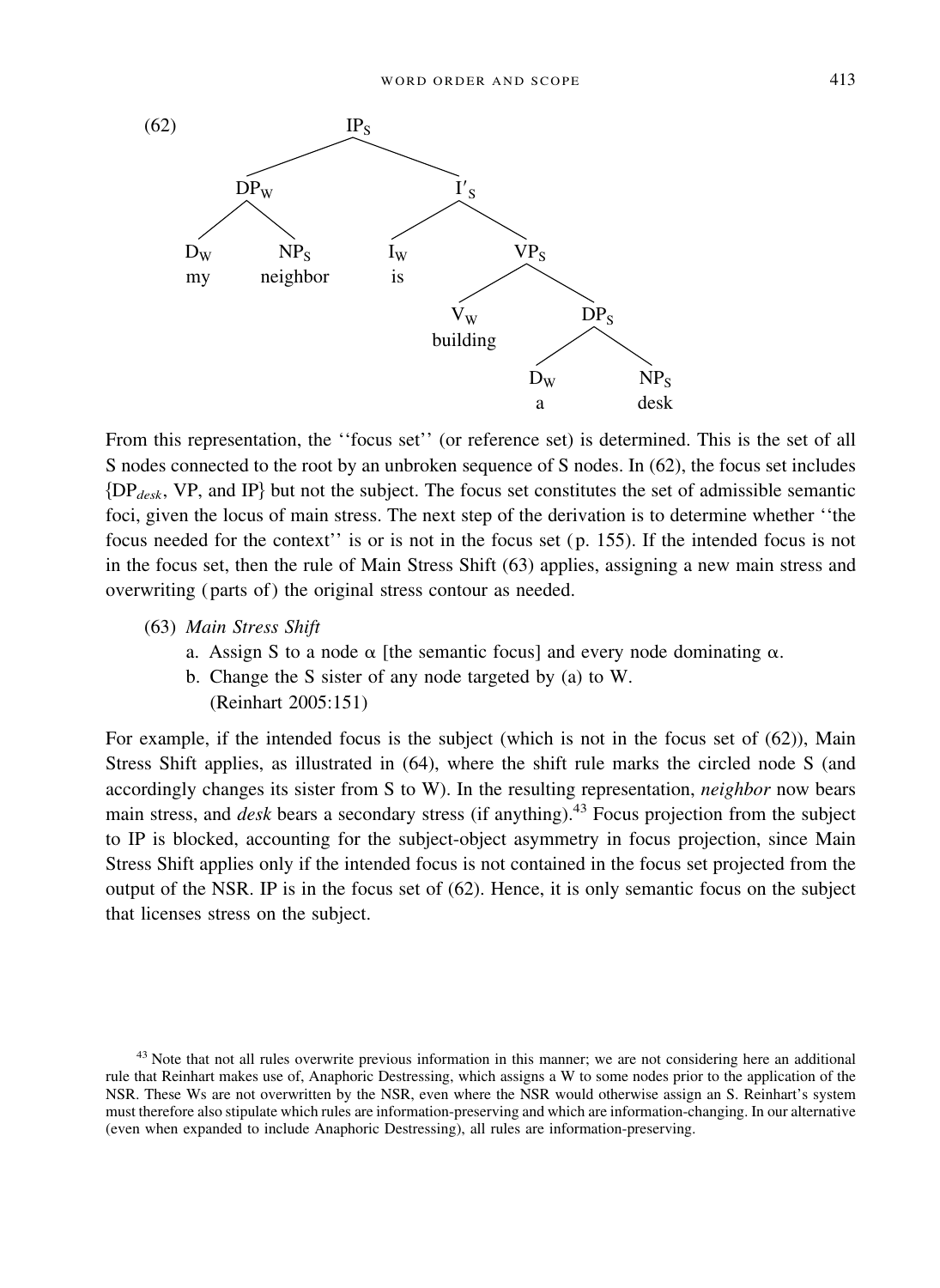

Although this is cast as a PF-first calculation, in which the PF (locus of main stress) determines the possible semantic focus (and licenses marked operations), note that for the system to work, the intended (i.e., actual) focus must be known in advance of the application of the stress shift rule. In other words, the final PF representation is not fixed until the semantic focus is independently established. In our view, this aspect of the proposal undermines the argument for starting with the PF representation. In fact, the real work in Reinhart's system is being done by selecting an actual focus first and then determining which PF will spell out that focus: the PF derived by the NSR alone or the one derived with Main Stress Shift. In other words, we contend that the machinery Reinhart posits by starting from the PF representation in fact serves to mask a simpler LF-to-PF account, consistent with the view we have espoused throughout. Indeed, once this is recognized, there is also (in our view) no compelling argument for an economy computation in this domain.

Precisely the same effects that Reinhart's account describes are arrived at by applying the rules in the opposite order. Once the semantic focus is known (as it must be on Reinhart's account), the Main Stress ''Shift'' rule (63) applies first, assigning main stress to the constituent that bears semantic focus.<sup>44</sup> The NSR in (61a) subsequently applies as a default feature-filling operation, assigning S/W only to nodes that have not been assigned S/W values by Main Stress ''Shift.'' As the reader may verify, applying the rules in this order is empirically indistinguishable from the outcome of Reinhart's algorithm.<sup>45</sup> Specifically, for any node dominating the direct object, including the absence of a focus (or IP-focus), the combination of Main Stress ''Shift'' and Default Stress (the NSR) will yield the representation in (62). Only subject focus (not IP-focus) will yield  $(64)$ .<sup>46</sup>

<sup>44</sup> Applying first to an unmarked representation, ''shift'' is thus a misnomer. Compare the Focus Prominence Rule in Zubizarreta 1998:21. <sup>45</sup> The exact equivalence holds even when supplemented with additional rules in Reinhart's system, such as Anaphoric

Destressing.<br><sup>46</sup> Following Szendrői (2001), Reinhart (2005:136–137) considers, but objects to, a related approach that posits a

<sup>[+</sup> focus] feature in the syntax. As Reinhart notes, this is a coding trick, used to make a property of the LF representation (semantic focus) visible to PF. This trick was necessary under the Y-model since spell-out occurs at a point in the derivation prior to (the calculation of) LF. The objection is moot under our model, and no syntactic focus feature is needed, since we are arguing that the PF of a sentence is derived from its LF, and thus any information in the latter is visible to the mapping to PF.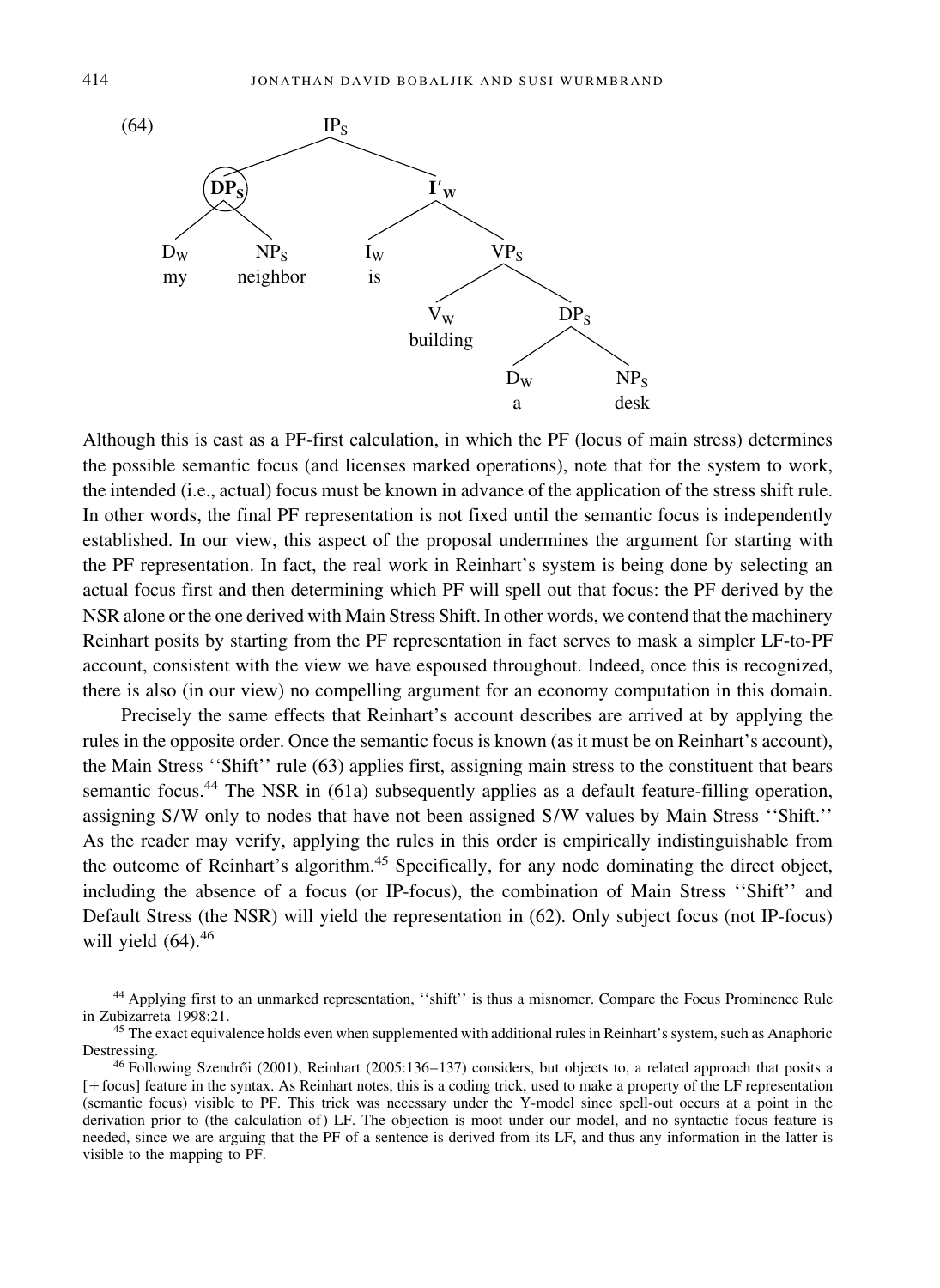Note that in our LF-first view there is no focus set, no focus projection, no stress shift, no evaluation of competitors, no backtracking in the derivation, and no overwriting of previously assigned structure/labels. The effect of focus projection arises because distinct derivations with distinct foci may converge on identical PF representations. Such convergence occurs when the constituent in focus (marked S by (63)) is one that would be marked S by the default rule in any event. For example, if the object DP is in focus, then (63) assigns S to DP, VP, I', and IP in (62); in an IP-focus (all-focus) context, only the topmost node receives S from (63), while DP, VP, and I' are marked prominent by the default NSR. The outputs of the two derivations are indistinguishable. There is no meaningful notion of competition internal to the grammar of semanticprosody mapping of focus, from our perspective. The derivation from LF (focus) to PF is deterministic; it just happens that the semantics has more distinctions available to it than the phonology does. Focus is (or may be) a property of nonterminals, and primary stress is typically manifested on a single terminal node. Since the terminals constitute a proper subset of the nodes that may (semantically) be in focus, it follows that there will necessarily be neutralization of meaningful semantic distinctions in the PF representation. Apparent ambiguity thus arises, but as a matter of empirical observation, where the system is run backward, as it were: the hearer/observer starts from the PF, but the grammar starts from the LF. A ''focus set'' for a given prosodic contour is a convenient description of the set of LFs that give rise to the same prosodic contour, but the focus set is epiphenomenal, a descriptive artifact and not a part of the grammar.<sup>47</sup>

We conclude, therefore, that the facts of focus projection and the connection between focus and stress in English provide no argument in favor of a system in which LF is projected from

<sup>47</sup> Later in her book, Reinhart appears to concede an argument such as the one we have just sketched, stating that ''[t]he empirical evidence that [reference set computation] is needed is not huge. In most instances, an alternative simpler theory would capture the facts just the same'' (2005:246). Even so, she makes two arguments that the reference set theory she proposes is superior to deterministic alternatives (such as ours). One argument is made somewhat implicitly in passing, and the other is an explicit argument from acquisition.

The first argument we may dispense with straightforwardly. Reinhart repeatedly refers to the ''shifted'' stress as ''marked'' and appears to imply that speakers perceive a difference between ''marked'' and ''neutral'' stress contours. She appears to take this as prima facie evidence for setting up a special operation (Main Stress Shift) that yields (all and only) the marked outputs. On our view, Main Stress ''Shift'' (63a) derives both shifted and (some) nonshifted interpretations, as detailed above, so there is no single operation that draws this distinction. But this does not decide the issue in any way that we can see. What is at stake in speakers' intuitions here is the ability to take a given stress contour and to evaluate whether it is the same as, or different from, the contour that would be generated if there were no constituent (other than IP itself) in focus. Under both systems (ours and Reinhart's) this computation is well-defined and can be taken to underlie the feeling of ''markedness'' associated with some contours (in fact, precisely the same class of contours on both approaches).

Reinhart's more interesting argument comes from acquisition evidence (see 2005:238–272). Reinhart herself acknowledges the incompleteness of the evidence, but we may grant all data points and assumptions for the purposes of the argument. The upshot of (her interpretation of) the evidence is this: Children can be shown experimentally to be sensitive to stress and to be able to use stress information in various types of disambiguation tasks. Nevertheless, when children are presented with examples involving stress shift, where they are required to demonstrate an awareness of the focus associated with this shift, they behave in a manner interpreted as guessing. In Reinhart's view, this selective inability to comprehend the focus associated with stress shift constitutes evidence for a special processing cost associated with reference set computation. However, the same results (if indeed this is what the experimental evidence shows) are straightforwardly consistent with the view presented here. We need only assume that children do not have full mastery (at the relevant age) of the adult rule relating stress to semantic focus in (63a).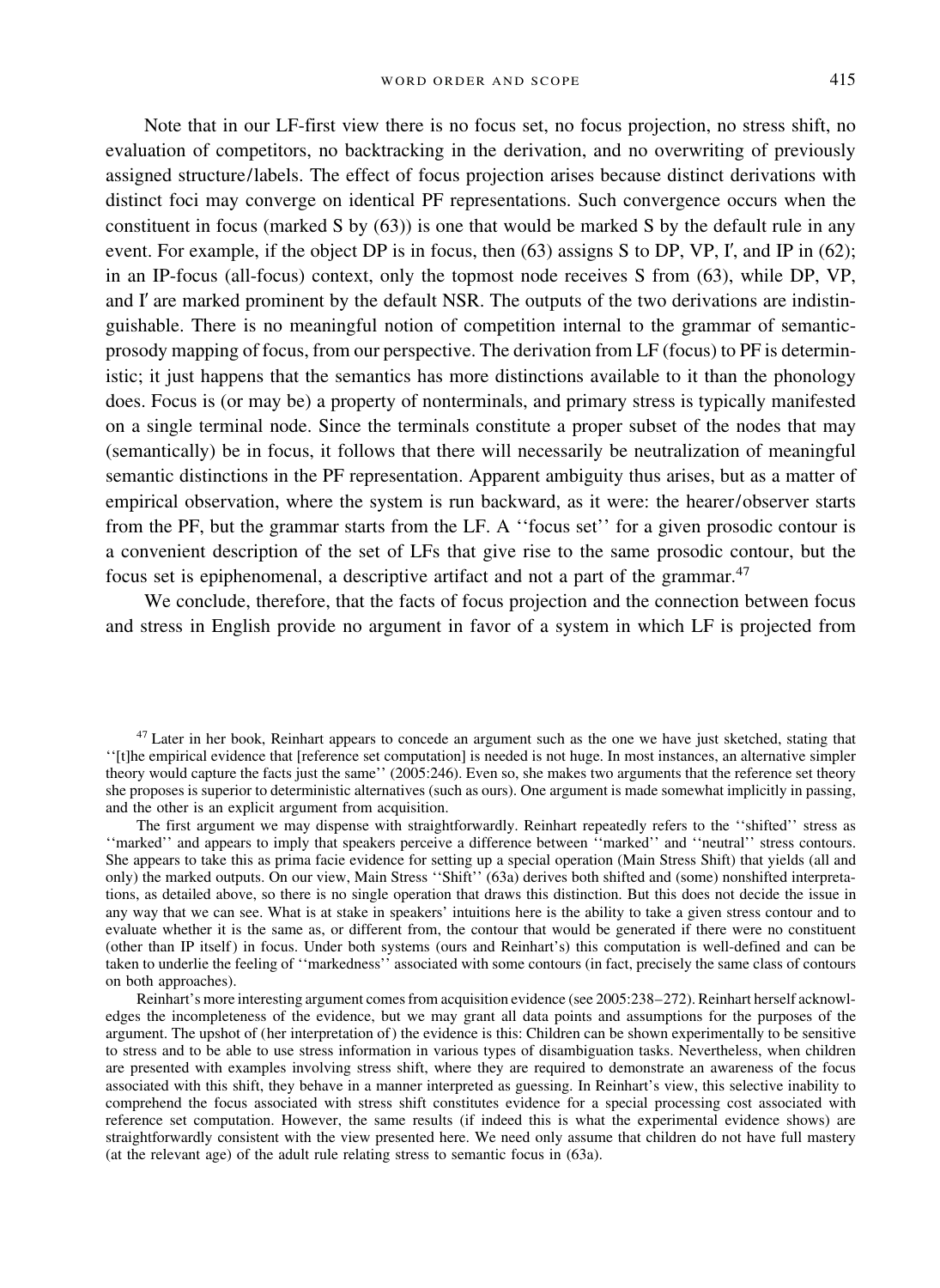PF, and in particular, no hurdle to our view that information flows in the opposite direction. Combining this with the discussion of Scope Economy, we find that Reinhart's Interface Economy model, although cast as a proposal that takes PF (surface) representations as the input to economy calculations, provides no compelling evidence for that architectural decision, and that all the evidence she gives is equally consistent with an account like the one we have argued for here in which LF (including  $LF_{IS}$ ) is the input to competitions that select the best corresponding PF.

## **6 Summary and Outlook**

In this article, we have argued for the following points:

- 1. There exist ''soft'' constraints (economy conditions) that value a particular type of correspondence between LF and PF representations (e.g., scope at LF matched by precedence at PF).
- 2. These constraints are unidirectional: LF (broadly construed) is calculated first and determines PF (surface word order).
- 3. Scope rigidity (the apparent absence of QR) is a property not of languages but of specific configurations, and the distribution of rigidity effects is (largely) predictable from independent variation in the syntactic resources of various languages (e.g., possibilities for scrambling). There is no  $\pm$  QR parameter.

We have focused in particular on the interplay between points 1 and 2. We have argued that there is a (possibly universal) constraint favoring transparent reflection of LF properties (scope, information structure) in PF precedence relationships, but that this constraint may be overridden when it is at odds with other economy conditions. The telltale sign of this constraint interaction, we submit, lies in what we have called the  $\frac{3}{4}$  signature effect. That is, when two conditions ⁄ conflict, derivations may satisfy either of them, and a particular type of optionality emerges. However, when conditions align, they must be satisfied. An observation that we take to be of architectural import is that, for the range of constructions surveyed, the effects are properly characterized only if different PF representations (word orders, in the general case) compete for the realization of a fixed LF, and not the other way around. This model conflicts with common proposals that inherit (sometimes tacitly) the GB ordering of covert operations after ''Spell-Out.'' By giving up that commitment, we believe we offer a fresh, and possibly simpler, perspective on these interactions. We have examined in some detail one particular instantiation of the competing proposal (Reinhart's (2005) Interface Economy) and argued that none of the facts presented to support it compel a grammatical model in which a single PF determines possible LFs, as opposed to our view.

In an attempt to flesh out the common intuition that freedom of word order is correlated in some manner with scope rigidity, we have proposed a means to derive crosslinguistic and language-internal differences in the distribution of covert scope-shifting operations (QR) from the independently attested differences in the freedom of word order variation (scrambling). At the same time, we have left open the characterization of this more fundamental point of variation: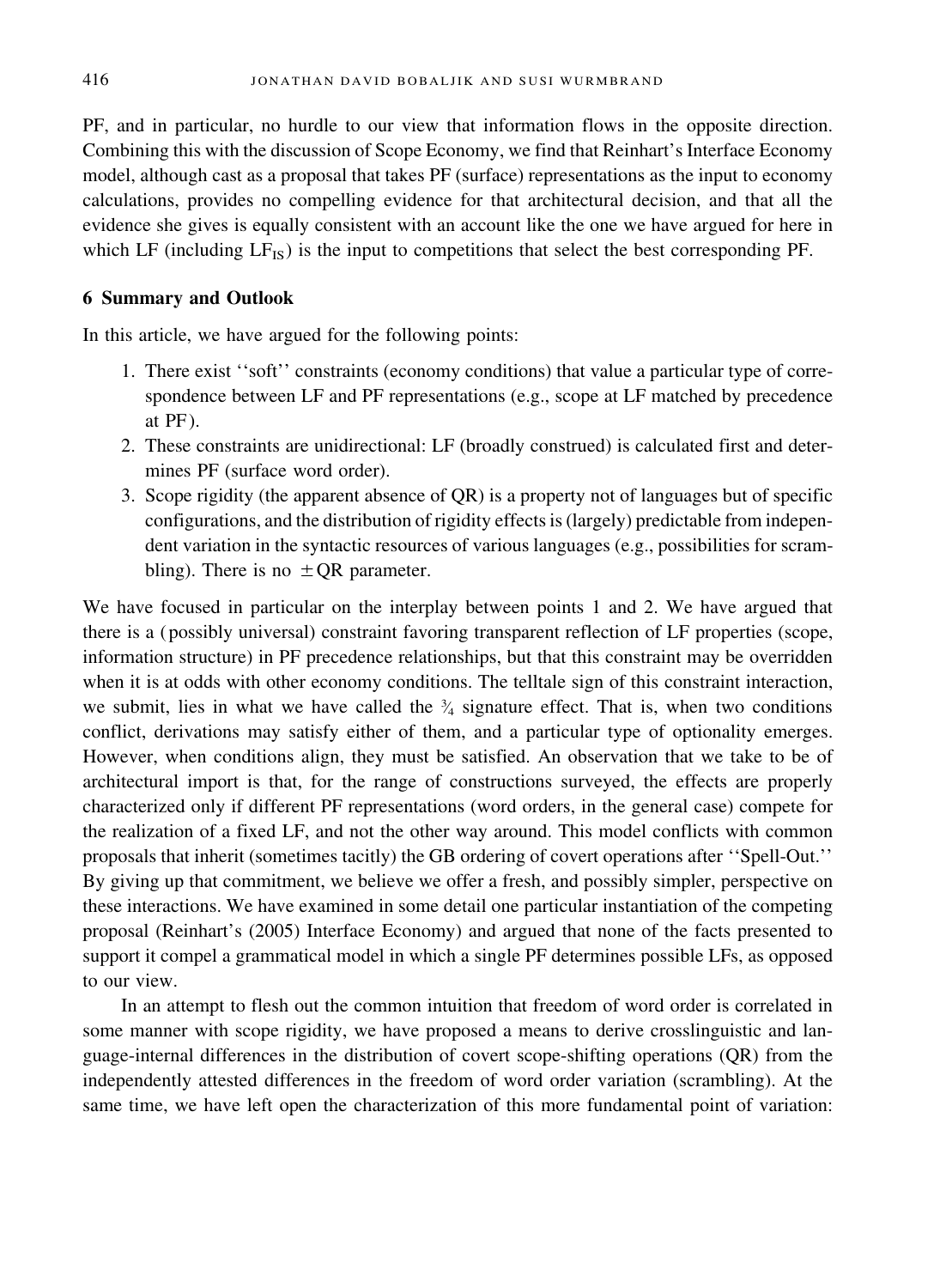the nature of the scrambling operation. Although our approach has been programmatic in some respects, and although it will take a good deal of further work to see just how far one can make good on the promise of our approach, we suggest that we have offered some incremental progress toward a theory of the interaction of word order and scope.

## **References**

- Anttila, Arto. 2007. Variation and optionality. In *The Cambridge handbook of phonology*, ed. by Paul de Lacy, 519–536. Cambridge: Cambridge University Press.
- Aoun, Joseph, and Yen-hui Audrey Li. 1993. *Syntax of scope*. Cambridge, MA: MIT Press.
- Arnold, Jennifer E., Thomas Wasow, Anthony Losongco, and Ryan Ginstrom. 2000. Heaviness vs. newness: The effects of structural complexity and discourse status on constituent ordering. *Language* 76: 28–55.
- Arregi, Karlos. 2002. Focus on Basque movement. Doctoral dissertation, MIT, Cambridge, MA.
- Beck, Sigrid. 1996. Quantified structures as barriers for LF movement. *Natural Language Semantics* 4: 1–56.
- Bobaljik, Jonathan David. 1995. Morphosyntax: The syntax of verbal inflection. Doctoral dissertation, MIT, Cambridge, MA.
- Bobaljik, Jonathan David. 2002. A-chains at the PF-interface: Copies and 'covert' movement. *Natural Language and Linguistic Theory* 20:197–267.
- Bobaljik, Jonathan David, and Susi Wurmbrand. 2005. The domain of agreement. *Natural Language and Linguistic Theory* 23:809–865.
- Bobaljik, Jonathan David, and Susi Wurmbrand. 2007. Complex predicates, aspect, and anti-reconstruction. *Journal of East Asian Linguistics* 16:27–42.
- Bošković, Željko. 2010. On NPs and clauses. Ms., University of Connecticut, Storrs.
- Brody, Michael. 1995. *Lexico-Logical Form: A radically minimalist theory*. Cambridge, MA: MIT Press.
- Brody, Michael, and Anna Szabolcsi. 2003. Overt scope in Hungarian. *Syntax* 6:19–51.
- Broekhuis, Hans. 2008. *Derivations and evaluations: Object shift in the Germanic languages*. Berlin: Mouton de Gruyter.
- Büring, Daniel. 1997a. The great scope inversion conspiracy. *Linguistics and Philosophy* 20:175–194.
- Büring, Daniel. 1997b. *The meaning of topic and focus: The 59th Street Bridge accent*. London: Routledge. Büring, Daniel. 2003. On D-trees, beans and B-accents. *Linguistics and Philosophy* 26:511-545.
- Cecchetto, Carlo. 2004. Explaining the locality conditions of QR: Consequences for the theory of phases. *Natural Language Semantics* 12:345–397.
- Chomsky, Noam. 1971. Deep structure, surface structure, and semantic interpretation. In *Semantics: An interdisciplinary reader in philosophy, linguistics, and psychology*, ed. by Danny D. Steinberg and Leon A. Jakobovits, 183–216. Cambridge: Cambridge University Press.
- Chomsky, Noam. 1995. *The Minimalist Program*. Cambridge, MA: MIT Press.
- Cinque, Guglielmo. 1990. *Types of A¯-dependencies*. Cambridge, MA: MIT Press.

Cresti, Diana. 1995. Extraction and reconstruction. *Natural Language Semantics* 3:79–122.

- Diesing, Molly. 1992. *Indefinites*. Cambridge, MA: MIT Press.
- Diesing, Molly. 1997. Yiddish VP order and the typology of object movement in Germanic. *Natural Language and Linguistic Theory* 15:369–427.
- Dikken, Marcel den. 1995. Binding, expletives, and levels. *Linguistic Inquiry* 26:347–354.
- Engels, Eva, and Sten Vikner. 2006. An optimality-theoretic analysis of Scandinavian object shift and remnant VP-topicalisation. In *Optimality Theory and Minimalism: A possible convergence?*, ed. by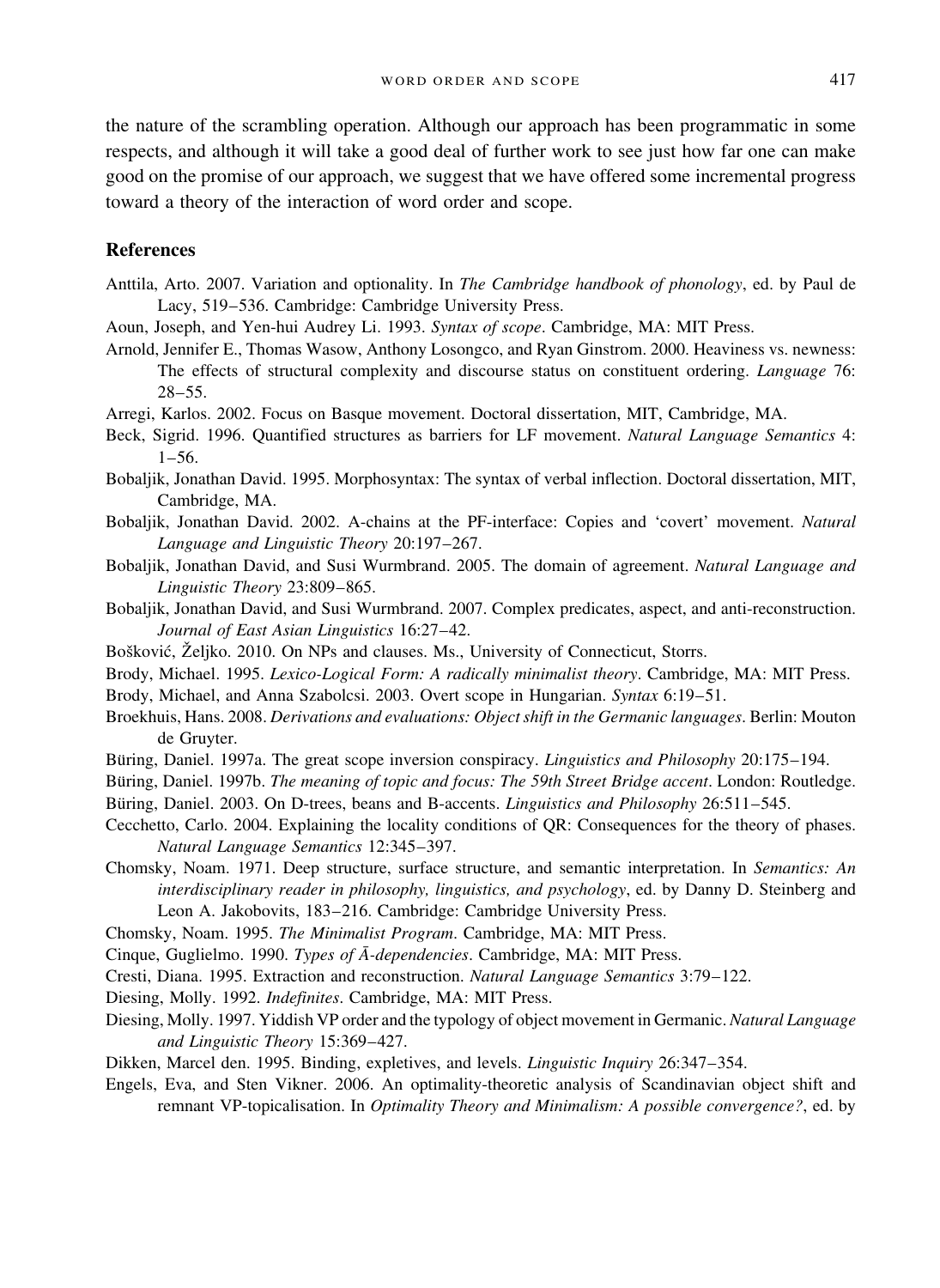Hans Broekhuis and Ralf Vogel, 195–231. Linguistics in Potsdam 25. Available at http://opus .kobv.de/ubp/volltexte/2007/1190/.

Erteschik-Shir, Nomi. 1997. *The dynamics of focus structure*. Cambridge: Cambridge University Press.

Fanselow, Gisbert. 2004. Cyclic phonology-syntax interaction: Movement to first position in German. In *Interdisciplinary studies on information structure*, ed. by Shinichiro Ishihara and Michaela Schmitz,

1–42. Working Papers of the SFB 632 1. Potsdam: Universitätsverlag.

- Fanselow, Gisbert, and Denisa Lenertová. 2011. Left peripheral focus: Mismatches between syntax and information structure. *Natural Language and Linguistic Theory* 29:196–209.
- Féry, Caroline. 1993. *German intonational patterns*. Tübingen: Max Niemeyer Verlag.
- Fortmann, Christian. 1996. *Konstituentenbewegung in der DP-Struktur: Zur funktionalen Analyse der Nomi*nalphrase im Deutschen. Tübingen: Max Niemeyer Verlag.
- Fox, Danny. 1995. Economy and scope. *Natural Language Semantics* 3:283–341.
- Fox, Danny. 1999. Reconstruction, binding theory, and the interpretation of chains. *Linguistic Inquiry* 30: 157–196.
- Fox, Danny. 2000. *Economy and semantic interpretation*. Cambridge, MA: MIT Press.
- Fox, Danny. 2003. On Logical Form. In *Minimalist syntax*, ed. by Randall Hendrick, 82–123. Oxford: Blackwell.
- Fox, Danny, and Jon Nissenbaum. 1999. Extraposition and scope: A case for overt QR. In *Proceedings of the 18th West Coast Conference on Formal Linguistics*, ed. by Sonya Bird, Andrew Carnie, Jason D. Haugen, and Peter Norquest, 132–144. Somerville, MA: Cascadilla Press.
- Fox, Danny, and David Pesetsky. 2005. Cyclic linearization of syntactic structure. *Theoretical Linguistics*  $31(1-2):1-46.$
- Frey, Werner. 1989. Syntaktische Bedingungen für die Interpretation. Doctoral dissertation, University of Stuttgart.
- Frey, Werner. 1993. *Syntaktische Bedingungen fu¨r die semantische Repra¨sentation: U¨ ber Bindung, implizite Argumente und Skopus*. Berlin: Akademie Verlag.
- Goro, Takuya. 2007. Language-specific constraints on scope interpretation in first language acquisition. Doctoral dissertation, University of Maryland, College Park.
- Grimshaw, Jane. 1997. Projection, heads, and optimality. *Linguistic Inquiry* 28:373–422.
- Groat, Erich, and John O'Neil. 1996. Spell-out at the LF interface. In *Minimal ideas: Syntactic studies in the Minimalist framework*, ed. by Werner Abraham, Samuel David Epstein, Höskuldur Thráinsson, and C. Jan-Wouter Zwart, 113–139. Amsterdam: John Benjamins.
- Haider, Hubert. 1989. Parameter der deutschen Syntax. Tübingen: Gunter Narr Verlag.
- Hawkins, John A. 1994. *A performance theory of order and constituency*. Cambridge: Cambridge University Press.
- Höhle, Tilman. 1982. Explikation für 'normale' Betonung und 'normale' Wortstellung. In *Satzglieder im Deutschen: Vorschla¨ge zur syntaktischen, semantischen und pragmatischen Fundierung*, ed. by Werner Abraham, 75–153. Tübingen: Gunter Narr Verlag.
- Höhle, Tilman. 1992. Über Verum Focus. In *Informationsstruktur und Grammatik*, ed. by Joachim Jacobs, 112–141. Opladen: Westdeutscher Verlag.
- Hoji, Hajime. 1985. Logical Form constraints and configurational structures in Japanese. Doctoral dissertation, University of Washington, Seattle.
- Hornstein, Norbert. 1995. *Logical Form: From GB to Minimalism*. Oxford: Blackwell.
- Huang, C.-T. James. 1982. Logical relations in Chinese and the theory of grammar. Doctoral dissertation, MIT, Cambridge, MA.
- Jackendoff, Ray. 1972. *Semantic interpretation in generative grammar*. Cambridge, MA: MIT Press.
- Jacobs, Joachim. 1982. *Syntax und Semantik der Negation im Deutschen*. Munich: Wilhelm Fink Verlag.
- Jacobs, Joachim. 1983. *Fokus und Skalen: Zur Syntax und Semantik der Gradpartikeln im Deutschen*. Tübingen: Max Niemeyer Verlag.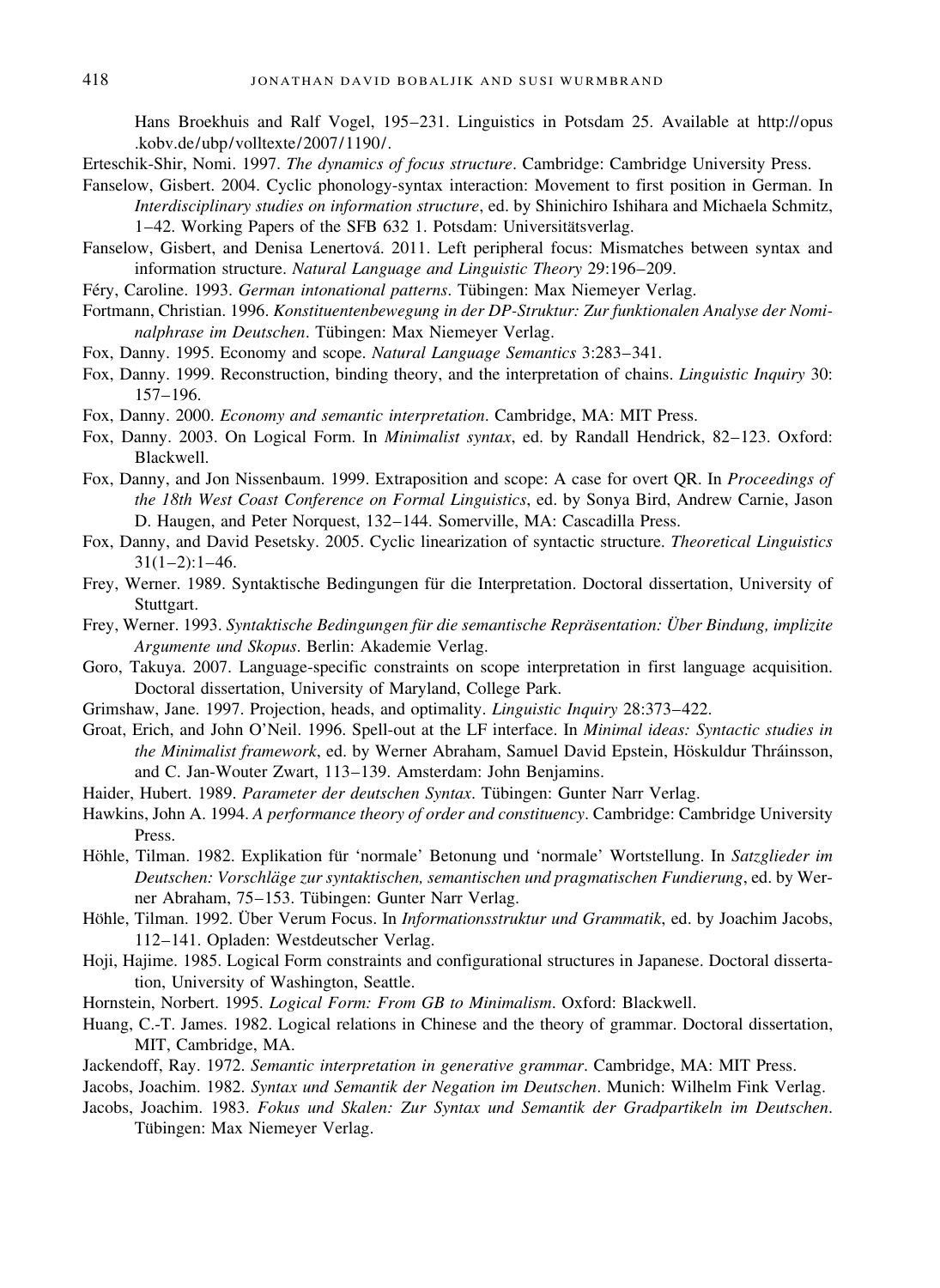- Jacobs, Joachim. 1984. Funktionale Satzperspektive und Illokutionssemantik. *Linguistische Berichte* 91: 25–58.
- Johnson, Kyle. 2000. How far will quantifiers go? In *Step by step: Essays on Minimalist syntax in honor of Howard Lasnik*, ed. by Roger Martin, David Michaels, and Juan Uriagereka, 187–210. Cambridge, MA: MIT Press.
- Johnson, Kyle, and Satoshi Tomioka. 1998. Lowering and mid-sized clauses. In *Reconstruction: Proceedings of the 1997 Tübingen Workshop*, ed. by Graham Katz, Shin-Sook Kim, and Heike Winhart, 185–205. Stuttgart/Tübingen: University of Stuttgart/University of Tübingen.
- Kager, René. 1999. *Optimality Theory*. Cambridge: Cambridge University Press.
- Kitahara, Hisatsugu. 1996. Raising quantifiers without Quantifier Raising. In *Minimal ideas: Syntactic studies in the Minimalist framework*, ed. by Werner Abraham, Samuel David Epstein, Höskuldur Thráinsson, and C. Jan-Wouter Zwart, 189–198. Amsterdam: John Benjamins.
- Koizumi, Masatoshi. 1995. Phrase structure in Minimalist syntax. Doctoral dissertation, MIT, Cambridge, MA.
- Krifka, Manfred. 1998. Scope inversion under the rise-fall contour in German. *Linguistic Inquiry* 29:75–112.
- Kuroda, S.-Y. 1970. Remarks on the notion of subject with reference to words like *also, even* and *only*. Part II. In *Annual Bulletin*, 127–152. Tokyo: University of Tokyo.
- Lasnik, Howard. 1999. Chains of arguments. In *Working Minimalism*, ed. by Samuel David Epstein and Norbert Hornstein, 189–215. Cambridge, MA: MIT Press.
- Lebeaux, David. 1995. Where does binding theory apply? In *Papers in syntax, syntax-semantics interface and phonology*, ed. by Ricardo Echepare and Viola Miglio, 63–88. College Park: University of Maryland, Department of Linguistics.
- Lebeaux, David. 2009. *Where does binding theory apply?* Cambridge, MA: MIT Press.
- Lechner, Winfried. 1996. On semantic and syntactic reconstruction. In *Wiener Linguistische Gazette 57–59*, 63–100. Vienna: University of Vienna.
- Lechner, Winfried. 1998a. Reconstruction and determiner raising. In *Reconstruction: Proceedings of the* 1997 Tübingen Workshop, ed. by Graham Katz, Shin-Sook Kim, and Heike Winhart, 59–79. Stuttgart/Tübingen: University of Stuttgart/University of Tübingen.
- Lechner, Winfried. 1998b. Two kinds of reconstruction. *Studia Linguistica* 52:276–310.
- Legendre, Géraldine, Paul Smolensky, and Colin Wilson. 1998. When is less more? Faithfulness and minimal links in *wh*-chains. In *Is the best good enough? Optimality and competition in syntax*, ed. by Pilar Barbosa, Danny Fox, Paul Hagstrom, Martha McGinnis, and David Pesetsky, 249–290. Cambridge, MA: MIT Press and MITWPL.
- Lenerz, Jürgen. 1977. Zur Abfolge nominaler Satzglieder im Deutschen. Tübingen: Gunther Narr Verlag.
- Liberman, Mark. 1979. *The intonational system of English*. New York: Garland.
- Löbner, Sebastian. 1990. Wahr neben falsch. Tübingen: Max Niemeyer Verlag.
- Lötscher, Andreas. 1984. Satzgliedstellung und funktionale Satzperspektive. In *Pragmatik in der Grammatik*, ed. by Gerhard Stickel, 118–151. Düsseldorf: Pädagogischer Verlag Schwann.
- Mahajan, Anoop K. 1990. The A/A-bar distinction and movement theory. Doctoral dissertation, MIT, Cambridge, MA.
- Matsumoto, Yo. 1996. *Complex predicates in Japanese: A syntactic and semantic study of the notion 'word'*. Stanford, CA: CSLI Publications.
- May, Robert, and Alan Bale. 2006. Inverse linking. In *The Blackwell companion to syntax*, ed. by Martin Everaert and Henk van Riemsdijk, 639–667. Oxford: Blackwell.
- Miyagawa, Shigeru. 2010. *Why Agree? Why Move? Unifying agreement-based and discourse-configurational languages.* Cambridge, MA: MIT Press.
- Müller, Gereon. 2000. Shape conservation and remnant movement. In *NELS 30*, ed. by Masako Hirotani, Andries Coetzee, Nancy Hall, and Ji-Yung Kim, 525–539. Amherst: University of Massachusetts, Graduate Linguistic Student Association.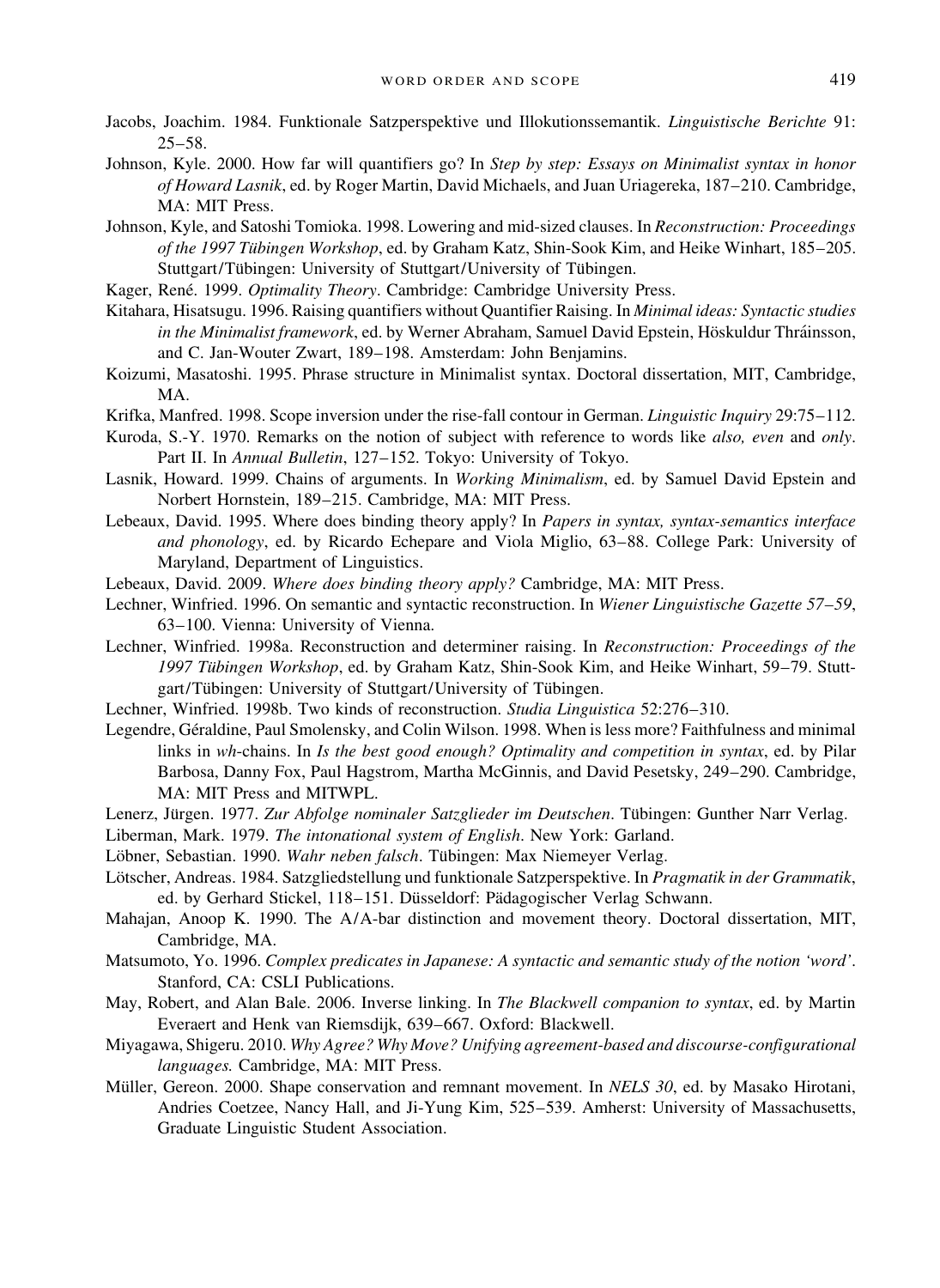- Müller, Gereon. 2002. On feature movement. In *Dimensions of movement: From features to remnants*, ed. by Artemis Alexiadou, Elena Anagnostopoulou, Sjef Barbiers, and Hans-Martin Gärtner, 209–242. Amsterdam: John Benjamins.
- Neeleman, Ad. 1994. Complex predicates. Doctoral dissertation, Utrecht University.
- Neeleman, Ad, and Hans van de Koot. 2008. Dutch scrambling and the nature of discourse templates. *Journal of Comparative Germanic Linguistics* 11:137–189.
- Nemoto, Naoko. 1993. Chains and case positions: A study from scrambling in Japanese. Doctoral dissertation, University of Connecticut, Storrs.
- Nomura, Masashi. 2003. The true nature of nominative objects in Japanese. In *Proceedings of the 26th Annual Penn Linguistics Colloquium*, ed. by Elsi Kaiser and Sudha Arunachalam, 169–183. University of Pennsylvania Working Papers in Linguistics 9.1. Philadelphia: University of Pennsylvania, Penn Linguistics Club.
- Nomura, Masashi. 2005. Nominative case and AGREE(ment). Doctoral dissertation, University of Connecticut, Storrs.
- Otaki, Koichi. 2007. Overt movement vs. covert movement: Scrambling in Japanese. Ms., University of Connecticut, Storrs.
- Pafel, Jürgen. 2005. *Quantifier scope in German*. Amsterdam: John Benjamins.
- Pesetsky, David. 1989. Language-particular processes and the Earliness Principle. Ms., MIT, Cambridge, MA.
- Pesetsky, David. 1998. Some optimality principles of sentence pronunciation. In *Is the best good enough? Optimality and competition in syntax*, ed. by Pilar Barbosa, Danny Fox, Paul Hagstrom, Martha McGinnis, and David Pesetsky, 337–383. Cambridge, MA: MIT Press and MITWPL.
- Prince, Alan, and Paul Smolensky. 2004. *Optimality Theory: Constraint interaction in generative grammar.* Oxford: Blackwell.
- Reinhart, Tanya. 2005. *Interface strategies.* Cambridge, MA: MIT Press.
- Rullmann, Hotze. 1995. Maximality in the semantics of *wh*-constructions. Doctoral dissertation, University of Massachusetts, Amherst.
- Sag, Ivan. 1976. Deletion and Logical Form. Doctoral dissertation, MIT, Cambridge, MA.
- Saito, Mamoru. 1989. Scrambling as semantically vacuous A-movement. In *Alternative conceptions of phrase structure*, ed. by Mark Baltin and Anthony Kroch, 182–201. Chicago: University of Chicago Press.
- Saito, Mamoru. 2000. Predicate raising and theta relations. In *Proceedings of the 2000 Seoul International Conference on Language and Computation*, 85–113. The Linguistic Society of Korea.
- Saito, Mamoru. 2003. A derivational approach to the interpretation of scrambling chains. *Lingua* 113: 481–518.
- Saito, Mamoru, and Hiroto Hoshi. 1998. Control in complex predicates. Ms., Nanzan University, Nagoya, and School of Oriental and African Studies (SOAS), London.
- Sano, Masaki. 1985. LF movement in Japanese. *Descriptive and Applied Linguistics* 18:245–259.
- Sauerland, Uli. 1998. The meaning of chains. Doctoral dissertation, MIT, Cambridge, MA.
- Sauerland, Uli. 2001. On Quantifier Raising in German. Ms., Tübingen University.
- Sauerland, Uli, and Oliver Bott. 2002. Prosody and scope in German inverse linking constructions. In *Proceedings of the 1st International Conference on Speech Prosody*, ed. by Bernard Bel and Isabelle Marlien, 623–628. Aix-en-Provence: Laboratoire Parole et Langage.
- Selkirk, Elisabeth. 1984. *Phonology and syntax: The relation between sound and structure.* Cambridge, MA: MIT Press.
- Selkirk, Elisabeth. 1996. Sentence prosody: Intonation, stress and phrasing. In *The handbook of phonological theory*, ed. by John A. Goldsmith, 550–569. Oxford: Blackwell.
- Sharvit, Yael. 1999. Connectivity in specificational sentences. *Natural Language Semantics* 7:299–339.